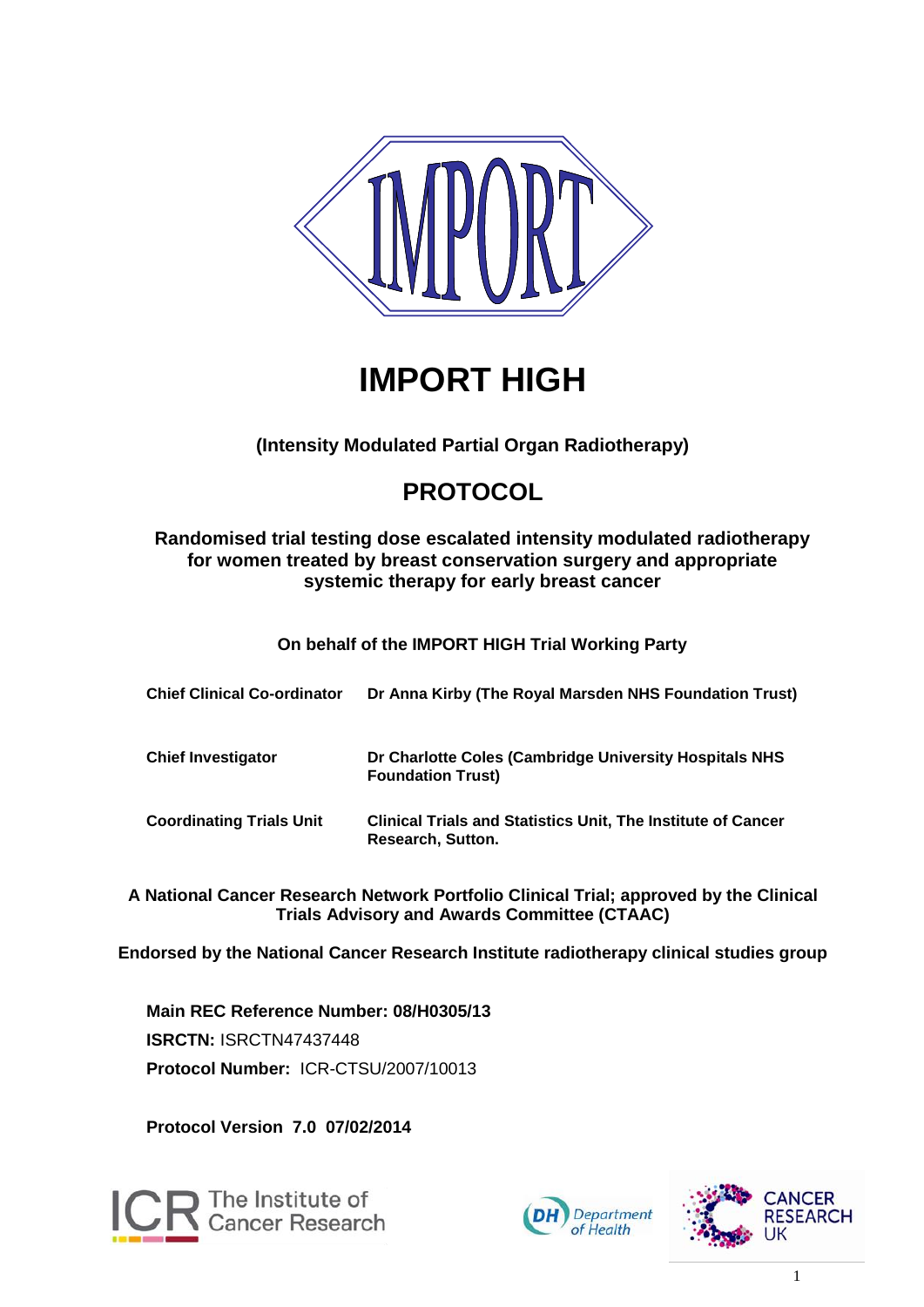#### **ADMINISTRATION**

#### **1. Clinical Coordination**

| <b>Chief Investigator</b>                                                                                                                                                                                                                              | <b>Chief Clinical Coordinator</b>                                                                                                                                                            |
|--------------------------------------------------------------------------------------------------------------------------------------------------------------------------------------------------------------------------------------------------------|----------------------------------------------------------------------------------------------------------------------------------------------------------------------------------------------|
| <b>Dr Charlotte Coles</b><br><b>Box 193</b><br><b>Cambridge University Hospitals NHS</b><br><b>Foundation Trust</b><br><b>Hills Road</b><br>Cambridge, CB2 2QQ<br>Tel: 01223 348104<br>Fax: 01223 217094<br>Email: charlotte.coles@addenbrookes.nhs.uk | Dr Anna Kirby<br><b>Orchard House</b><br>The Royal Marsden NHS Foundation Trust<br>Downs Road<br>Sutton, SM2 5PT<br>Tel: 020 8661 3169<br>Fax: 020 8661 3127<br>Email: anna.kirby@rmh.nhs.uk |

#### **2. Sponsor**

#### **The Institute of Cancer Research Registered Office: 123 Old Brompton Road, London. SW7 3RP**

**Tel: 020 7352 8133**

#### **3. Biological Coordination**

| <b>Blood Sample Collection</b>         | <b>Tissue Sample Collection</b>           |
|----------------------------------------|-------------------------------------------|
| The Manager                            | The Manager                               |
| <b>Tayside Tissue Bank</b>             | Hedley Atkins Breast Pathology Laboratory |
| Dept of Surgery and Molecular Oncology | 3 <sup>rd</sup> Floor Thomas Guy House    |
| Ninewells Hospital and Medical School  | Guy's Hospital                            |
| Dundee DD1 9SY                         | London SE1 9RT                            |

#### **Protocol Authorised by:**

| Name and Role                              | Date       | <b>Signature</b> |
|--------------------------------------------|------------|------------------|
| Dr Charlotte Coles (Chief Investigator)    | 07/02/2014 | anas             |
| Dr Anna Kirby (Chief Clinical Coordinator) | 07/02/2014 |                  |

This clinical trial protocol is intended to provide guidance and information only for the conduct of the IMPORT HIGH Trial in participating centres. It is not for use as a guide for the management of other patients outside of the trial. If you have an urgent clinical query please contact Dr Charlotte Coles or Dr Anna Kirby.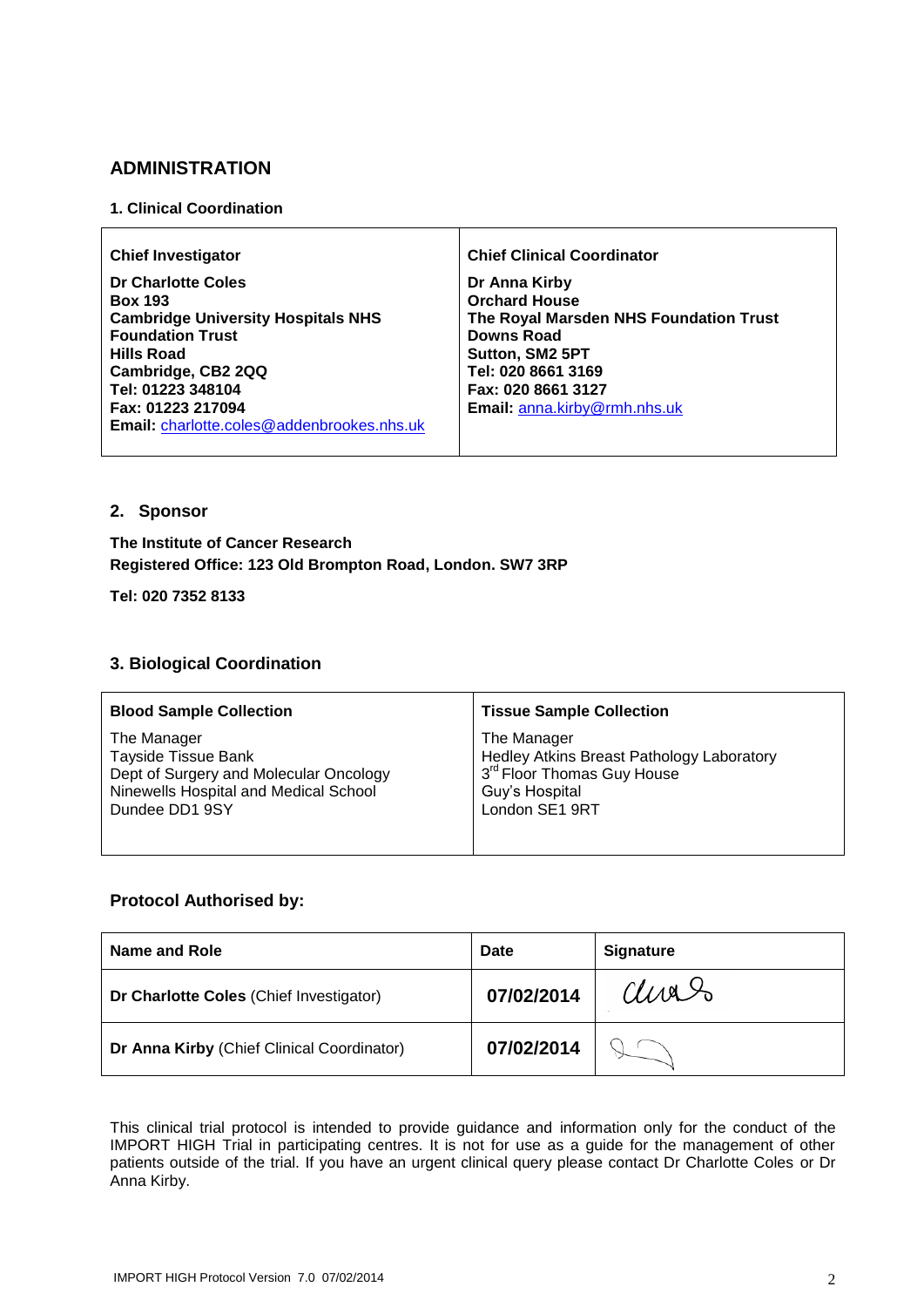**The Institute of Cancer Research Clinical Trials & Statistics Unit (a NCRI accredited clinical trials unit) is responsible for the day-to-day management of the trial.**

**Trial Manager:** Jenny Titley Tel: 020 8722 4329 Email: [jenny.titley@icr.ac.uk](mailto:jenny.titley@icr.ac.uk)

**Senior Trials Manager:** Marie Emson Tel: 020 8722 4056 Email: [marie.emson@icr.ac.uk](mailto:marie.emson@icr.ac.uk)

**Trial Statistician:** Clare Griffin Tel: 020 8722 4062 Email: [clare.griffin@icr.ac.uk](mailto:clare.griffin@icr.ac.uk)

#### **Any questions relating to this protocol should be addressed in the first instance to:**

| <b>IMPORT HIGH Trial Manager</b>                         |  |
|----------------------------------------------------------|--|
| <b>Clinical Trials &amp; Statistical Unit (ICR-CTSU)</b> |  |
| <b>Division of Clinical Studies</b>                      |  |
| Institute of Cancer Research                             |  |
| Sir Richard Doll Building                                |  |
| <b>Cotswold Road</b>                                     |  |
| Sutton, Surrey SM2 5NG                                   |  |

| Email: import-icrctsu@icr.ac.uk  |               |
|----------------------------------|---------------|
| General enquiries: 020 8722 4329 |               |
| Fax:                             | 020 8770 7876 |

**Randomisation line: 020 8643 7150 09:00 – 17:00 Monday-Friday**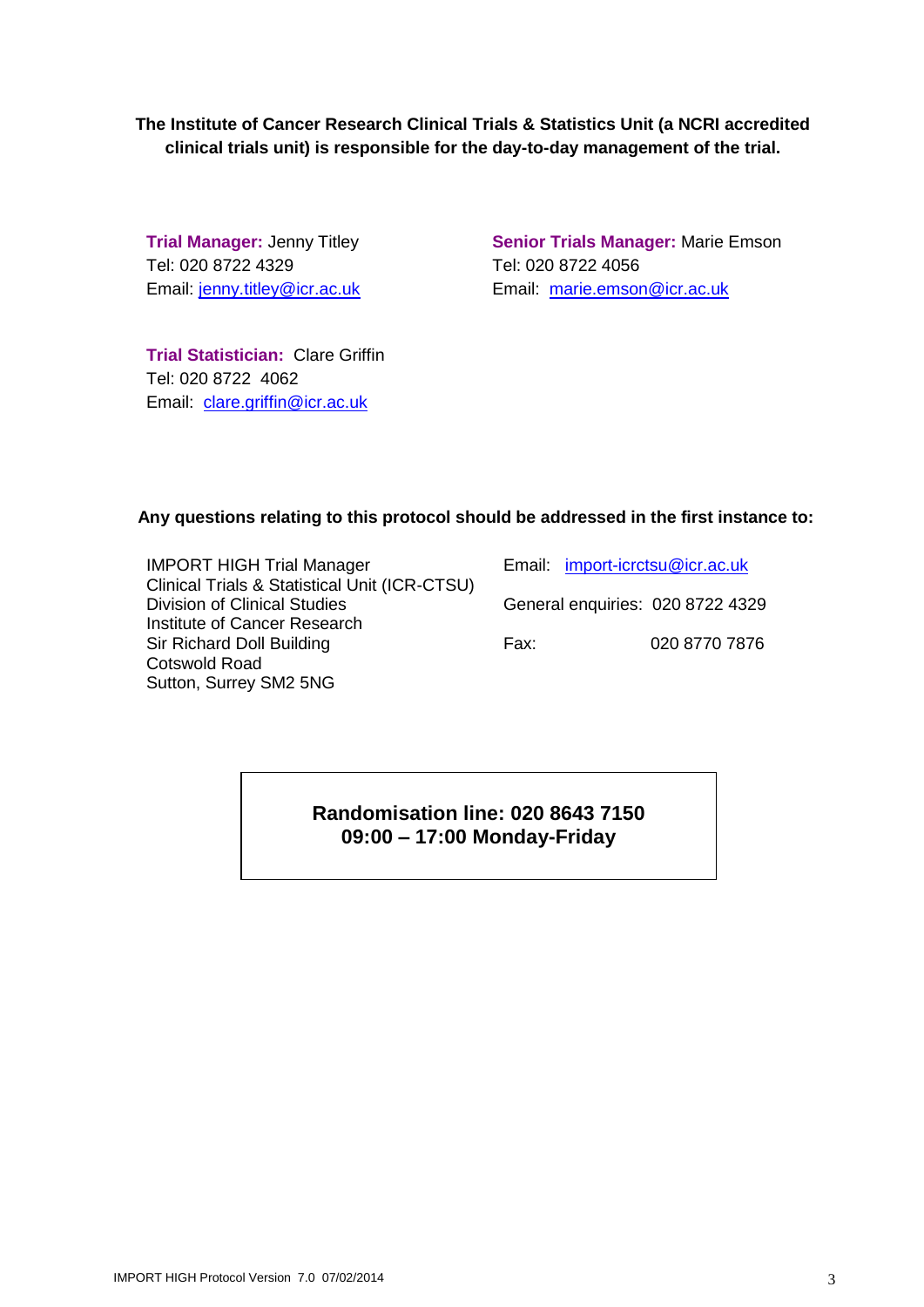### **TRIAL MANAGEMENT GROUP**

| Dr Rajiv Agrawal       | Consultant Clinical Oncologist, Royal Shrewsbury Hospital                                                            |  |
|------------------------|----------------------------------------------------------------------------------------------------------------------|--|
| Dr Abdulla Alhasso     | Consultant Clinical Oncologist, Beatson West of Scotland Cancer Centre                                               |  |
| Mr Will Al Sarakabi    | Specialist Registrar in Breast Surgery, SE Thames Higher Surgical Training Programme, Conquest<br>Hospital, Hastings |  |
| Ms Anne Armstrong      | Specialist Breast Radiographer, Beatson West of Scotland Cancer Centre                                               |  |
| Ms Sarah Barber        | Advanced Radiographer Trials and Research, Norfolk and Norwich University Hospital                                   |  |
| Ms Gillian Barnett     | Specialist Registrar in Clinical Oncology, Cambridge University Hospitals NHS Foundation Trust                       |  |
| Prof. Judith Bliss     | Director, The Institute of Cancer Research Clinical Trials and Statistics Unit                                       |  |
| Dr Murray Brunt        | Consultant Clinical Oncologist, University Hospital of North Staffordshire                                           |  |
| Mr Charlie Chan        | Consultant Surgeon, Cheltenham General Hospital                                                                      |  |
| Dr Charlotte Coles     | Consultant Oncologist, Cambridge University Hospitals NHS Foundation Trust                                           |  |
| Dr Ellen Donovan       | Physicist, The Royal Marsden Hospital NHS Foundation Trust                                                           |  |
| Prof. Ian Ellis        | Reader in Pathology, Nottingham City Hospital                                                                        |  |
| Dr Phil Evans          | Professor of Medical Radiation Imaging, University of Surrey                                                         |  |
| Mrs Clare Griffin      | Trial Statistician, The Institute of Cancer Research Clinical Trials and Statistics Unit                             |  |
| Dr Adrian Harnett      | Consultant Clinical Oncologist, Norfolk and Norwich University Hospital                                              |  |
| Ms Emma Harris         | Physicist, The Royal Marsden Hospital NHS Foundation Trust                                                           |  |
| Dr Penny Hopwood       | PsychoOncologist, The Institute of Cancer Research Clinical Trials and Statistics Unit                               |  |
| Ms Hayley James        | Physicist, Ipswich Hospital                                                                                          |  |
| Ms Monica Jefford      | Patient Advocate, Surrey                                                                                             |  |
| Dr Anna Kirby          | Consultant Clinical Oncologist, The Royal Marsden Hospital NHS Foundation Trust                                      |  |
| Ms Cliona Kirwan       | Surgeon, University Hospital of South Manchester                                                                     |  |
| Mrs Helen Mayles       | Head of Clinical Radiotherapy Physics, Clatterbridge Centre for Oncology                                             |  |
| Mr Andrew Poynter      | Head of Medical Physics, Ipswich Hospital                                                                            |  |
| Mrs Christine Rawlings | Technical Lead Radiographer, Torbay Hospital                                                                         |  |
| Dr Elinor Sawyer       | Dept. Health Clinician Scientist and Consultant Clinical Oncologist, Guy's Hospital; Cancer<br>Research UK           |  |
| Prof. Mark Sculpher    | Health Economist, University of York                                                                                 |  |
| Mr Mark Sydenham       | Trial Manager, The Institute of Cancer Research Clinical Trials and Statistics Unit                                  |  |
| Dr Isabel Syndikus     | Consultant Clinical Oncologist, Clatterbridge Centre for Oncology                                                    |  |
| Mr Alastair Thompson   | Consultant Surgeon, Ninewells Hospital                                                                               |  |
| Mrs Jenny Titley       | Trial Manager, The Institute of Cancer Research Clinical Trials and Statistics Unit                                  |  |
| Mr Yat Tsang           | <b>IMPORT QA Radiographer, Mount Vernon Hospital</b>                                                                 |  |
| Dr Andrew Tutt         | Consultant Oncologist, Clinician Scientist, Guy's Hospital; Breakthrough Breast Cancer Research<br>Centre            |  |
| Dr Nicola Twyman       | Physicist, Cambridge University Hospitals NHS Foundation Trust                                                       |  |
| Dr Karen Venables      | Physicist, Mount Vernon Hospital                                                                                     |  |
| Dr Duncan Wheatley     | Consultant Clinical Oncologist, Royal Cornwall Hospital                                                              |  |
| Ms Maggie Wilcox       | Patient Advocate, Surrey                                                                                             |  |
| Mr Gordon Wishart      | Consultant Breast and Endocrine Surgeon, Professor of Cancer Surgery, Anglia Ruskin University,<br>Cambridge         |  |
| Prof. John Yarnold     | Consultant Clinical Oncologist, The Royal Marsden Hospital NHS Foundation Trust                                      |  |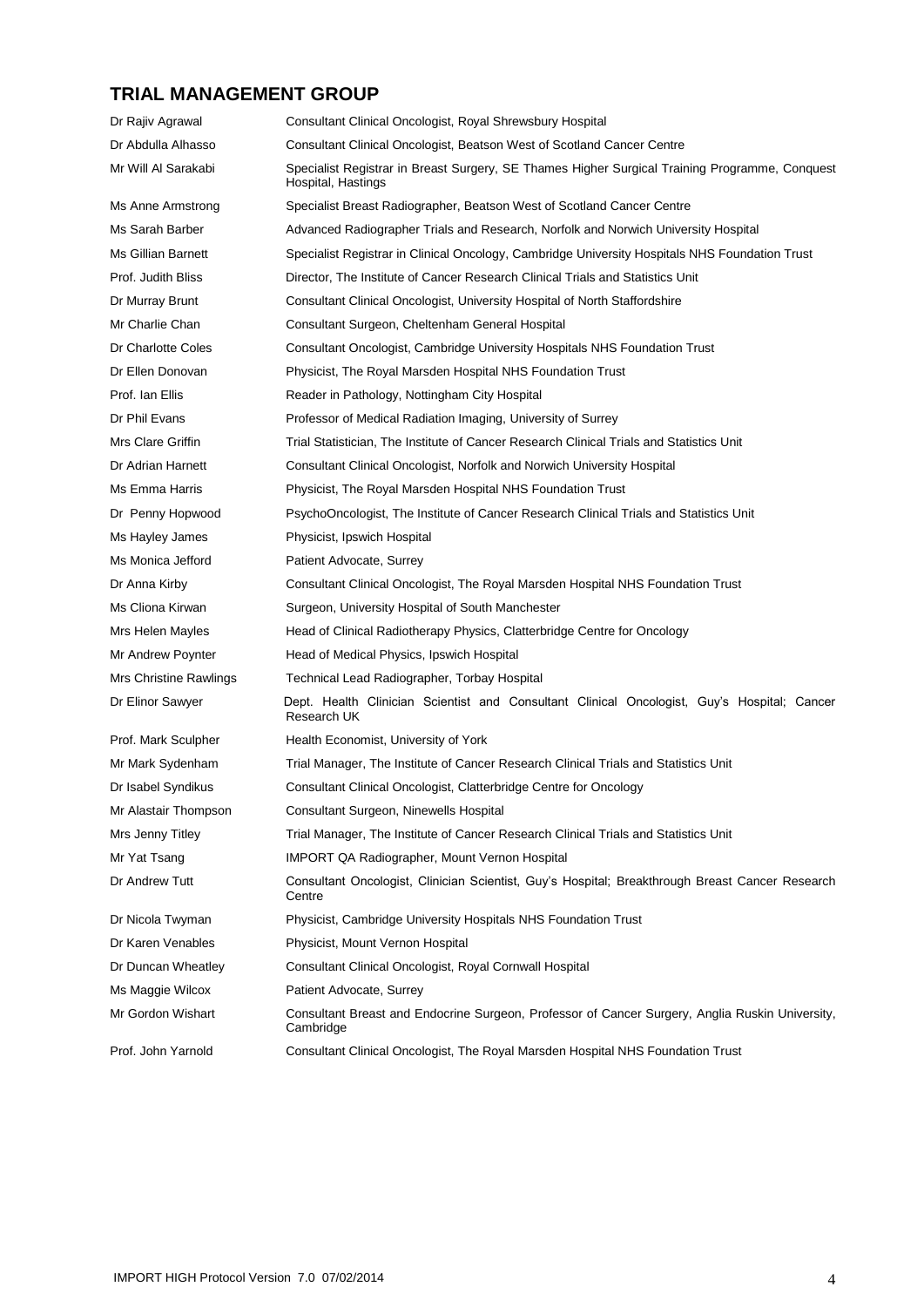#### **TABLE OF CONTENTS**

| 1 <sub>1</sub> |                                                            |  |
|----------------|------------------------------------------------------------|--|
| 2.             |                                                            |  |
| 2.1            |                                                            |  |
| 3.             |                                                            |  |
| $\mathbf{4}$ . |                                                            |  |
| 5.0            |                                                            |  |
| 5.1            |                                                            |  |
| 5.2            |                                                            |  |
| 5.3            |                                                            |  |
| 5.4            |                                                            |  |
| 6.             |                                                            |  |
| 6.1            |                                                            |  |
| 6.2            |                                                            |  |
| 7 <sub>1</sub> |                                                            |  |
| 7.1            |                                                            |  |
| 8.             | RADIOTHERAPY TARGET VOLUMES, LOCALISATION AND OUTLINING 17 |  |
| 8.1            |                                                            |  |
| 8.2            |                                                            |  |
| 8.3            |                                                            |  |
| 8.4            |                                                            |  |
| 8.5            |                                                            |  |
| 9 <sub>1</sub> |                                                            |  |
| 9.1            |                                                            |  |
| 9.1.1          |                                                            |  |
| 9.2            |                                                            |  |
| 9.3            |                                                            |  |
|                |                                                            |  |
| 9.4            |                                                            |  |
| 9.5            |                                                            |  |
| 9.6            |                                                            |  |
| 10.            |                                                            |  |
| 10.1           |                                                            |  |
| 10.2           |                                                            |  |
| 11.            |                                                            |  |
| 12.            |                                                            |  |
| 13.            |                                                            |  |
| 14.            |                                                            |  |
| 14.1           |                                                            |  |
| 14.2           |                                                            |  |
| 14.3           |                                                            |  |
| 15.            |                                                            |  |
| 15.1           |                                                            |  |
| 15.2           |                                                            |  |
| 15.3           |                                                            |  |
| 15.4           |                                                            |  |
| 15.5           |                                                            |  |
| 16.            |                                                            |  |
| 16.1           |                                                            |  |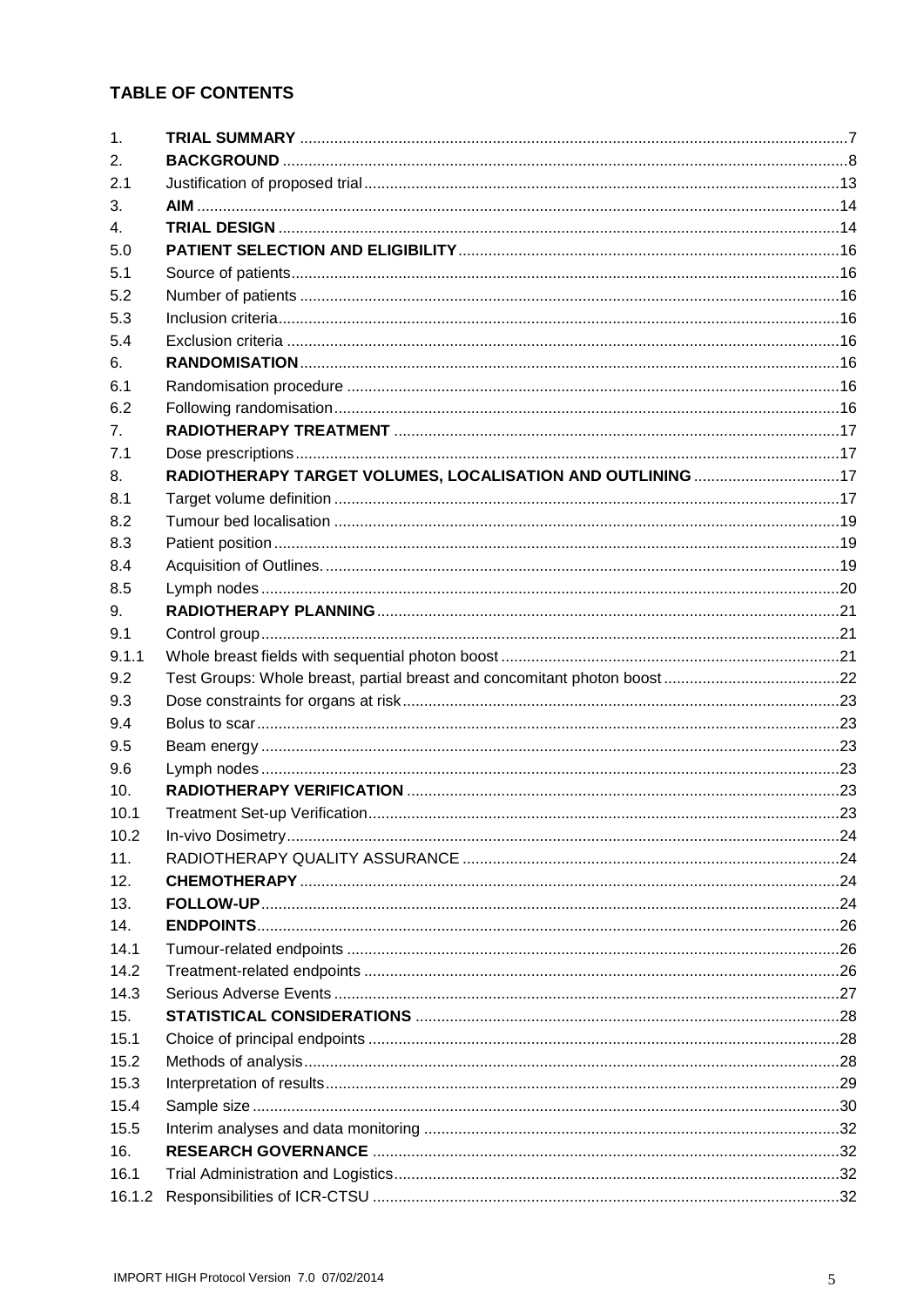| 16.1.3 |  |  |  |
|--------|--|--|--|
| 16.2   |  |  |  |
| 16.3   |  |  |  |
| 16.4   |  |  |  |
| 16.5   |  |  |  |
| 16.6   |  |  |  |
| 16.7   |  |  |  |
| 17.    |  |  |  |
| 17.1   |  |  |  |
| 17.2   |  |  |  |
| 17.3   |  |  |  |
| 18.    |  |  |  |
| 18.1   |  |  |  |
| 18.2   |  |  |  |
| 18.3   |  |  |  |
| 18.4   |  |  |  |
| 18.5   |  |  |  |
| 19.    |  |  |  |
| 20.    |  |  |  |
| 21.    |  |  |  |
| 22.    |  |  |  |
| 22.1   |  |  |  |
| 22.2   |  |  |  |
| 22.3   |  |  |  |
| 22.4   |  |  |  |
| 23.    |  |  |  |
|        |  |  |  |
|        |  |  |  |
|        |  |  |  |
|        |  |  |  |
|        |  |  |  |
|        |  |  |  |
|        |  |  |  |
|        |  |  |  |
|        |  |  |  |
|        |  |  |  |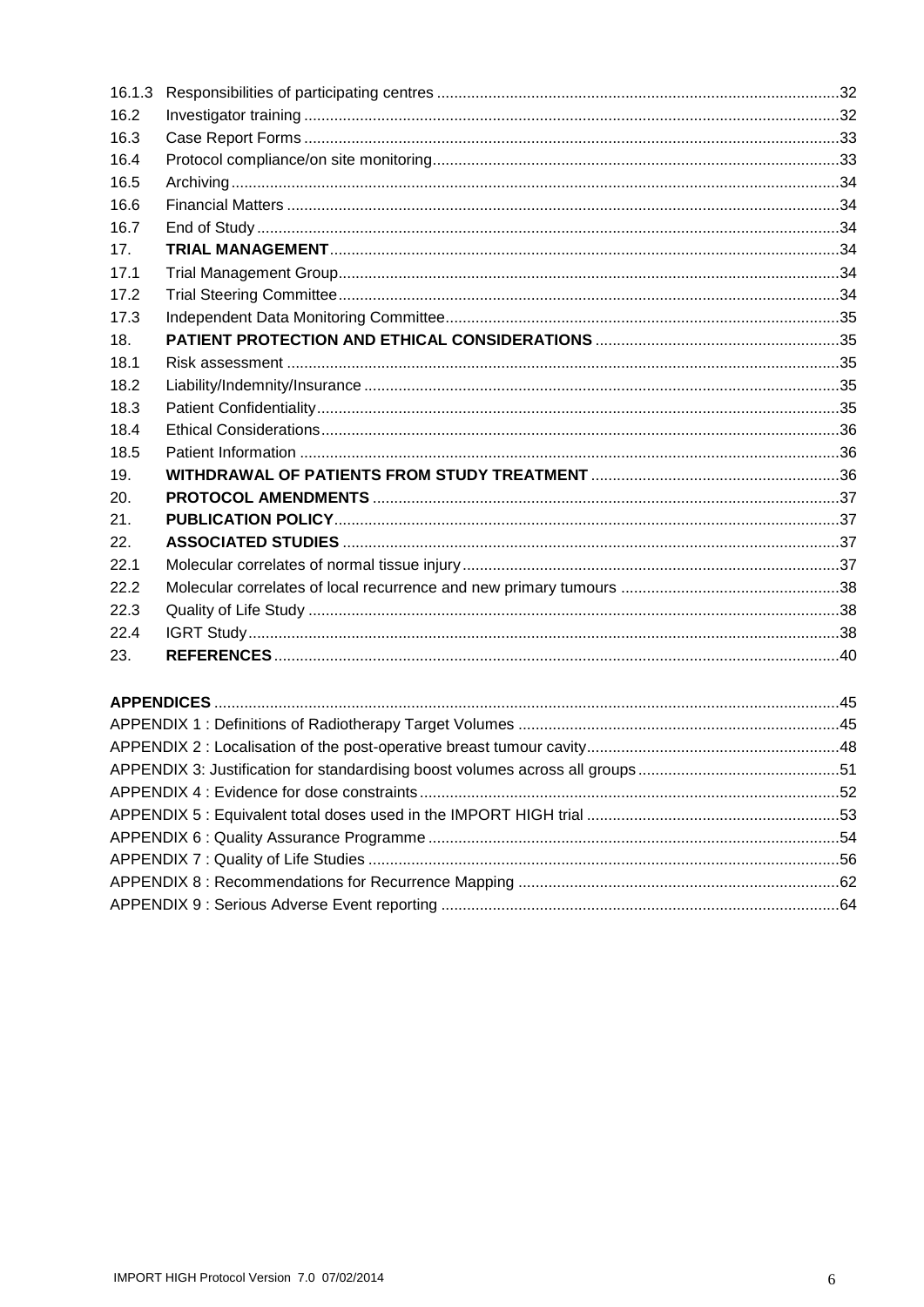#### <span id="page-6-0"></span>**1. TRIAL SUMMARY**

| <b>Title</b>                | Randomised trial testing dose escalated intensity modulated radiotherapy for<br>women treated by breast conservation surgery and appropriate systemic therapy<br>for early breast cancer.                                                                                                                                                                                                                             |  |
|-----------------------------|-----------------------------------------------------------------------------------------------------------------------------------------------------------------------------------------------------------------------------------------------------------------------------------------------------------------------------------------------------------------------------------------------------------------------|--|
| Aim                         | To test dose escalated intensity modulated radiotherapy after conservation<br>surgery for early breast cancer in women with higher than average local<br>recurrence risk.                                                                                                                                                                                                                                             |  |
| <b>Eligibility Criteria</b> | <b>Inclusion criteria</b><br>Operable unilateral breast cancer (T1-3, pN0- pN3a, M0 at presentation).<br>Breast conserving surgery.<br>Age $\geq$ 18 years<br>Histological confirmation of invasive carcinoma.<br>Complete microscopic resection.<br>Patient requires a tumour bed boost plus whole breast radiotherapy for<br>inclusion within the trial.<br>• Written informed consent and available for follow-up. |  |
|                             | <b>Exclusion criteria</b><br>Past history of malignancy except i) basal cell skin cancer and CIN cervix<br>uteri or ii) non breast malignancy allowed if treated with curative intent and at<br>least 5 years disease free<br>Mastectomy.<br>$\bullet$<br>Concomitant chemotherapy (primary or sequential chemotherapy allowed).<br>• Presence of ipsilateral breast implant                                          |  |
| <b>Study Design</b>         | Prospective randomised controlled clinical trial.                                                                                                                                                                                                                                                                                                                                                                     |  |
| <b>Trial Treatment</b>      | Control group delivers 23 fractions:<br>40 Gy in 15 fractions (Fr) to whole breast plus 16 Gy in 8 Fr sequential photon<br>boost to the tumour bed.<br>Test groups deliver 15 fractions:<br>36 Gy in 15 Fr to whole breast; 40 Gy to partial breast plus 48 Gy (Test Group<br>1) or 53 Gy (Test Group 2) in 15 Fr concomitant photon boost to tumour bed.                                                             |  |
| <b>Endpoints</b>            | Primary endpoint is local tumour control.<br>Secondary endpoints include induration in the ipsilateral breast, other late<br>adverse effects in normal tissues, quality of life, location of tumour relapse in<br>breast, contralateral primary tumours, regional and distant metastases and<br>survival.                                                                                                             |  |
| <b>Sample Size</b>          | 2568 patients will provide 80% power to exclude no more than a 3% increase in<br>local relapse with each test group compared to the control schedule, assuming a<br>5% local relapse rate at 5 years in the control group.                                                                                                                                                                                            |  |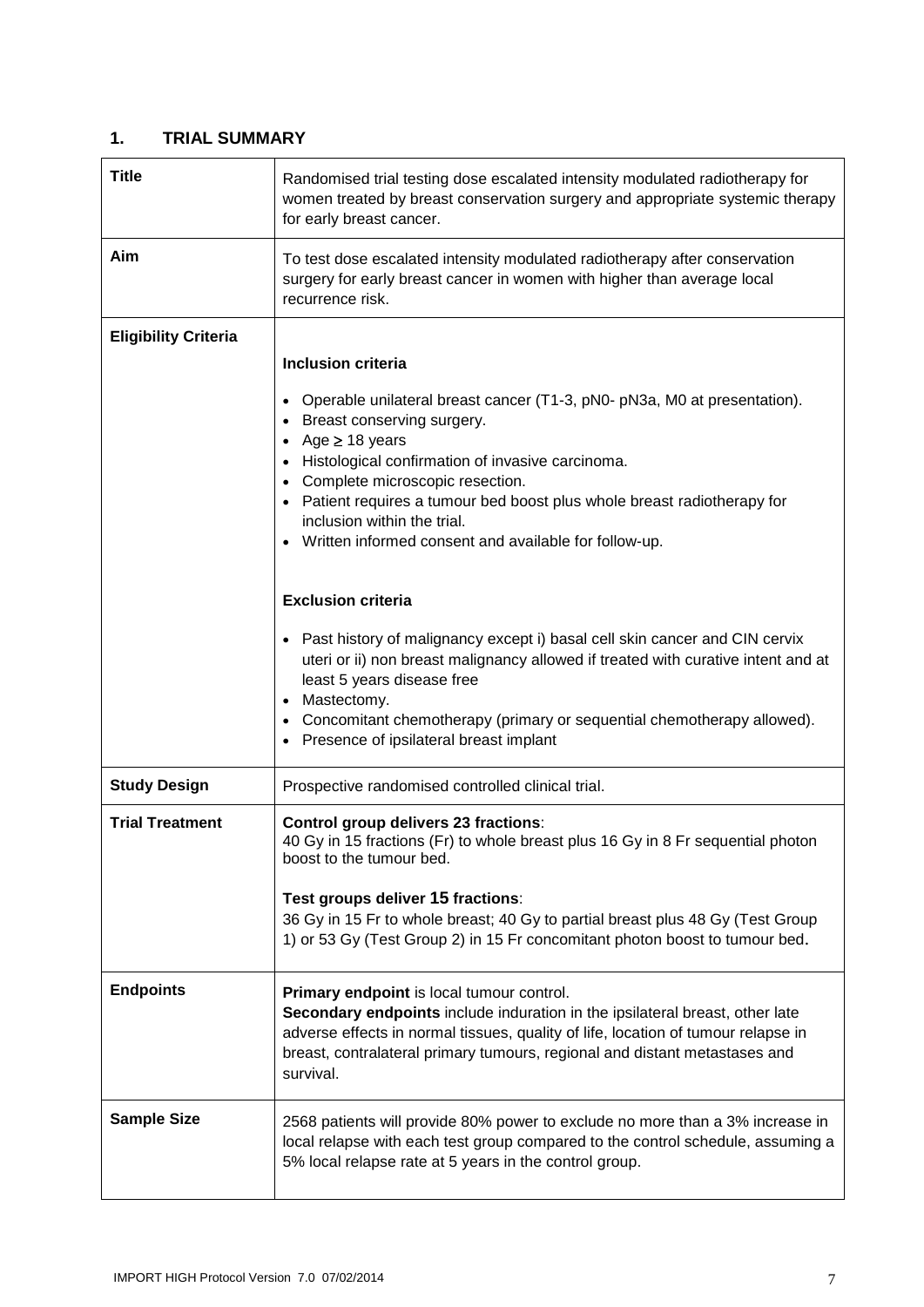#### <span id="page-7-0"></span>**2. BACKGROUND**

#### **Intensity modulated radiotherapy (IMRT) can reduce local tumour recurrence and breast cancer mortality**

The 2005 Early Breast Cancer Trialists Collaborative Group (EBCTCG) systematic overview confirms a 70% proportional reduction in local tumour recurrence risk after radiotherapy in patients treated by breast conservation surgery for early breast cancer (1). The overview confirms that the prevention of 4 local tumour recurrences prevents, on average, one breast cancer death at 10 years, corresponding to  $1 - 5$  fewer deaths per 100 node negative women and 5 – 10 fewer deaths per 100 node positive patients treated.

In women with early breast cancer, local tumour recurrence remains a significant hazard despite optimal breast conservation surgery, radiotherapy and adjuvant systemic therapies. In the 2005 EBCTCG overview, isolated local recurrence developed by 10 years in 16% of node positive patients randomised to radiotherapy after breast conservation surgery with or without adjuvant systemic therapy. A 16% local recurrence rate is directly responsible for an absolute 4% breast cancer mortality rate that could be reduced by improved local control. It is hypothesised that current biological and technical advances in radiotherapy offer scope to reduce the risks of local tumour recurrence, breast cancer mortality and iatrogenic morbidity in a highly cost-effective manner. The value of a conventional sequential (electron) boost dose in higher risk subgroups has been confirmed in a recent EORTC trial (2). However, the postulated high sensitivity of breast cancer to radiotherapy fraction size leads to a prediction that modulation of dose per fraction will be a more effective approach to dose escalation than increasing the number of fractions (see section 2.4). Intensity modulated radiotherapy offers the technology needed to deliver the biological benefits of an approach that aims to match biological dose intensity more effectively than before to the spatial distribution of tumour recurrence and iatrogenic morbidity. The first step in establishing risk-adapted radiotherapy is to confirm that women with low and high-risk tumours can be reliably identified.

#### **Low and high cancer recurrence risk subgroups can be distinguished**

Data from four prospective randomised trials testing radiotherapy after breast conservation surgery have reported on factors associated with local recurrence risk (3). The total number of patients randomised in these trials is 2,578, but the total number of local recurrence events is relatively small. A fifth (Scottish) trial of 585 patients under 70 years of age with clinical tumours < 4 cm did not attempt to identify risk factors for local-regional recurrence (4). Lower level evidence originates from published retrospective analyses of patients treated at single institutions.

*Pathological tumour size* > 2 cm was associated with a risk ratio for recurrence of 2.3 (95% CI 1.3 - 2.9, p = 0.008) in a Cox multivariate regression analysis of the Canadian trial, which randomised 837 histologically node negative patients with pathological tumour size  $<$  4 cm (5). The Milan II trial reported a local recurrence rate after quadrantectomy alone of 12.6% for tumours  $> 1.6$  cm compared with 6.7% for tumours  $\leq 1.6$  cm in 273 patients with tumours  $< 2.5$ cm pathological diameter randomised to the surgery only arm (3). Note that in this trial, local recurrence was defined as malignancy appearing within 3 – 5 cm of the surgical scar line, more distant tumours being classified as new primaries. In a Cox regression analysis of the NSABP B-06 trial of 1,262 patients treated by tumourectomy +/- radiotherapy, maximum tumour size was associated with a higher risk of recurrence in node negative patients, but not in node positive patients (6). The Swedish trial of 381 women failed to confirm tumour size as a factor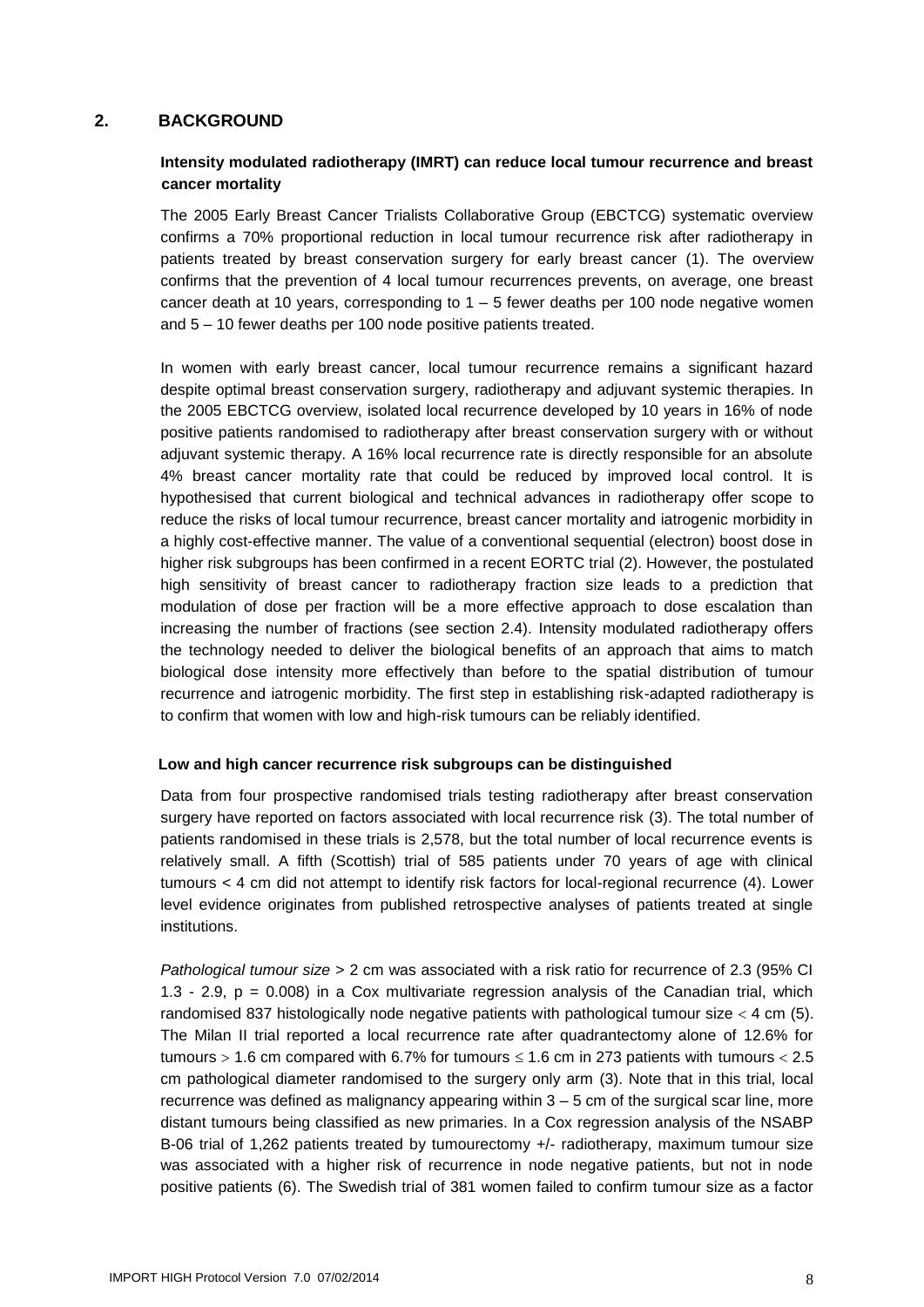associated with increased risk of recurrence, but there were no tumours  $> 2$  cm mammographic diameter in this study (7).

*Lymph node status* was not mentioned as a predictor of risk in a Cox regression analysis of the Canadian trial (5). Positive axillary lymph nodes were associated with a local recurrence risk of 12.1% compared to 7.2% for node negative patients in 273 patients randomised to quadrantectomy only in the Milan II trial, but no multivariate analyses was performed (3). In the NSABP B-06 trial, node positive patients had a significantly lower ipsilateral breast recurrence rate than node negative patients (8.8% versus 17% at 20 years), a difference attributed to the increased use of systemic therapies in the former subgroup (8-9). Node status was not a significant negative predictor of local recurrence risk in an earlier multivariate analysis of this trial (6). The Swedish trial does not contribute, since it included only node negative patients (7).

*Lymphovascular invasion* is not reported in the Canadian, Milan II or NSABP B-06 trials. Lymphovascular invasion was not a risk factor for local recurrence in a multivariate analysis of the Swedish trial (7). In a retrospective analysis of 263 patients treated by breast conservation surgery and radiotherapy in Nottingham, UK, lymphovascular invasion (plus young age, positive node status and large tumour size) were reported as significant risk factors for local recurrence in a multivariate analysis of 56 ipsilateral recurrences (10)*.*

A multivariate Cox regression analysis of the Canadian trial reported a risk ratio for local recurrence of 1.5 (95% CI 1.0-2.3,  $p = 0.04$ ) for poor nuclear grade (broadly equivalent to histological grade III) (5). Analysis of *tumour grade* is not reported in the Milan II trial. A risk ratio of 1.49 (95% CI 1.20 – 1.85) for high nuclear grade was reported in a multivariate analysis of the NSABP B-06 trial (6). In the Swedish trial, comedo ductal carcinoma (almost exclusively grade III) was associated with a 2.5-fold increase in local recurrence rate in a multivariate analysis (7).

The importance of *resection margins* is impossible to judge in any of the four randomised studies. The clearest demonstration of an effect is gained from the Milan III trial, which randomised 705 women to quadrantectomy ( $> 2$  cm margin) or tumourectomy ( $\leq 1$  cm margin) prior to radiotherapy (11). There were 63 local recurrences in the group randomised to tumourectomy compared to 25 in the group randomised to quadrantectomy, local recurrence being defined as tumours appearing within  $3 - 5$  cm of the resection scar (12). A retrospective analysis from Boston reported 5–year local recurrence rates (with 95% CI) among 885 patients with negative, close  $\left( < 1 \right)$  mm margin), focally positive, more than focally positive margins as 0%  $(0 - 4)$ , 4%  $(0 - 20)$ , 6%  $(1 - 17)$  and 21%  $(10 - 37)$  respectively  $(13)$ .

The Canadian trial applied Cox regression analysis to identify *patient age* 50 years as a risk for local recurrence, with a hazard ratio of 1.8 (95% CI 1.34 - 2.47,  $p = 0.001$ ) after almost 8 years of follow up (5). The Milan II trial also reported young age as a risk factor for local recurrence, but did not examine this by multivariate analysis (3). The recurrence rates were 17.5%, 8.7% and 3.8% for women aged  $<$  45, 45 - 55 and  $>$  55 years, respectively, at a median follow-up of 39 months (range 28 to 54 months). When the three Milan trials were analysed together (n = 1,973), the effect of young age was still seen (14-15). The NSABP B-06 trial reported age 50 years as a significant predictor of local recurrence, using Cox multivariate regression, with a risk ratio of 1.29 (95% CI 1.05 - 1.60) (6). Multivariate analysis also identified age  $<$  50 years as a significant risk factor for local recurrence in the Swedish trial, with 3% reduction in recurrence risk per year of increasing age (7). A further demonstration of the age effect is seen among 5,569 women randomised to boost therapy after breast conservation surgery and radiotherapy for early breast cancer, where young age (especially < 40 years) was a highly significant predictor of recurrence risk in a multivariate analysis (2).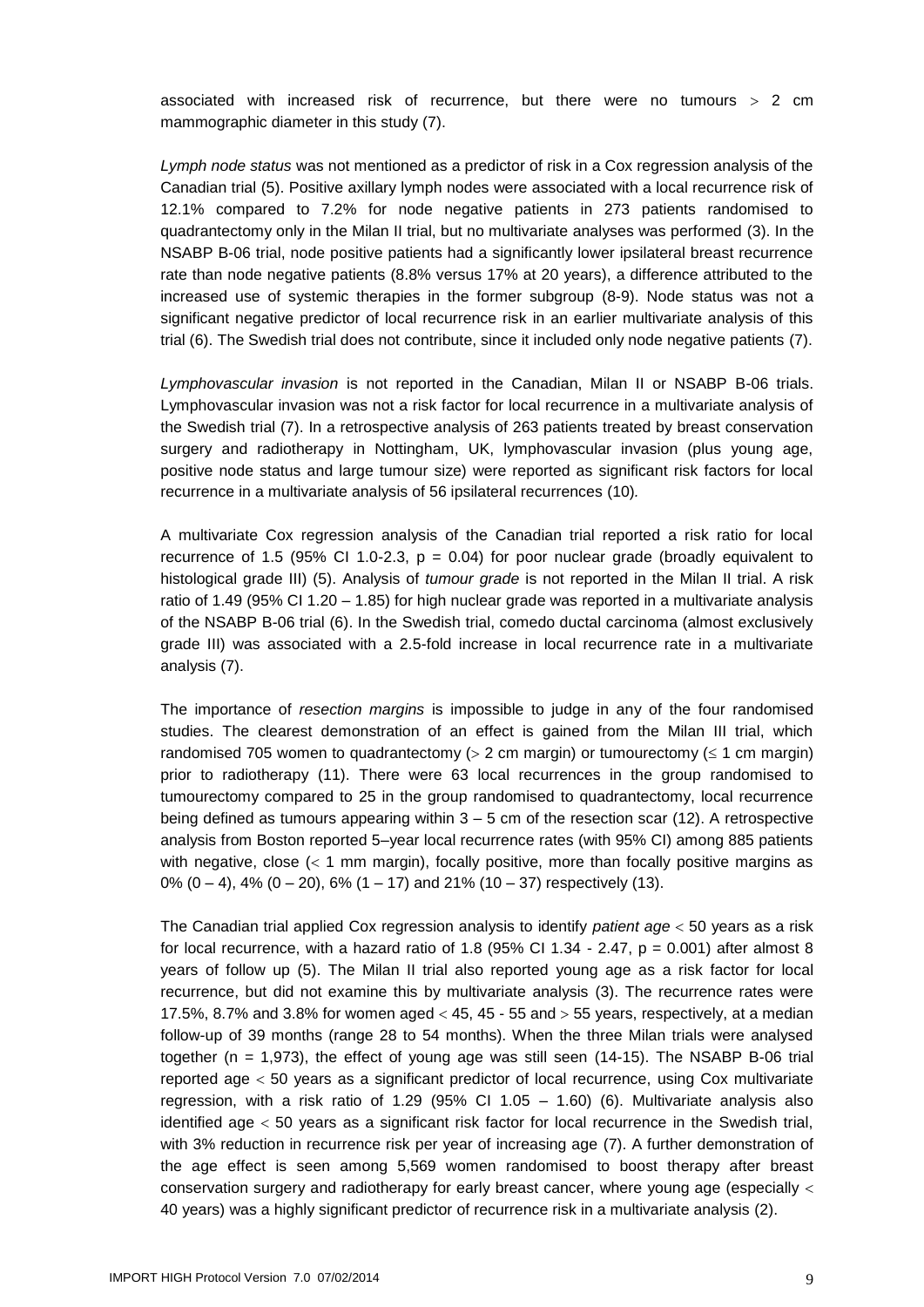*Extensive intraductal carcinoma (EIC)* was associated with a higher risk of local recurrence in the Milan II trial (3). However, subsequent analysis of 1,973 patients in all three Milan conservation trials reported EIC to be a significant risk factor only if the surgical resection margins were 'narrow' (not defined) or incomplete (14). EIC was not analysed in the Canadian or NSABP B-06 trials. EIC was found not to be a significant risk factor for local recurrence in a multivariate analysis of the Swedish trial that included age, tumour size, lymphovascular invasion and histopathological type (7). Among the most reliable retrospective data reported were those from Boston, where the adverse effect of EIC on local recurrence risk was reportedly neutralised by confirmation of complete microscopic margins  $( \geq 1 \text{ mm})$  at excision/re-excision (13). The use of EIC as a decision-making tool for breast conservation therapy is no longer recommended for routine practice. This is due to the lack of an internationally accepted definition of EIC, better pre-operative imaging to detect multifocal disease, and improved pathological assessment of surgical margins (personal communication: A Recht, Boston).

The significance of *histological tumour subtype* was not commented upon by the Canadian or Milan II trials. The NSABP B-06 trial reported papillary, tubular and mucinous subtypes to be associated with a significantly lower risk of local recurrence than commoner histological subtypes in multivariate analysis (6). Invasive lobular carcinoma was associated with a 2.5-fold increased risk (95% CI 0.95-6.4,  $p = 0.06$ ) of local recurrence in a multivariate analysis of the Swedish trial (7).

The EORTC 22881-10882 boost versus no boost trial contributes the highest level of evidence to the analysis of factors prognostic for local tumour relapse after breast conserving surgery and whole breast radiotherapy (16). In this trial, 5318 women were randomised to a tumour bed boost dose of 16 Gy in 8 fractions versus no boost dose after 50 Gy in 25 fractions over 5 weeks to the whole breast. Based on 326 local tumour relapses, corresponding to a 5-year rate of 5.4%, the boost and young patient age were by far the most powerful risk factors in multivariate analysis. Tumour size, tumour grade, excision margins and adjuvant systemic therapy were also independent predictors of local relapse risk, but their contributions were very modest compared to patient age and boost. Women aged < 50 years in this trial had a  $\geq 1\%$ annual risk of local relapse after whole breast radiotherapy plus boost. These women represent approximately 30% of all patients with early breast cancer and the most to gain from dose intensification.

#### **Modest dose reduction outside the index quadrant may reduce late morbidity whilst retaining tumour control**

A modest dose reduction to non-target tissues and to breast tissue away from the primary tumour site is expected to reduce late morbidity without compromising tumour control. This is based on the observation that local tumour recurrence risk is highest in the index quadrant, whereas iatrogenic morbidity and mortality is strongly influenced by full dose exposure to other parts of the breast, pectoral muscle, ribcage and portions of heart and lung. It is postulated that a modest dose reduction to low risk parts of the breast, underlying muscles and ribcage will cause no detectable increase in local tumour recurrence, but will cause a sharp fall in iatrogenic morbidity with measurable improvement in quality of life. The pattern of local cancer recurrence in the breast will be reviewed first.

Serial sub-gross examination of 264 mastectomy specimens from patient with tumours  $\leq 4$  cm diameter revealed 40% cases with intraduct and/or invasive disease  $\geq 2$  cm from the microscopic edge of the index lesion (17). This rate fell to 11% at 4 cm distance from the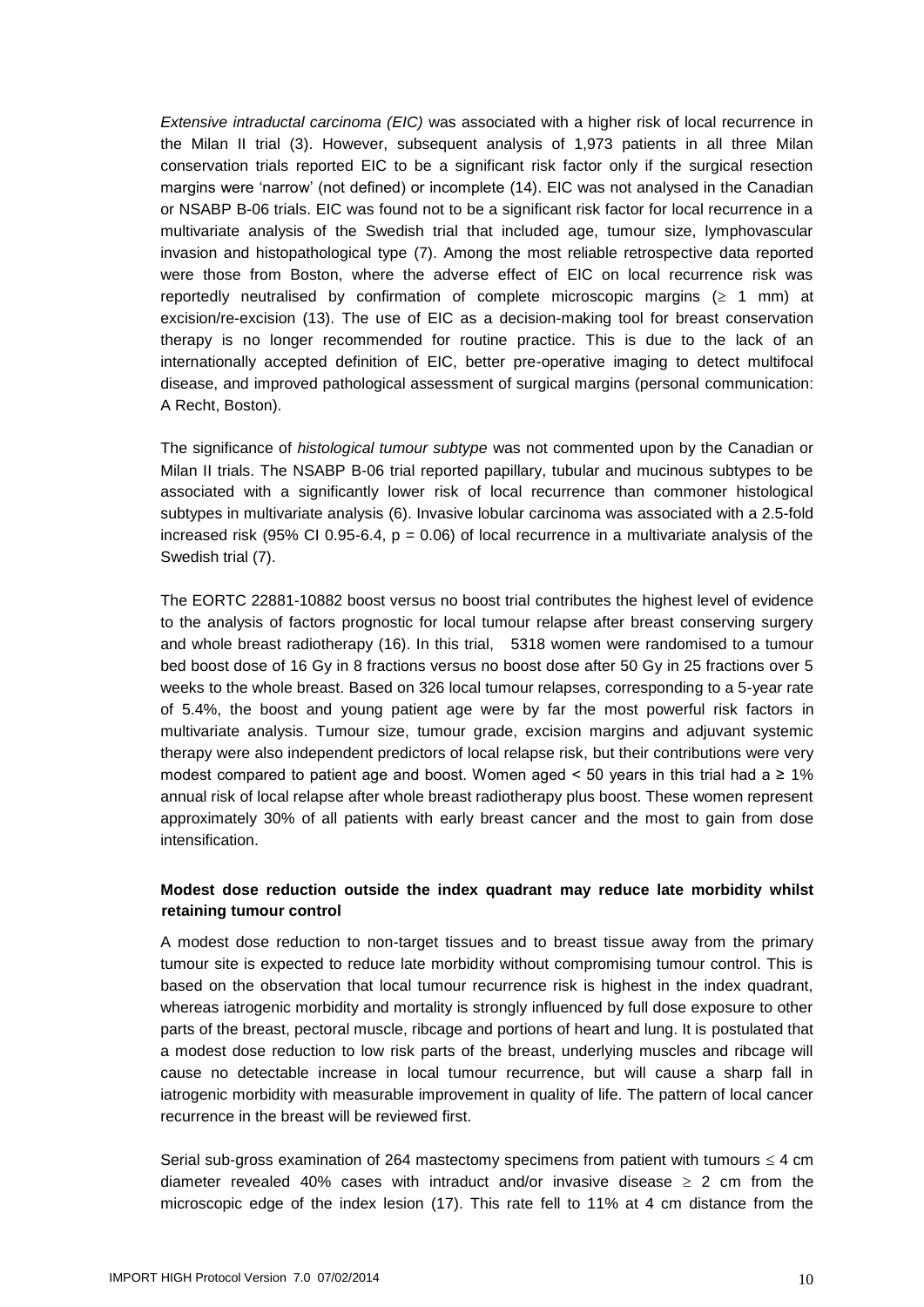tumour edge (7% invasive, 4% intraduct). Tumour foci  $\geq 4$  cm from the index lesion are likely to be located in different breast duct systems, since the 3D anatomy of the normal breast based on serial sub-gross sectioning shows the duct systems to be arranged in a regular radial array around the nipple (18). Spread of neoplastic cells via anastamoses between duct systems cannot be excluded, but it is reasonable to postulate that a proportion of tumour foci  $>$  4 cm from the primary tumour edge represent independent neoplastic or pre-neoplastic pathological entities. This hypothesis is greatly strengthened by data from the results of autopsy on women not known to have breast cancer at the time of death. In a meta-analysis of seven series identified in a Medline search 1966-96, a total of 852 autopsies were submitted to breast examination ranging sub-gross examination, radiographic examination or sampling (19). With a mean number of breast sections in different series ranging from 9 to 275, the median prevalence of duct carcinoma in situ (DCIS) was 8.9% (0 - 14.7) and of invasive carcinoma was  $1.3\%$  (0 – 1.8).

Clinical observation of the spatial and temporal pattern of ipsilateral relapse outside the index quadrant is entirely consistent with a proportion of such lesions being independent tumours. The majority of relapses occur close to the primary site, and are assumed to be true recurrences. For example, in 2,544 patients treated by breast conservation surgery +/ radiotherapy at the National Cancer Institute, Milan between 1970-89, 142/191 (74%) ipsilateral relapses presented  $\leq 2$  cm from the surgical scar (20). Interestingly, the rate of 'new primaries' outside the index quadrant in the irradiated breast was comparable with the rate of contralateral primary disease. In a separate study of 1,152 women treated by tumour excision and radiotherapy and followed up for a minimum of nine years (mean 14 years), ipsilateral relapses were classified as new primaries if they were of a different histological subtype, had a lower histological grade than the primary lesion or were diploid when the primary tumour had been aneuploid (21). On this basis, 60/136 (44%) were classified as true local recurrences, all of which had appeared by nine years of follow up. These patients had a subsequent 10-year survival of just over 50%. By contrast, 70/136 were classified as new primaries that continued to present over the whole 15-year period of follow-up. This subgroup enjoyed a subsequent 10 year survival rate  $>$  90%. Thus, the distinction between local recurrence (occurring predominantly in the vicinity of the index lesion and within 5 – 10 years of primary treatment) and new primary (occurring anywhere in the breast and at a constant annual rate throughout life) appears valid. The implication is that the absolute risk of a true local recurrence presenting outside the index quadrant is lower than the risk of recurrence within the index quadrant. The conventional emphasis on radiation dose uniformity across the breast is therefore inappropriate, and prompts consideration of a dose reduction outside the index quadrant in terms of the expected impact on local tumour control and late adverse effects.

Traditional radiation dose-response relationships for tumour control are assumed to be sigmoid in shape, with a quasi-threshold dose below which treatment is ineffective. This is the basis on which current schedules are delivered, and it is consistent with the response of clinical disease. However, the dose-response relationships of subclinical disease are expected to be different. After breast conservation surgery, for example, up to 50% patients suffer a local recurrence if no radiotherapy is given. In these patients, the number of residual tumour clonogens ranges from a theoretical minimum of 1 cell up to a maximum of 10 $^8$  cells (the upper boundary of what constitutes subclinical disease in a patient with a microscopic complete excision). Assuming the distribution of residual tumour at the start of radiotherapy in a population of patients is loglinear, the radiotherapy dose-response is also expected to be log-linear, without a threshold (22). Clinical data derived from elective treatment of potential sites of spread from carcinomas of the head and neck, breast, ovary, cervix and lung, and from testis, soft tissue sarcoma and melanoma are consistent with a linear dose response relationship for the eradication of subclinical disease (23). On the basis of these empirical data and the patterns of tumour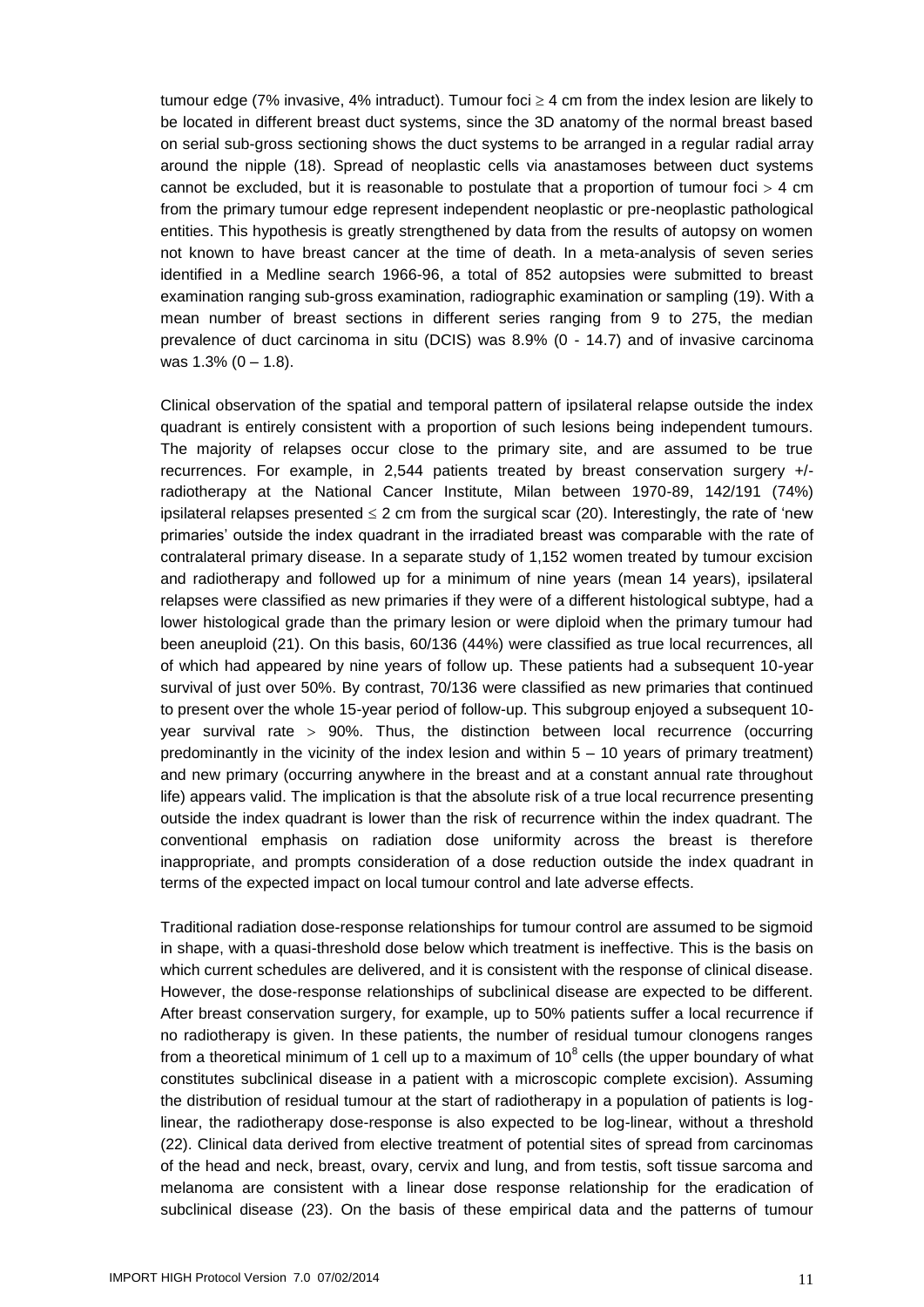relapse data described above, it is predicted that a 10% reduction in dose intensity to tissues outside the index quadrant would increase local cancer recurrence by  $\lt$  1%. The expected large impact on the risk of late normal tissue injuries will now be considered.

In contrast to the response of subclinical cancer, dose-response relationships for late normal tissue injuries are almost maximally steep as determined by Poisson statistics over the clinical range of curative dose. Whereas a 10% reduction in dose intensity is expected to have no observable impact on eradication of subclinical tumour (see above), the incidence and severity of late normal tissue injuries are expected to fall significantly. In a recent randomised trial comparing 39.0 Gy and 42.9 Gy in 13 fractions over 5 weeks (equivalent to 46.7 Gy and 53.9 Gy in 2.0 Gy fractions assuming an  $\alpha$ / $\beta$  value of 3.0 Gy) to whole breast after complete local resection of primary tumour, there was more than a two-fold difference between regimens in the probability of changes in photographic breast appearance and of palpable breast induration at 5 years (24). These and other clinical data on the dose response of late effects are consistent with an expected halving of the incidence and severity of late adverse effects in response to a 10% reduction in dose intensity (25). If up to two-thirds of the breast volume and a higher proportion of non-target tissues inside the treatment volume are exposed to 10% less dose, the benefits in terms of reduced iatrogenic morbidity are expected to be highly clinically significant and readily detectable in a randomised trial (26). In non-target (ribs and muscle) tissues exposed to an equivalent total dose less than 40 Gy in 20 fractions, very few late radiation sequelae are expected. In conclusion, a reduction in dose intensity outside the index quadrant is expected to have a major beneficial effect on iatrogenic morbidity without measurable detriment in terms of local tumour control. The normal tissue sparing achieved by modifying the dose profile is hypothesised to support safe and effective dose intensification in high-risk subgroups.

#### **Dose escalation by intensity modulation offers a novel and effective alternative to conventional sequential boost techniques**

Traditional techniques of dose escalation involve increasing the number of fractions rather than by increasing fraction size above 2.0 Gy. This is the most effective approach for treating squamous carcinomas of the head and neck, lung and cervix uteri, which are relatively insensitive to fraction size compared to dose-limiting late reacting normal tissues (27). Adenocarcinoma of the breast, in contrast, appears much more sensitive to fraction size than squamous carcinomas. This was first reported 20 years ago in an analysis of the response of inoperable and recurrent breast cancer to different radiation regimes published in 1952 (28-29). Subsequently, a randomised controlled clinical trial established to test this hypothesis compared two dose levels of a 13-fraction regimen against 50 Gy in 25 fractions in 1,410 patients treated at The Royal Marsden Hospital and Gloucestershire Oncology Centre. Interim analysis is consistent with previous data suggesting that breast carcinoma is more sensitive to fraction size than previously thought, showing sensitivity comparable to late-reacting normal tissues in the breast ( $\alpha\beta$  value for tumour control 4.1 Gy, 95% CI 1.0 – 9.7) (30). Similar fractionation sensitivity, including an  $\alpha/\beta$  value as low as 1.5 Gy, has recently been postulated for prostate cancer, suggesting that squamous carcinoma may not be a reliable model of all tumour types (31). If the fractionation sensitivities of breast cancer and of the dose-limiting normal tissues are the same (or similar), the advantage of small fraction sizes vanishes (or diminishes). If this is confirmed by the ongoing UK Standardisation of Radiotherapy (START) Trial, it should transform the approach to dose intensity modulation. Rather than increase dose intensity by increasing the number of 2.0 Gy fractions (as proposed in a trial for high risk breast cancer patients in the Netherlands), it creates opportunities for escalating dose intensity by modulating fraction size (this argument does not hold for the lymphatic pathways). Even if the fractionation sensitivity (as expressed by the  $\alpha/\beta$  value) of breast cancer is not quite as great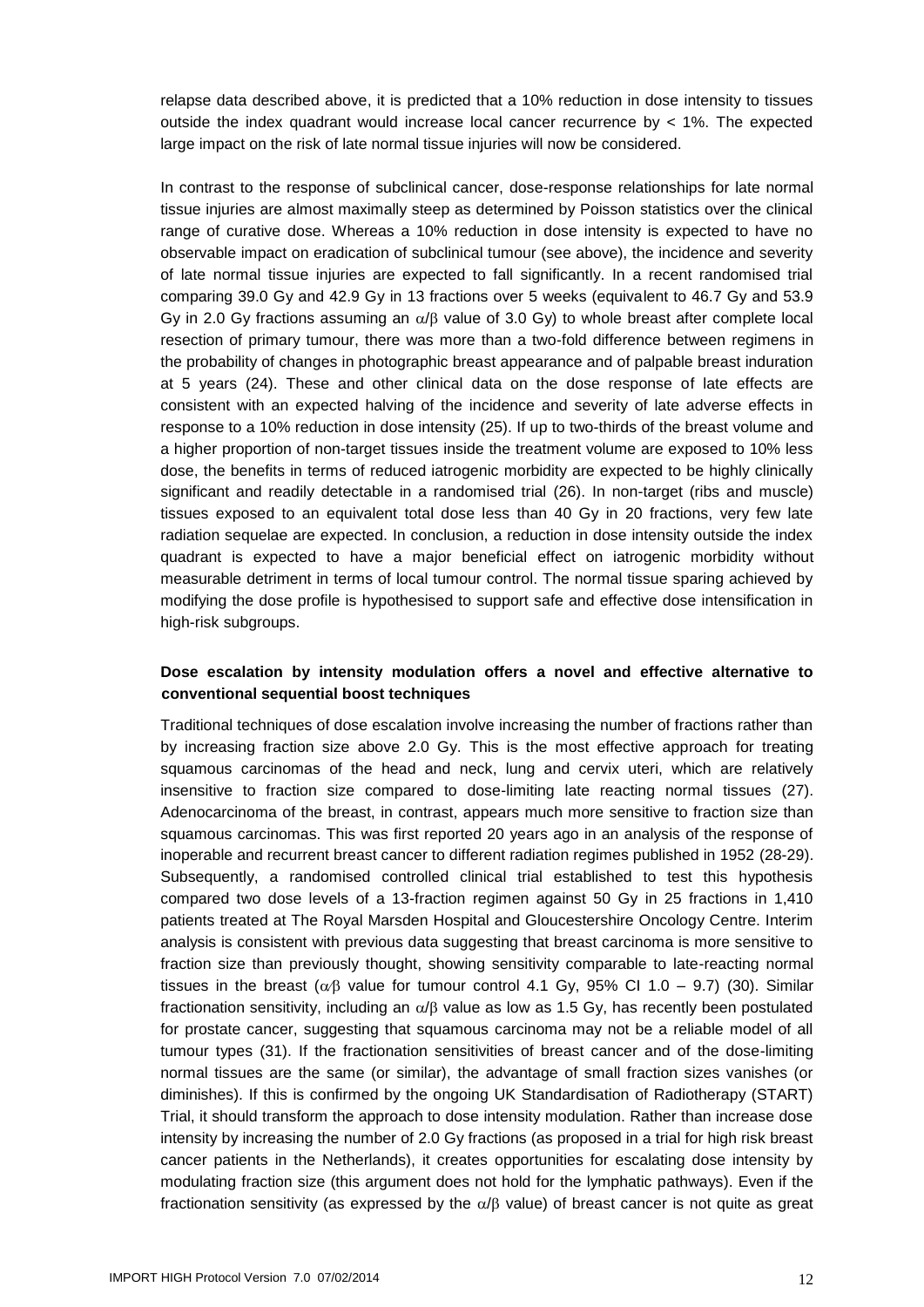as the normal tissues of the breast, shorter overall treatment times needed to deliver concomitant boost using intensity modulated radiotherapy could be advantageous if tumour proliferation is a significant determinant of local control. In conclusion, higher doses per fraction to high-risk areas and lower fraction sizes to low-risk areas of the breast are postulated to offer a clinically superior and cost-effective approach of matching dose intensity to tumour recurrence risk in the breast.

#### **Target volume definition and localisation should be improved in all patients**

Improved target volume definition and localisation are long overdue in patients treated by breast conservation surgery and radiotherapy. Accurate localisation of the high-risk volume in the index quadrant is necessary if the expected gains of advanced radiotherapy techniques and fractionation are to be realised. It involves the routine insertion of titanium clips or gold seeds to mark the excision cavity at the time of primary surgery if MRI or 3D diagnostic ultrasound techniques are not available to image the tumour bed. The requirements of target volume definition and localisation are reviewed in Appendices 1 and 2.

#### **Full radiotherapy dose compensation should be used in all patients**

Unplanned dose variations in excess of the International Commission on Radiation Units and Measurements (ICRU) guidelines (+7%; -5%) are no longer necessary or acceptable in the breast (32-33). Final analysis of five year follow up data of one prospective randomised trial (n = 306) reports substantially less change in breast appearance five years after full dose compensation compared to standard wedge techniques (24, 34). Full dose (3D) compensation in the breast is now possible in most UK radiotherapy departments, and is recommended in the latest National Institute for Clinical Excellence (NICE) Guidelines (35). It can be planned and delivered using simple methods of intensity modulation, (36-39) .

#### **IMRT to the breast exploits widely available technologies**

Significant advances in radiotherapy technology have been made during the last ten years. Linear accelerators have the capability to deliver multiple segment 'step and shoot' fields and dynamic beam deliveries, while treatment planning systems have sophisticated algorithms for both forward and inverse planning (40). Verification technology is similarly developing with amorphous silicon systems allowing high quality imaging at very low dose levels (41-42). These have enabled the clinical application of IMRT in a growing number of UK centres. In the interests of safety, The Royal College of Radiologists (UK) has recently recommended that intensity modulated radiotherapy should only be introduced in the context of well-designed prospective randomised trials (43). The proposed approach in the IMPORT HIGH Trial is to use either forward-planned or inverse-planned IMRT techniques to give different dose levels to the boost, partial breast (quadrant) and whole breast volumes. The IMPORT HIGH Trial will encourage the use of dose modulation and the full use of the technologies recently purchased by UK radiotherapy centres. Once developed and tested, the advanced technologies are likely to be more efficient and cost-effective than those in current use.

#### <span id="page-12-0"></span>**2.1 Justification of proposed trial**

The IMPORT HIGH Trial aims to measure the extent to which a dose reduction to low risk volumes of the breast allows safe dose escalation to the tumour bed. The biological benefits of hypofractionation demonstrated in the Royal Marsden Hospital/Gloucestershire Oncology Centre (RMH/GOC) Breast Fractionation Trial and tested further in the NCRI Standardisation of Radiotherapy (START) Trial encourage redistribution of dose intensity by modulation of fraction size in preference to fraction number. Since there is virtually no time dependency for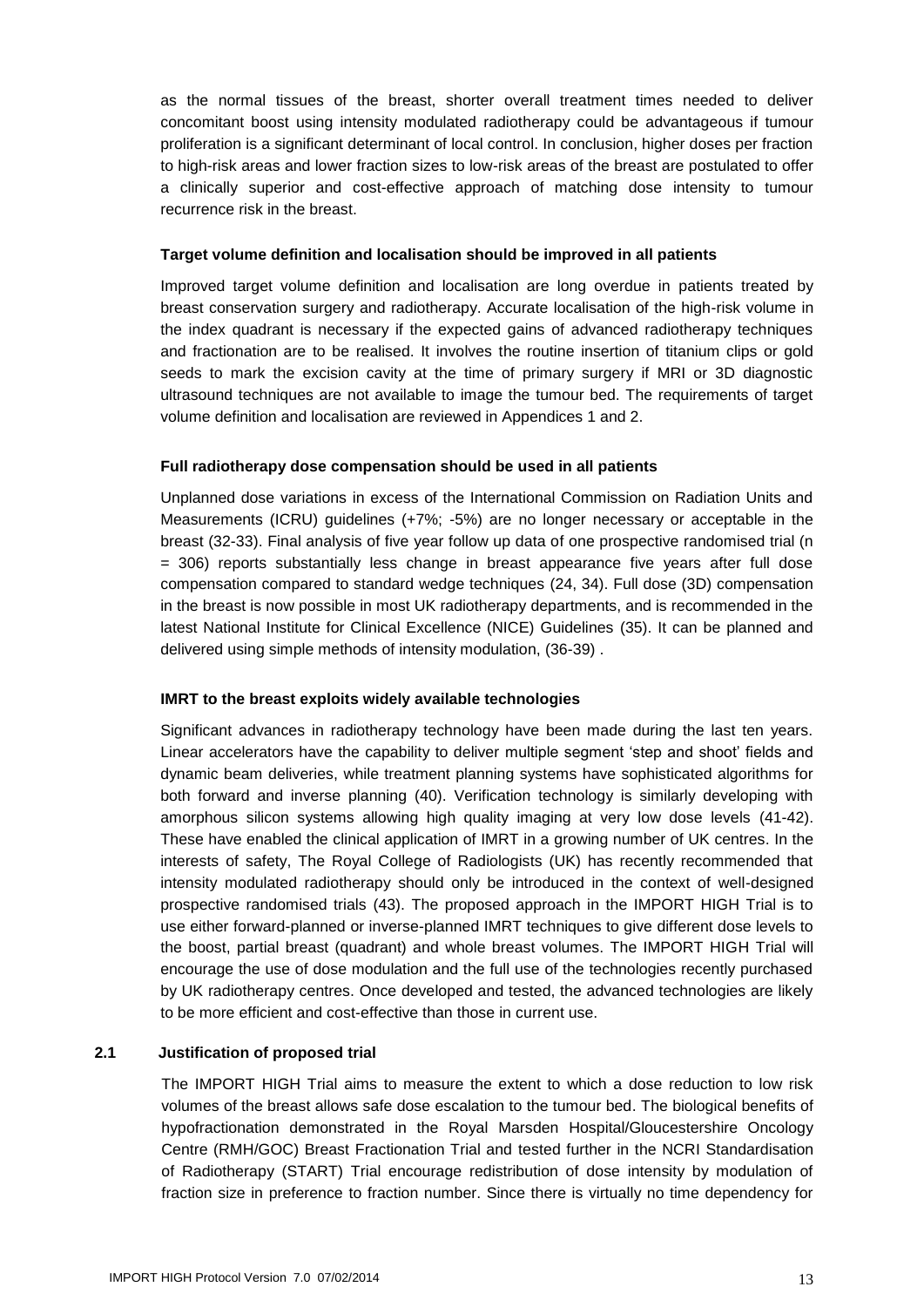late normal tissue injury in the breast, no allowance needs to be made for shorter overall treatment time. The strong fraction size dependency of late normal tissue responses in the breast is well recognised and accurately quantified, expressed as an  $\alpha/\beta$  value in the range 3 – 4 Gy, so the effects of a concomitant boost on late normal tissue responses compared to a sequential boost regimen of 16 Gy in 8 fractions can be reliably predicted. The question of primary importance is the safety of delivering a concomitant boost and the need to ensure there are not significantly more local recurrences in either test group compared to the control. Addressing this question is essential to be able to safely use a concomitant boost dose routinely in clinical practice. IMPORT HIGH applies dose response data for local tumour control and adverse effects generated by the START pilot trial and more recently by the START and FAST trials to extend the principles of hypofractionated radiotherapy to women at higher than average risk of local relapse after breast conservation surgery and optimal systemic therapy by:

i) Modulating radiotherapy fraction size in preference to fraction number to adjust the dose intensity across the breast

ii) Reducing the current standard dose intensity to breast tissue at low risk of tumour relapse in exchange for dose escalation to the tumour bed, where most relapses occur.

iii) Achieving the proposed dose intensity modulation by reducing fraction size outside the index quadrant and increasing fraction size to the tumour bed.

The results of IMPORT HIGH will be integrated with the results of the current phase III FAST-Forward trial. The latter study (N=4000) tests a curative schedule of adjuvant radiotherapy delivered to the whole breast/chest wall in 5 fractions (1 week). Both of these trials are expected to mature at about the same time thereby informing standards of care and further research in about 2020.

#### <span id="page-13-0"></span>**3. AIM**

To test dose escalated intensity modulated radiotherapy (IMRT) after conservation surgery for women with higher than average local recurrence risk early breast cancer.

#### <span id="page-13-1"></span>**4. TRIAL DESIGN**

This is a multicentre phase III randomised controlled trial.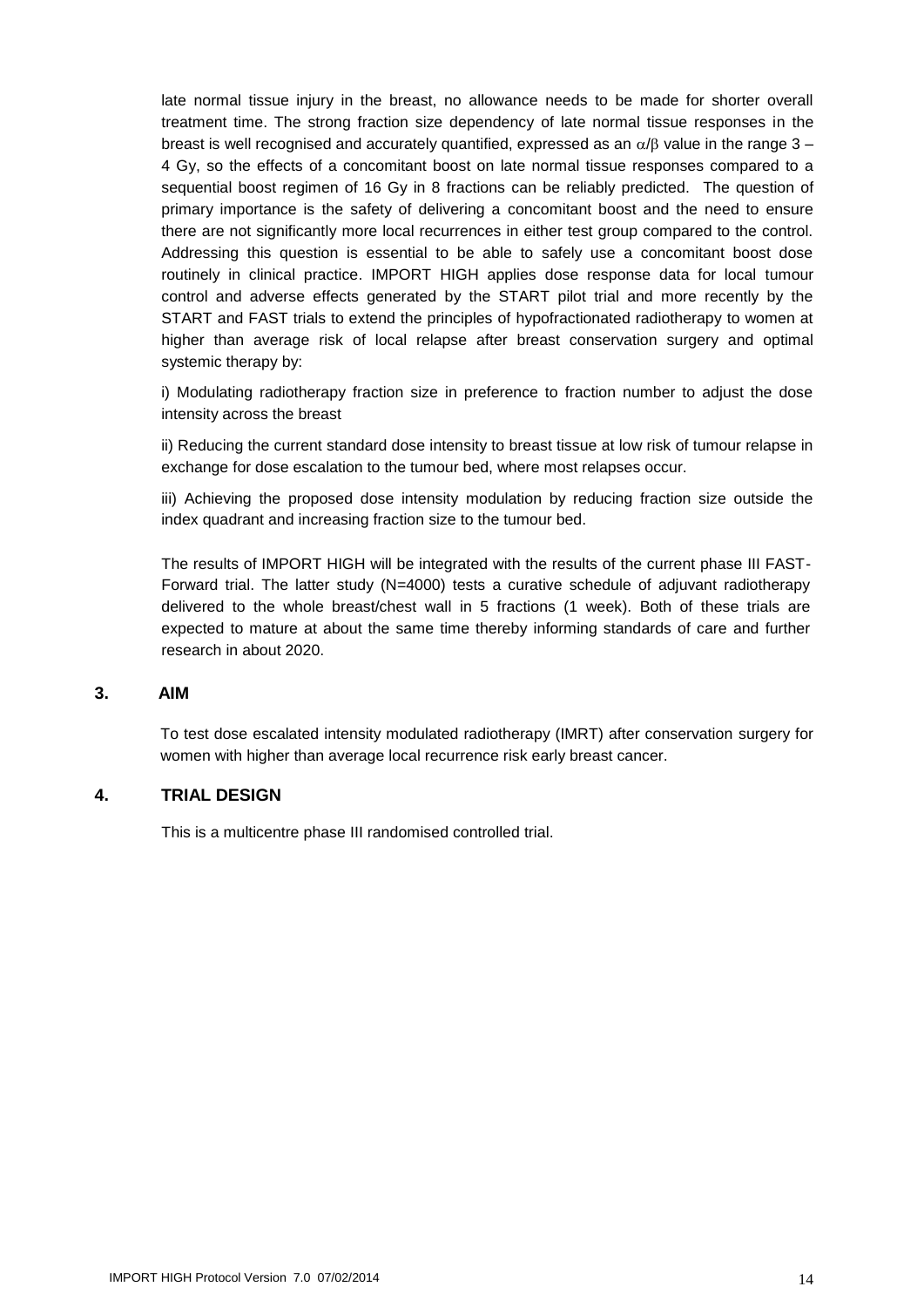### **IMPORT HIGH TRIAL SCHEMA**

#### **Patient Population**

Female age ≥ 18 years; operable unilateral breast cancer; 1º breast conservation surgery with complete microscopic resection;

Patient requires a tumour bed boost plus whole breast radiotherapy

#### **Exclusion criteria**

1) Past history of malignancy except i) basal cell skin cancer and CIN cervix uteri or ii) non breast malignancy allowed if treated with curative intent and at least 5 years disease free

2) Mastectomy

3) Concomitant chemotherapy (primary or sequential chemotherapy allowed)

4) Presence of ipsilateral breast implant

Patient eligible for IMPORT HIGH and consents to participate?

Baseline Quality of Life Questionnaires \*- prior to randomisation Baseline photographs of breasts following surgery \*- prior to radiotherapy Blood sample collection /family history questionnaire - at any time

\*In a subset of patients

Randomise to one of three treatments by telephoning: 020 8643 7150 (09.00-17.00 Mon-Fri)

#### **Control Group**

Sequential boost dose 56Gy/23Fr Monday-Friday 4.6 weeks. 23 treatments

#### **Test Group 1**

Concomitant boost dose 48Gv/15Fr Monday-Friday 3 weeks, 15 treatments

#### **Test Group 2**

Concomitant boost dose 53Gy/15Fr Monday-Friday 3 weeks, 15 treatments

#### Follow-up

Quality of Life questionnaires\* at: 6 months, 1 year, 3 years and 5 years Photographs of breasts\* at 3 years and 5 years Tissue collection from primary and any recurrence/new primary in either breast Follow up all patients annually for 10 years

\*In a subset of patients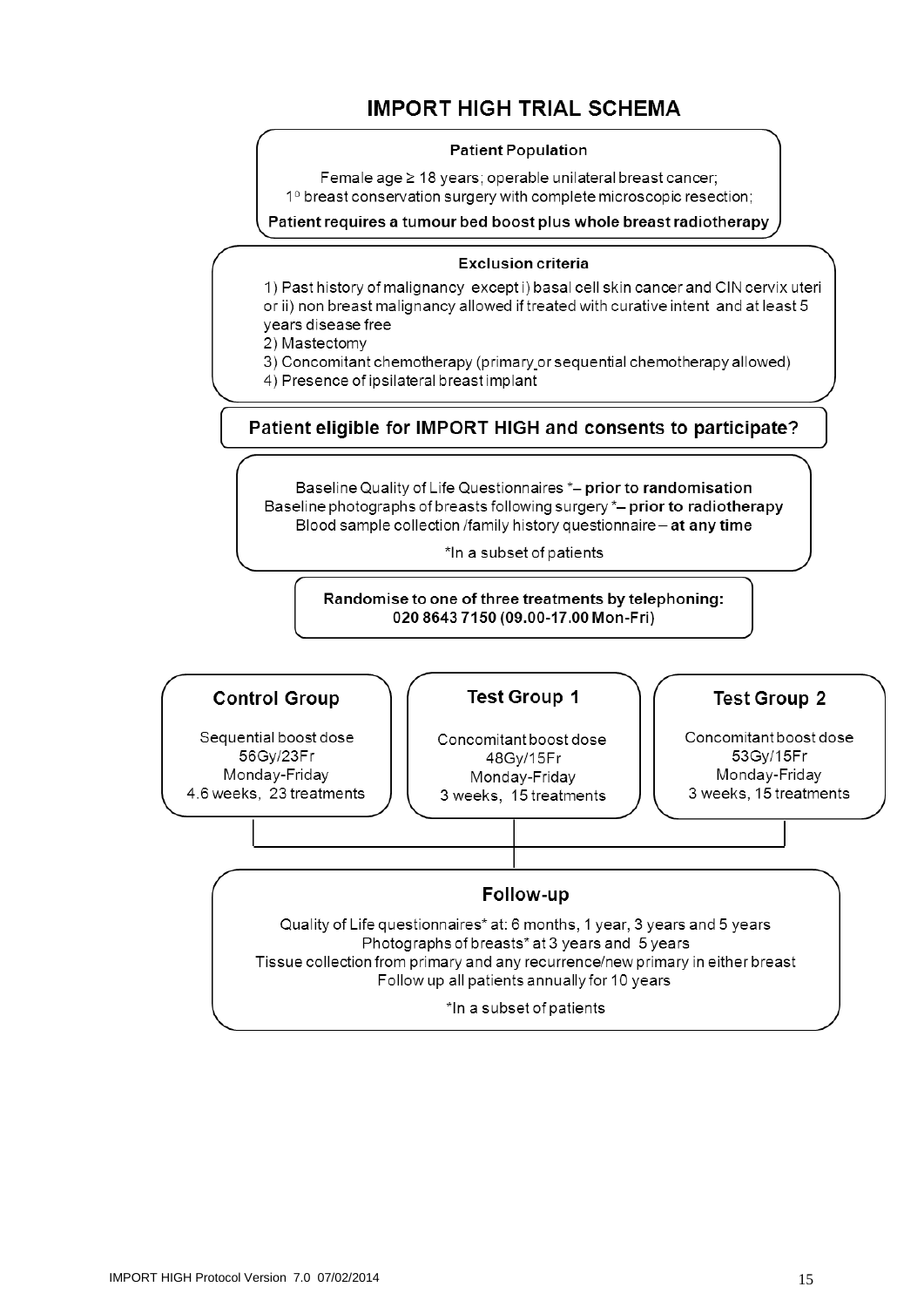#### <span id="page-15-0"></span>**5.0 PATIENT SELECTION AND ELIGIBILITY**

#### <span id="page-15-1"></span>**5.1 Source of patients**

Women who have been treated with breast conservation surgery and appropriate systemic therapy for early breast cancer will be recruited from clinics within the UK.

#### <span id="page-15-2"></span>**5.2 Number of patients**

A total of 2568 patients will be required.

#### <span id="page-15-3"></span>**5.3 Inclusion criteria**

- Age  $\geq$  18 years.
- Operable unilateral breast cancer (T1-3, pN0- pN3a, M0 at presentation).
- Breast conserving surgery.
- Histological confirmation of invasive carcinoma.
- Complete microscopic resection.
- Patient requires a tumour bed boost plus whole breast radiotherapy for inclusion within the trial.
- Written informed consent and available for follow-up.

#### <span id="page-15-4"></span>**5.4 Exclusion criteria**

- Past history of malignancy except i) basal cell skin cancer and CIN cervix uteri or ii) non breast malignancy if treated with curative intent and at least 5 years disease free.
- Mastectomy.
- Concomitant chemotherapy (primary or sequential chemotherapy allowed).
- Presence of ipsilateral breast implant

#### <span id="page-15-5"></span>**6. RANDOMISATION**

#### <span id="page-15-6"></span>**6.1 Randomisation procedure**

An eligibility checklist and randomisation checklist must be completed prior to randomisation. To randomise a patient, telephone ICR-CTSU (see below). The person randomising the patient will then be asked to confirm that an eligibility checklist has been completed and to verify that the patient has signed the IMPORT HIGH consent form.

Treatment allocation will be 1:1:1, and will use computer-generated random permuted blocks. Randomisation will be stratified by centre only.

#### **Randomisation telephone: +44 (0)20 8643 7150 Office Hours: 09:00 – 17:00 Monday-Friday**

#### <span id="page-15-7"></span>**6.2 Following randomisation**

A trial number and treatment allocation will be given over the telephone and confirmed by fax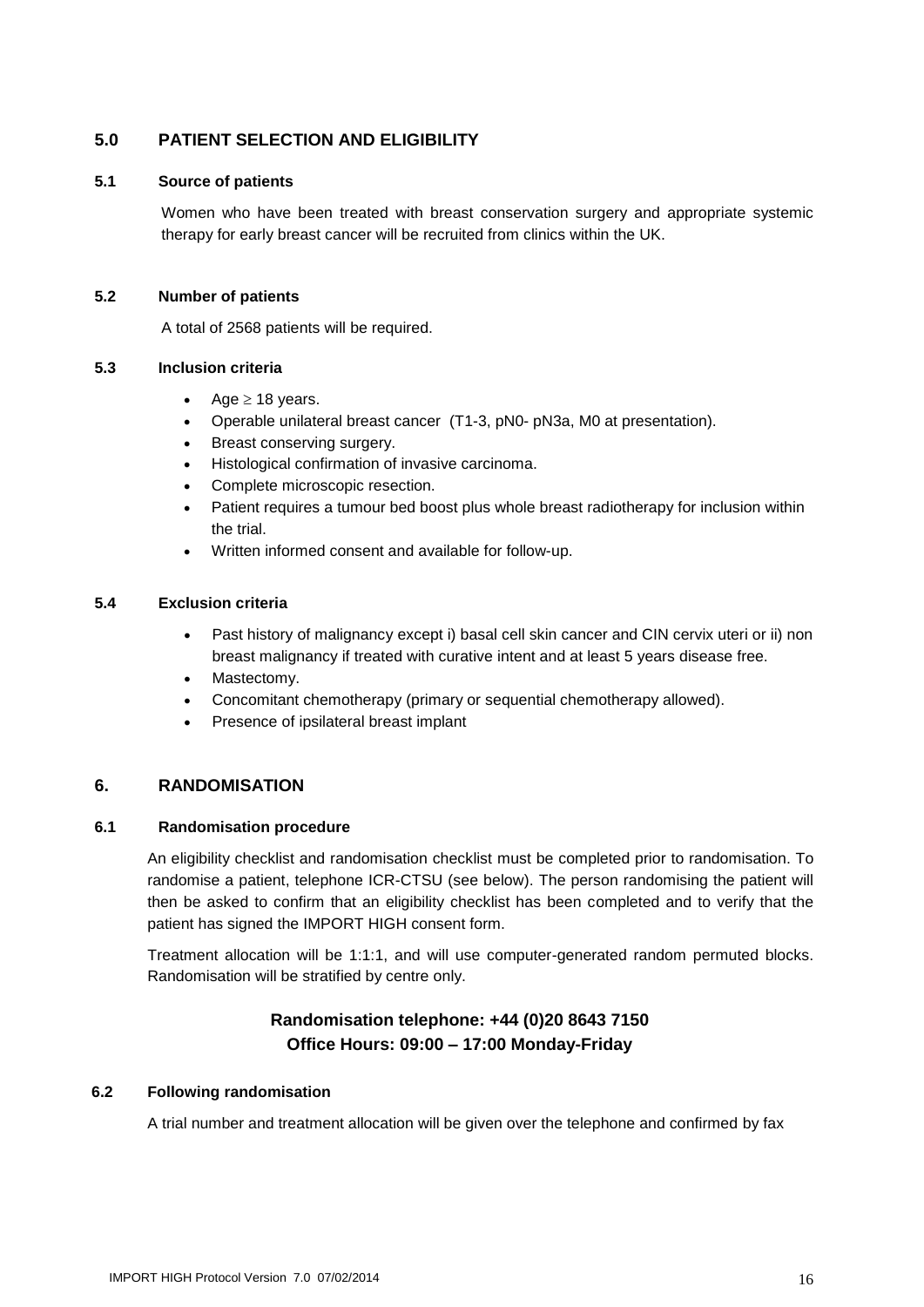### <span id="page-16-0"></span>**7. RADIOTHERAPY TREATMENT**



\*56 Gy/23 Fr repesents 40 Gy 115 Fr to whole breast plus 16 Gy/8 Fr sequental photon boost.

#### <span id="page-16-1"></span>**7.1 Dose prescriptions**

(See Appendix 5, for isoeffect relationships)

| <b>Trial Group</b> | <b>Target volume</b>                  | <b>Fractions</b> | Dose per fraction (Gy) |
|--------------------|---------------------------------------|------------------|------------------------|
| Control            | Whole breast                          | 15               | 2.67                   |
|                    | Tumour bed                            | $15 + 8$         | $2.67 \rightarrow 2.0$ |
|                    | Low dose (whole breast) volume        | 15               | 2.40                   |
| Test Group 1       | Standard dose (partial breast) volume | 15               | 2.67                   |
|                    | Tumour bed                            | 15               | 3.2                    |
|                    | Low dose (whole breast) volume        | 15               | 2.40                   |
| Test Group 2       | Standard dose (partial breast) volume | 15               | 2.67                   |
|                    | Tumour bed                            | 15               | 3.5                    |

Table 1: The dose to the breast delivered by tangential fields is prescribed to a reference point near the centre of the whole breast volume. The dose to the axilla and/or supraclavicular fossa delivered by a single anterior field is prescribed to the 100% isodose (build up depth).

#### <span id="page-16-2"></span>**8. RADIOTHERAPY TARGET VOLUMES, LOCALISATION AND OUTLINING**

#### <span id="page-16-3"></span>**8.1 Target volume definition**

(See Appendix 1)

#### *Tumour Cavity (Boost) Clinical Target Volume (CTV)*

If implanted surgical markers (clips or gold seeds) are used, the tumour bed CTV includes the volume enclosed by the markers plus changes in surrounding tissue architecture on x-ray Computerised Tomography (CT) images. Using ultrasound or Magnetic Resonance Imaging (MRI), the CTV consists of the tumour cavity. The CTV margin may be increased depending on the surgical procedure and localisation technique e.g. if surgical margins are less than 5 mm or ultrasound localisation is used (see Appendices 1 and 2). The boost CTV must be less than or equal to 5% of the whole breast PTV before treatment. Patients with very large tumour bed seromas can have drainage to enable trial recruitment.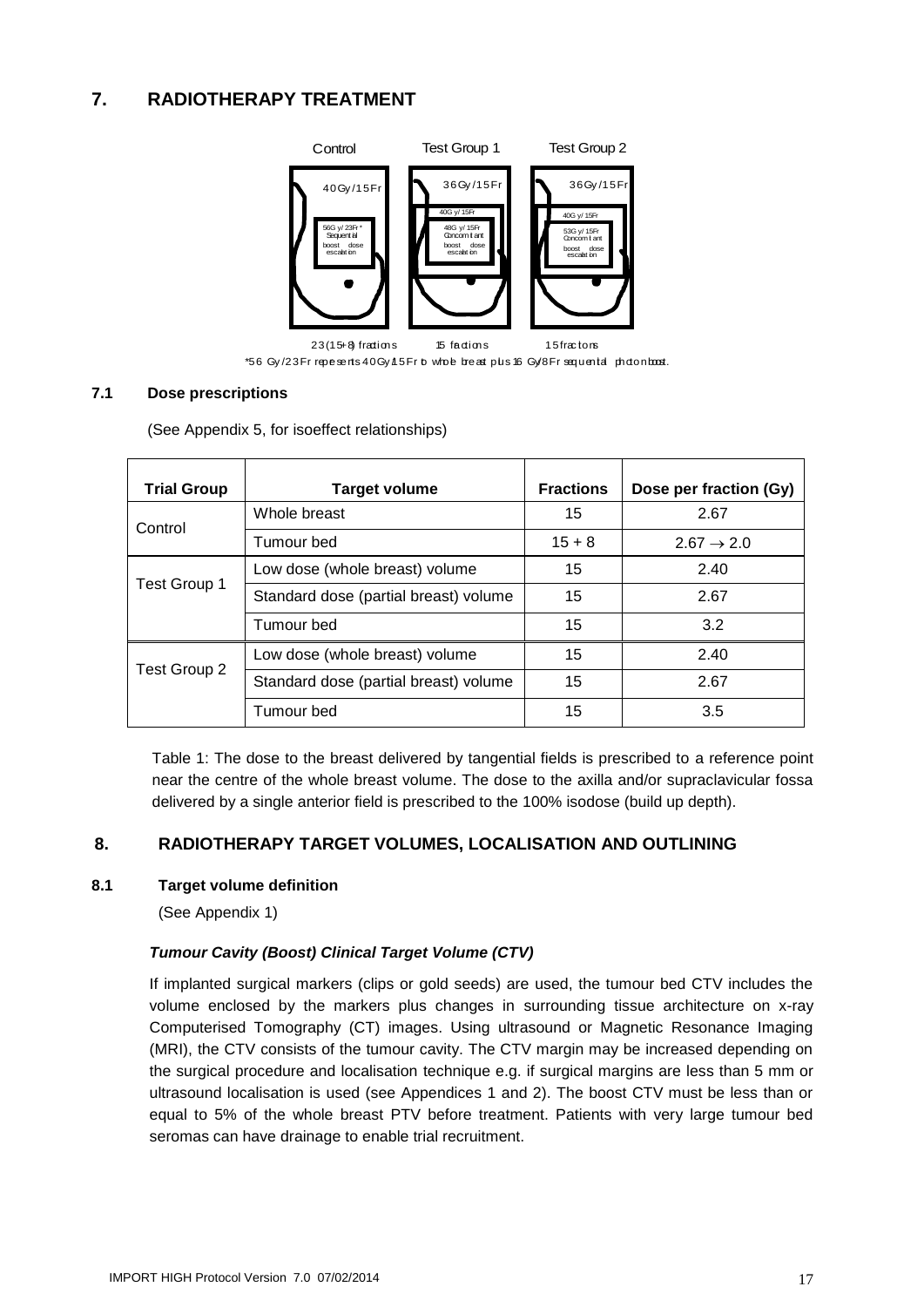#### *Partial breast (quadrant) CTV*

The partial breast CTV is not a precise anatomical entity, but approximates to a quadrant of the breast. It is based on the pattern of residual disease reported in whole organ sections of mastectomy specimens. In practice, the tumour bed is firstly delineated as described above, and a *minimum* CTV margin of 15 mm should be added. The partial breast CTV is modified according to the individual breast anatomy. The posterior margin should not extend beyond the deep fascia (unless clearly breached by the tumour). If the anatomy of this region cannot be easily visualised, the posterior margin should not extend beyond 5 mm anterior to the lung/chest wall interface. The CTV should not extend medially or laterally beyond the edges of the visible/palpable breast, i.e. beyond the extent of breast tissue as defined by the whole breast CTV.

#### *Whole Breast CTV*

This is based on the recommendations in the START trial (44). The CTV includes the soft tissues of the whole breast down to the deep fascia, excluding muscle and underlying rib cage. Whole breast voluming on CT requires outlining a CTV volume on each axial slice, adding an appropriate PTV margin, and then a margin for field penumbra. This is the principle IMPORT is working towards, however it can be very difficult to accurately delineate breast tissue, and this can result in an overestimate of the whole breast volume. Therefore an alternative strategy is described in the radiotherapy planning pack which still takes into account all of the CT information.

#### *Planning Target Volumes (PTV)*

A margin should be added to whole breast and partial breast CTV, taking into account set-up error, breast swelling and breathing; a typical PTV margin is 10 mm. A smaller 5 mm PTV margin should be added to the boost CTV, as volume definition and planning studies have shown that 95% isodoses for the boost and partial breast volume begin to approximate as the boost volume PTV increases. A modified PTV: PTV<sub>DVH</sub>, will be used for reporting purposes, and will stop 5 mm beneath the skin surface in order to preserve skin sparing.

Table 2 summarises the planning volumes and the appropriate margins to be used to create the relevant PTV.

|                     | <b>CTV</b>                           | <b>PTV</b>                           |
|---------------------|--------------------------------------|--------------------------------------|
| Whole Breast (WB)   | Soft tissues of whole breast         | $PTV_{WB} = CTV_{WB} + 10$ mm margin |
| Partial breast (PB) | $CTV_{PB} = CTV_{TB} + 15$ mm margin | $PTV_{PB} = CTV_{PB} + 10$ mm margin |
| Boost (TB)          | $CTV_{TB}$ = tumour bed              | $PTV_{TB} = CTV_{TB} + 5$ mm margin  |

Table 2: Summary of radiotherapy planning volumes and margins.

#### *Organs At Risk (OARs)*

It is recommended that both lungs, the heart and contralateral breast are contoured for dose volume histogram assessment. The heart should be outlined from the inferior aspect above the diaphragm, to the superior aspect below the pulmonary arch. These volumes should be recorded for the purposes of the trial.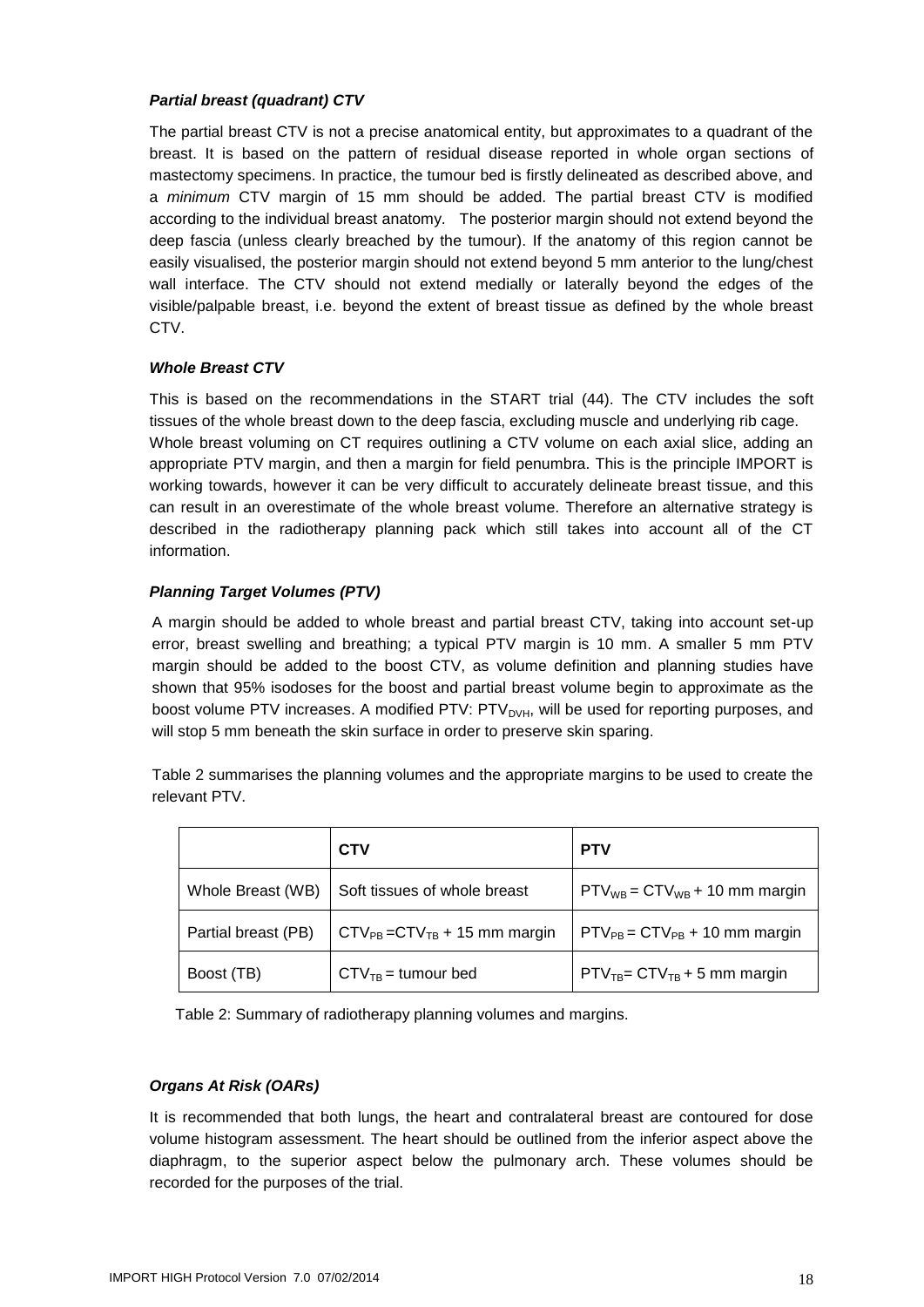#### <span id="page-18-0"></span>**8.2 Tumour bed localisation**

(See Appendix 2)

#### *General points*

The patient must be scanned in the radiotherapy treatment position, whatever imaging modality is used. Each centre must develop its own localisation protocol, and have it approved by the QA team.

#### *Implanted surgical markers*

The use of implanted surgical markers is recommended unless 2D/3D ultrasound or MRI is used for localisation. Six gold markers may be sutured into the tumour bed, marking the anterior, posterior, medial, lateral, superior and inferior margins. The seeds can be seen clearly on megavoltage portal imaging, which will assist on-treatment image-guided radiotherapy (IGRT). Alternatively, 6 pairs of titanium clips can be used. These are less easily seen on megavoltage portal imaging, but can be visualised with kilovoltage planar imaging. The clips protocol provided in the Site Investigator File should be used.

#### *Ultrasound*

A combination of 2D ultrasound and CT scanning is a reliable alternative to visualise the tumour cavity without the use of surgical clips. Three-dimensional ultrasound may also be used, either in combination with CT or optical breast contouring system. However, the ability to clearly define the cavity decreases with increasing time from surgery (see Appendix 2). Therefore, it is advised to restrict the use of ultrasound to patients planned within 3 months of surgery.

#### *Magnetic Resonance Imaging*

MR imaging can be used to obtain anatomical information of the tumour cavity and surrounding tissues without the use of surgical clips, x-ray CT imaging or ultrasound. Ideally, co-registered images should be imported into the radiotherapy planning system.

#### <span id="page-18-1"></span>**8.3 Patient position**

The patient must lie supine in a stable and reproducible position. The same position must remain for simulation, CT scanning and treatment. An immobilisation device, such as a breast board with arm and wrist supports, an arm pole and/or vac-fix bag should be used. Ideally, the immobilisation should allow daily reproducibility of +/- 5 mm. The patient must not be moved between tangential and nodal field treatments.

#### <span id="page-18-2"></span>**8.4 Acquisition of Outlines.**

A facility for taking multiple outlines is OBLIGATORY. A full 3D set of outlines covering the whole breast and the axilla should be collected with a slice separation of ideally 5 mm or less. The imaging technology to be used should be x-ray CT, although it is possible that optical systems (45-46), simulators with CT attachment or MRI may be used following discussions with the IMPORT QA team. If a combination of optical or "SIMCT" outlining with simulation is used, outlines should be acquired at 10mm spacing.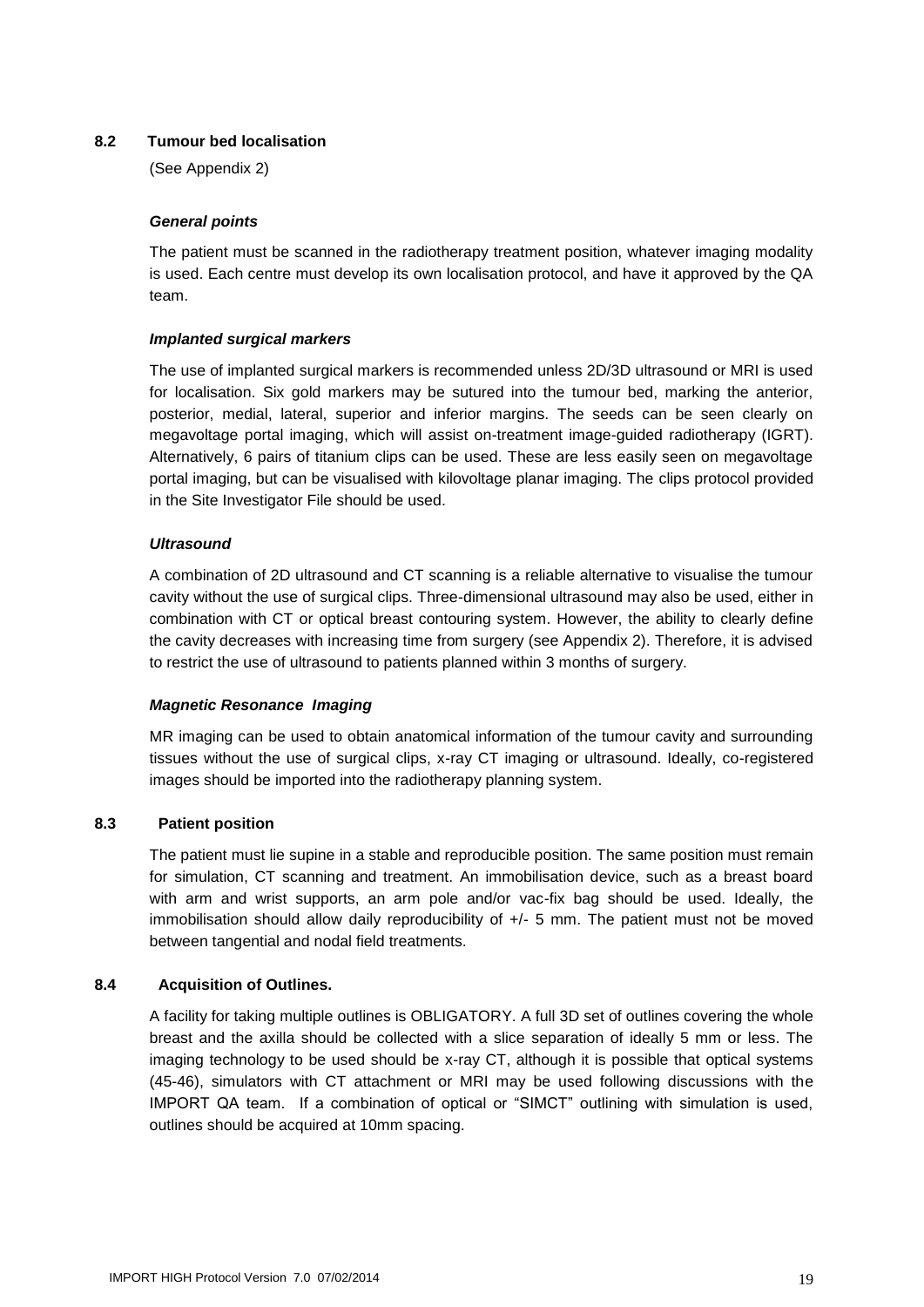#### <span id="page-19-0"></span>**8.5 Lymph nodes**

#### *Simulator planning*

Simulator planning is only recommended for treating the supraclavicular fossa nodes NOT the axillary nodes, as posterior fields may only be used if the nodal region is CT planned. The CTV consists of the supraclavicular fossa (SCF) nodes, with 1 cm margin added for PTV. The fieldbased boundaries (50% isodose) are as follows (see figure 1): inferior border, covering medial head of clavicle or matched to the superior border of the breast tangential fields if "high" superior tangential border; medial border, at the sternoclavicular joint; superior border, extending at least 3 cm above the medial end of the clavicle; and the lateral border, the apical surgical clip defining the medial extent of axillary surgery or 1 cm lateral to the outer border of the first rib if no clips are used and a level II/III dissection has been performed (47). Lung blocks are not routinely recommended.



#### Figure 1

Simulator planned boundaries for the anterior supraclavicular field. If it requires matching to the tangents, the inferior border will be non-divergent.

*CT planning*

The CT planning scan should be performed from the patient's mid-neck to below the diaphragm, for breast and nodal CT planning. A slice spacing of 5 mm or less is required. Intravenous contrast may facilitate the outlining process, but is not obligatory. The SCF nodes are outlined on each CT section using reproducible anatomical boundaries (48). The SCF boundaries are as follows: medial, lateral edge of trachea (excluding thyroid gland and cartilage); anterior, sternocleidomastoid muscle; posterolateral, anterior scalene muscle; posteromedial, carotid artery and internal jugular vein; posteroinferior, the subclavian artery.

The infraclavicular fossa (ICF) nodes may also be included if a level 3 axillary dissection has not been preformed. The borders of the ICF nodes are as follows: superior, the superior aspect of pectoralis minor; inferior, insertion of clavicle into the manubrium; lateral, medial border of pectoralis minor, medial, lateral edge of clavicle, anterior, pectoralis major, and posterior, subclavian-axillary artery.

It is preferable that a patient with positive axillary lymph nodes has definitive axillary dissection. If this is not possible, or sampling has only been carried out, then the axilla can be CT planned and treated using local protocol, after discussion with the QA team.

The PTV is generated according to local protocol (suggested margins are 5 -10 mm). A PTV is not added inferiorly if the border is matched to the tangents.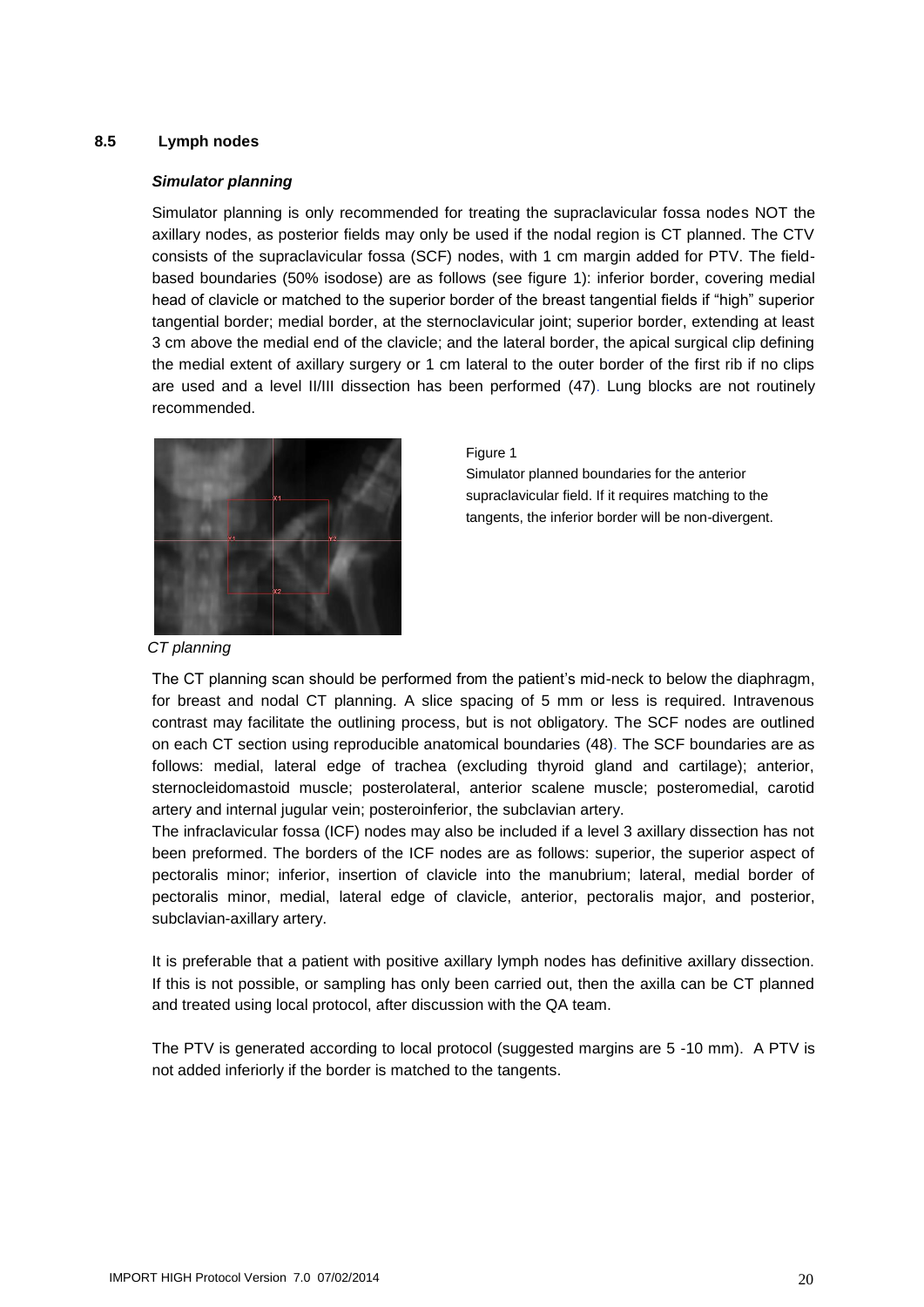

Figure 2 Axial CT views of SCF region showing CTV outline in blue and green shaded PTV: top, superior; middle, central; and bottom, inferior CT slices.



Figure 3 : Digitally reconstructed radiographs showing PTV on coronal and sagittal views.

#### <span id="page-20-0"></span>**9. RADIOTHERAPY PLANNING**

All computer planning should be carried out using 3D algorithms and correction for tissue heterogeneity should be applied. It is essential that the planned boost volumes are comparable across all 3 groups. Therefore, the use of photons for boost planning in ALL patients is obligatory. The justification for this is set out in Appendix 3. Oncology Centres participating in this trial will receive a radiotherapy planning pack, which will give practical pointers for planning with worked examples.

#### <span id="page-20-1"></span>**9.1 Control group**

#### <span id="page-20-2"></span>**9.1.1 Whole breast fields with sequential photon boost**

#### *Planning target volume*

See Section 8.1, and Table 2.

#### *Treatment technique*

For the control group, the whole breast should be encompassed by a tangential pair of fields with a non-divergent back edge. The planner should aim to place the field so that the maximum lung distance and maximum heart distance does not exceed 2cm and 1cm respectively. The treatment plan should aim to fulfil the criteria in table 3 below. This may be achieved for some patients with a standard wedged pair, but others will require 3D compensation. (See radiotherapy planning pack).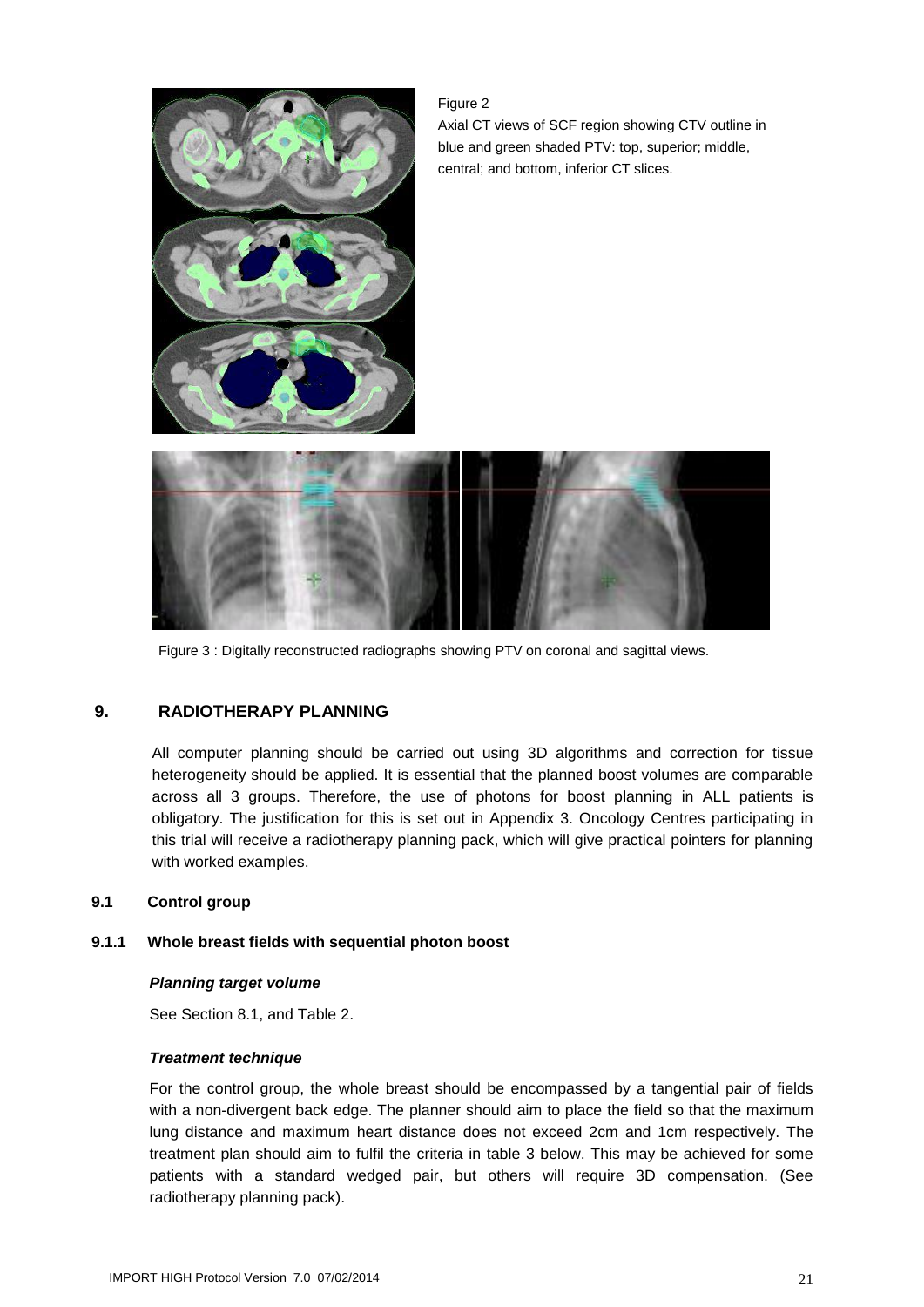Sequential photon boost can be forward or inverse planned, details of suggested techniques can be found in the radiotherapy planning pack. The overall plan assessment will be done using a composite plan.

#### <span id="page-21-0"></span>**9.2 Test Groups: Whole breast, partial breast and concomitant photon boost**

(See planning pack)

#### *Planning target volume*

See Section 8.1, and Table 2.

#### *Treatment technique*

For the test groups, inverse planning is recommended, but forward planned IMRT is acceptable. The majority of the whole breast dose can be delivered by a tangential pair of fields with a nondivergent back edge. The planner should aim to place the field so that the maximum lung distance and maximum heart distance does not exceed 2 cm and 1 cm respectively. The treatment plan should aim to fulfil the criteria in table 3. Details of suggested techniques can be found in the radiotherapy planning pack.

#### *Upper and lower dose limits*

#### *Control Group*

| <b>Volume</b>         | Lower dose limit                             | <b>Reference Dose</b> | <b>Upper dose limit</b>                     |
|-----------------------|----------------------------------------------|-----------------------|---------------------------------------------|
| $PTV_{WB} - PTV_{TB}$ | > 90% of the volume<br>should receive 36Gy   | median dose = $40Gy$  | < 5% of the volume<br>should receive > 56Gy |
| PTV <sub>TR</sub>     | > 95% of the volume<br>should receive 53.2Gy | median dose = $56Gy$  | < 5% of the volume<br>should receive > 60Gy |

*Test Group 1 / 2*

| <b>Volume</b>         | Lower dose limit                                            | Reference Dose               | <b>Upper dose limit</b>                                                                            |
|-----------------------|-------------------------------------------------------------|------------------------------|----------------------------------------------------------------------------------------------------|
| $PTV_{WB}-PTV_{PB}$   | > 90% of the volume<br>should receive<br>32.4G <sub>V</sub> | median dose = $36Gv$         | $< 5\%$ of the volume<br>should receive > 40Gy                                                     |
| $PTV_{PB} - PTV_{TB}$ | > 90% of the volume<br>should receive<br><b>36Gv</b>        | median dose = $40Gy$         | n/a                                                                                                |
| PTV <sub>TB</sub>     | > 95% of the volume<br>should receive<br>45.6Gy / 50.4Gy    | median dose $=$<br>48 / 53Gy | $<$ 3% of the volume<br>should receive ><br>51.4 / 56.7Gy<br>with a global max <<br>52.8 / 58.3 Gy |

Table 3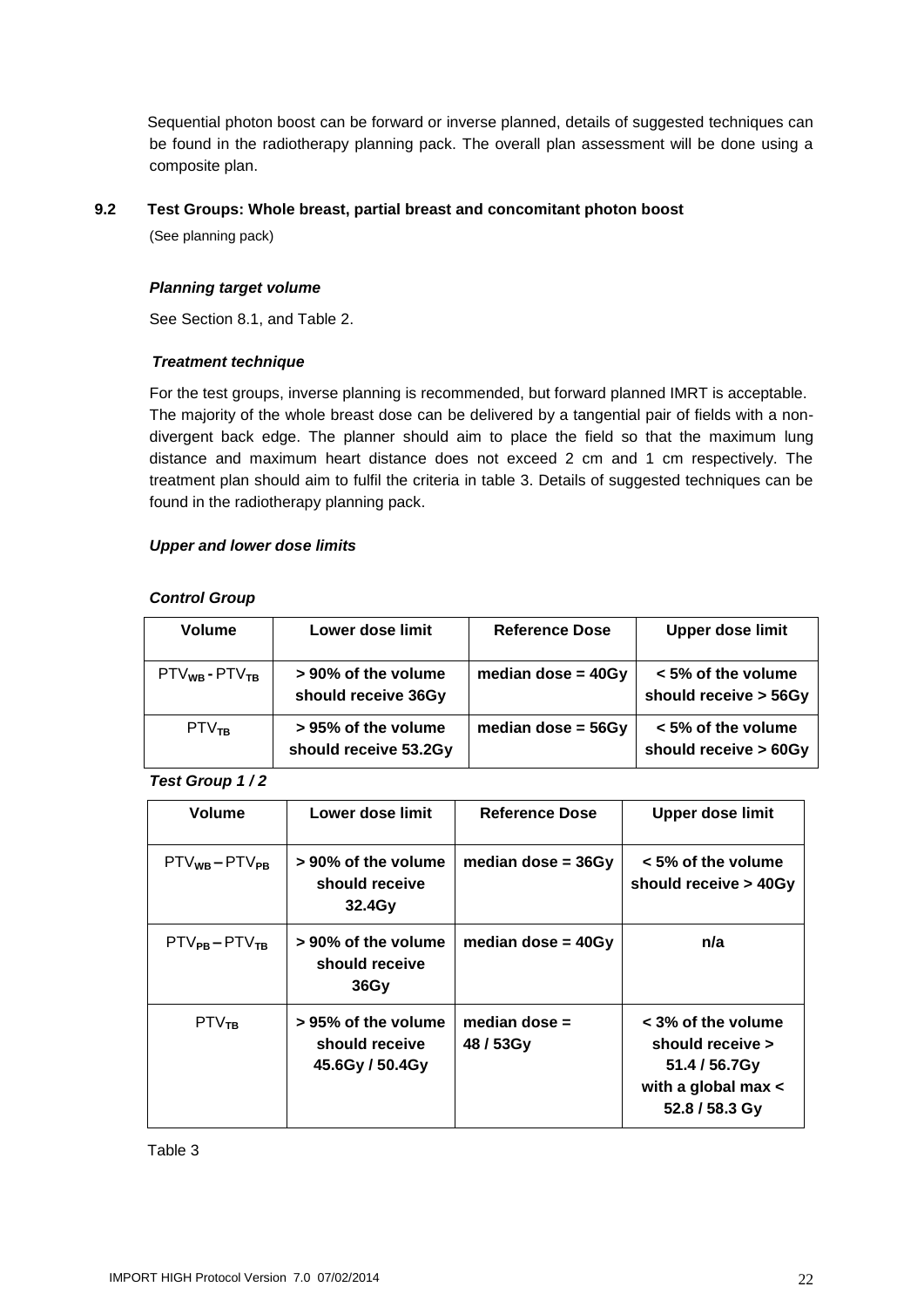#### <span id="page-22-0"></span>**9.3 Dose constraints for organs at risk**

- The volume of ipsilateral lung receiving 18 Gy should be less than 15%
- The volume of contralateral lung receiving 2.5 Gy should be less than 15%
- The volume of heart receiving 13 Gy should be less than 10%
- The mean dose to the contralateral breast should be less than 0.5 Gy although an upper limit of 1.5 Gy is acceptable for trial entry

#### <span id="page-22-1"></span>**9.4 Bolus to scar**

No bolus should be applied to the skin, including excision scar.

#### <span id="page-22-2"></span>**9.5 Beam energy**

Beam energies for treatment as for local practice, usually 4 - 6 MV, but a mixture of energies e.g. 6 MV and 15 MV can be used to improve dosimetry.

#### <span id="page-22-3"></span>**9.6 Lymph nodes**

#### *Beam arrangement*

A single anterior field encompassing the planning target volume is recommended. Posterior fields may only be used if the nodal region is CT planned, and if the nodal fields and breast fields are matched or there is a gap between the nodal fields and breast fields. Fields may be angled as required to avoid treating the spinal cord and to avoid any overlap with the tangential fields. If there is no gap then a match should be obtained between the inferior border of the supraclavicular field and the superior border of the tangential fields. The method of matching will be checked by the QA team. ICRU recommendations on dose homogeneity should be adhered to if possible and in no case should the maximum dose (either inside or outside the PTV) exceed 110% of the prescribed dose. Segment fields and/or mixed energy beams may be necessary to achieve this. The plan should be assessed as a composite of all beams, including all breast fields and nodal fields.

#### <span id="page-22-4"></span>**10. RADIOTHERAPY VERIFICATION**

#### <span id="page-22-5"></span>**10.1 Treatment Set-up Verification**

#### *Control Group: Whole Breast Fields*

Treatment verification is required for at least three fractions in the first week of treatment to determine and correct for any systematic error. Verification is then once weekly throughout the remaining whole breast field treatment. Verification is carried out with MV electronic portal imaging. A tolerance of 5 mm is recommended. The whole breast treatment fields are appropriate for this verification.

#### *Control Group: Sequential Photon Boost*

#### *Test Groups: Whole Breast, Partial Breast and Concomitant Photon Boost*

The control group and the test groups comprise a conformal boost to the tumour bed and so, the verification approach suggested is common to both and more rigorous than that required for the control group whole breast fields. Tumour bed markers are mandatory unless the position of a clearly defined seroma can be verified daily with volumetric imaging.

An established patient set-up correction protocol is essential. These protocols fall into two classes : on-line and off-line. The use of either is sufficient.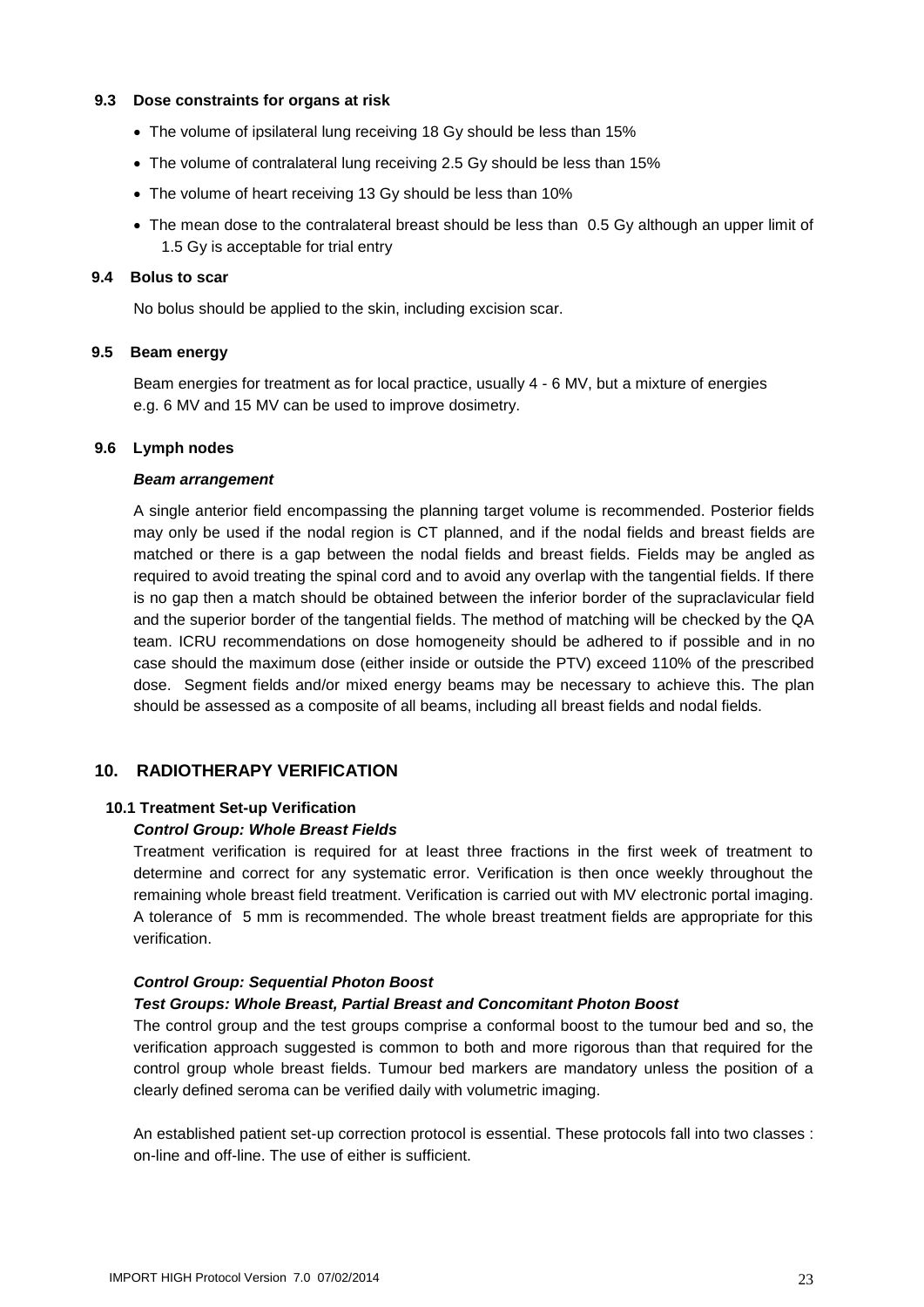An example of an off-line protocol is the 'No Action Level' model of de Boer (49). This was extended to create the eNAL system which corrects for time-trends (49). These methods correct for the systematic error component which contributes approximately three-quarters of the total margin. Both protocols have been applied to partial breast irradiation (50). The use of the NAL protocol reduced the population mean systematic error to less than 2mm in all directions for both tumour bed and the whole breast. A further reduction to 1mm was obtained using the eNAL protocol.

An on-line protocol with daily set-up correction compensates for both systematic and random error but introduces a time penalty and additional imaging dose.

Centres are encouraged to measure their own treatment set-up errors in order to help establish how frequently set-up correction should be required.

Either 2D or 3D imaging technology may be used to determine the patient set-up corrections from the movements of the implanted markers. Both MV (planar EPID or tomotherapy) or kV (2D planar or cone beam CT) imaging may be used. Treatment fields are used where possible for MV planar images, however low dose verification only fields may be necessary if the treatment fields are not appropriate. Whatever the choice of imaging technology the additional imaging doses to be used are to be optimised so that they are as low as possible whilst still enabling sufficient information for an accurate correction to be made.

#### <span id="page-23-0"></span>**10.2 In-vivo Dosimetry**

The use of in-vivo dosimetry within the first week of treatment is encouraged for patients in IMPORT HIGH.

#### <span id="page-23-1"></span>**11. RADIOTHERAPY QUALITY ASSURANCE**

(see Appendix 6)

A comprehensive quality assurance programme is planned for all centres involved with IMPORT HIGH.

#### <span id="page-23-2"></span>**12. CHEMOTHERAPY**

Chemotherapy and radiotherapy must be separated by a minimum of 2 weeks. Patients receiving neo-adjuvant chemotherapy are not excluded.

#### <span id="page-23-3"></span>**13. FOLLOW-UP**

A Case Report Form (CRF) booklet for each patient including a radiotherapy form, adjuvant treatment form, and follow up forms will be provided for each patient following randomisation. The follow up forms should be completed annually for at least 10 years, or until death should this occur before the end of the 10 year follow-up period.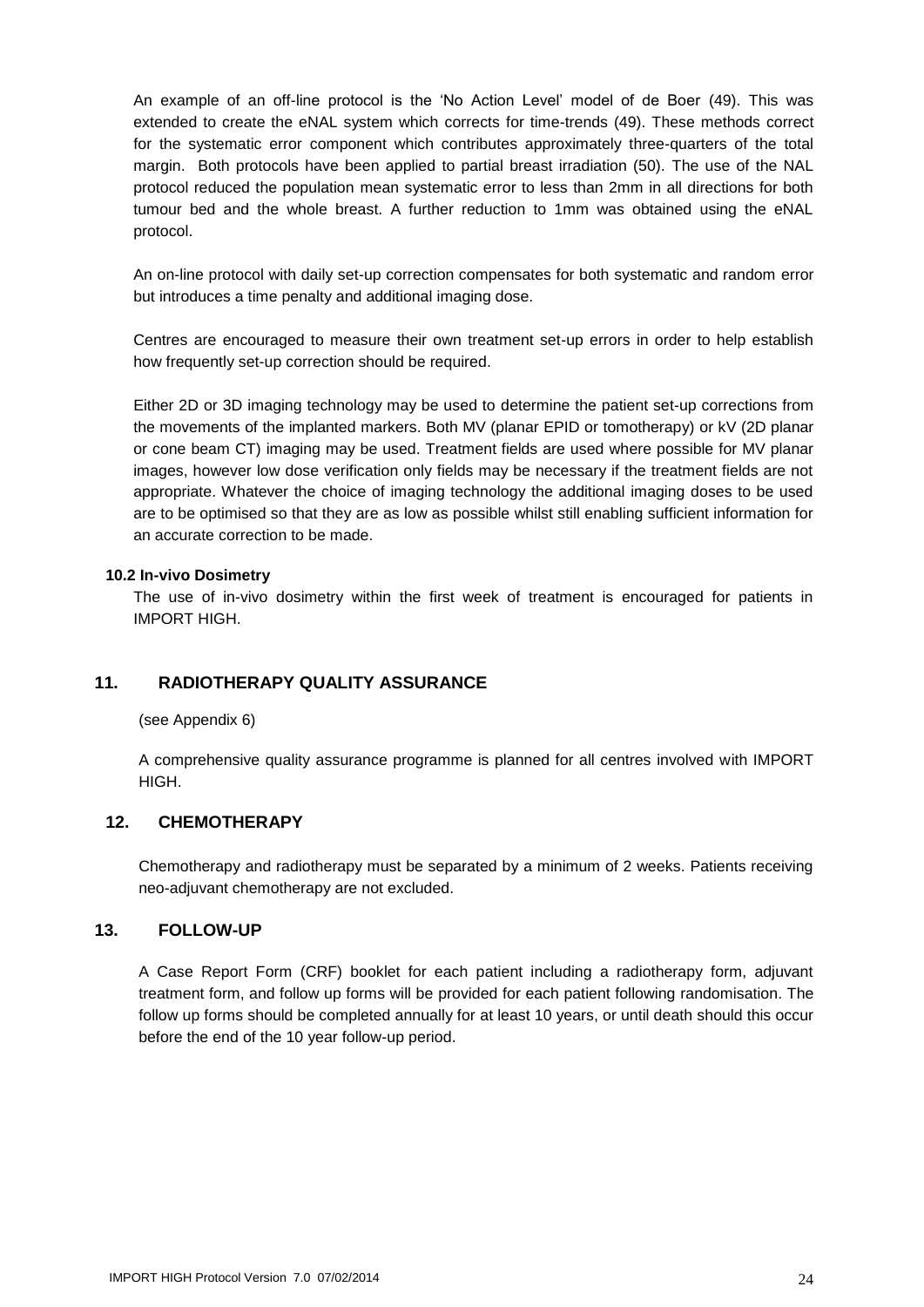| <b>IIMPORT HIGH Schedule of Assessments</b>                                    |                           |                                 | <b>Treatment</b>                                                                   |                           |              |                                                                        | Follow-up                 |          |                    |                           |                      |                  |                      |                  |                           |                      |         |         |          |
|--------------------------------------------------------------------------------|---------------------------|---------------------------------|------------------------------------------------------------------------------------|---------------------------|--------------|------------------------------------------------------------------------|---------------------------|----------|--------------------|---------------------------|----------------------|------------------|----------------------|------------------|---------------------------|----------------------|---------|---------|----------|
| <b>Event</b>                                                                   | Prior to<br>randomisation | Post<br>randomisation<br>pre RT | wk                                                                                 | wk<br>$\overline{2}$      | wk<br>3      | wk<br>$\overline{4}$                                                   | wk<br>5                   | mth<br>3 | mth<br>6           | yr<br>-1                  | yr<br>$\overline{2}$ | yr<br>3          | yr<br>$\overline{4}$ | yr<br>5          | yr<br>6                   | yr<br>$\overline{7}$ | yr<br>8 | yr<br>9 | yr<br>10 |
| Eligibility checklist                                                          | $\pmb{\mathsf{x}}$        |                                 |                                                                                    |                           |              |                                                                        |                           |          |                    |                           |                      |                  |                      |                  |                           |                      |         |         |          |
| Informed consent                                                               | X                         |                                 |                                                                                    |                           |              |                                                                        |                           |          |                    |                           |                      |                  |                      |                  |                           |                      |         |         |          |
| Randomisation checklist                                                        | x                         |                                 |                                                                                    |                           |              |                                                                        |                           |          |                    |                           |                      |                  |                      |                  |                           |                      |         |         |          |
| Radiotherapy QA                                                                |                           |                                 |                                                                                    |                           |              | Prior to centre initiation and throughout the trial recruitment period |                           |          |                    |                           |                      |                  |                      |                  |                           |                      |         |         |          |
| 3D radiotherapy planning                                                       |                           | $\mathbf{x}$                    |                                                                                    |                           |              |                                                                        |                           |          |                    |                           |                      |                  |                      |                  |                           |                      |         |         |          |
| Radiotherapy treatment                                                         |                           |                                 | $\mathbf{x}$                                                                       | $\boldsymbol{x}$          | $\mathbf{x}$ | $x^1$                                                                  | $x^1$                     |          |                    |                           |                      |                  |                      |                  |                           |                      |         |         |          |
| Radiotherapy verification                                                      |                           |                                 | Up to daily during treatment                                                       |                           |              |                                                                        |                           |          |                    |                           |                      |                  |                      |                  |                           |                      |         |         |          |
| Clinical assessment                                                            |                           |                                 |                                                                                    |                           |              |                                                                        |                           |          |                    | $\boldsymbol{\mathsf{x}}$ | $\boldsymbol{x}$     | X                | X                    | X                | $\boldsymbol{\mathsf{x}}$ | $\boldsymbol{x}$     | X       | X       | x        |
| Photographic assessment                                                        |                           | $\mathbf{x}$                    |                                                                                    |                           |              |                                                                        |                           |          |                    |                           |                      | X                |                      | $\pmb{\chi}$     |                           |                      |         |         |          |
| Family history<br>questionnaire                                                |                           |                                 | At any time during the trial, associated with blood sample collection <sup>2</sup> |                           |              |                                                                        |                           |          |                    |                           |                      |                  |                      |                  |                           |                      |         |         |          |
| Blood sample collection                                                        |                           |                                 |                                                                                    |                           |              | At any time during the trial, ideally by the end of RT                 |                           |          |                    |                           |                      |                  |                      |                  |                           |                      |         |         |          |
| Tissue collection, 1° tumour<br>Tissue collection,<br>recurrence/new 1° tumour |                           |                                 | As requested during the trial                                                      |                           |              |                                                                        |                           |          |                    |                           |                      |                  |                      |                  |                           |                      |         |         |          |
| Serious Adverse Event (if<br>applicable)                                       |                           |                                 | $\boldsymbol{\mathsf{x}}$                                                          | $\boldsymbol{\mathsf{x}}$ | X            | $\boldsymbol{\mathsf{x}}$                                              | $\boldsymbol{\mathsf{x}}$ | X        |                    |                           |                      |                  |                      |                  |                           |                      |         |         |          |
| CT scan if recurrence                                                          |                           |                                 | At the time of recurrence                                                          |                           |              |                                                                        |                           |          |                    |                           |                      |                  |                      |                  |                           |                      |         |         |          |
| Quality of life study                                                          | x (baseline*)             |                                 |                                                                                    |                           |              |                                                                        |                           |          | $\pmb{\mathsf{x}}$ | $\boldsymbol{\mathsf{x}}$ |                      | $\boldsymbol{x}$ |                      | $\boldsymbol{x}$ |                           |                      |         |         |          |

**\*** *Follow up booklets will be sent by post from the ICR-CTSU office*

*<sup>1</sup>Control group only*

*<sup>2</sup>Questionnaire to be completed at the time of blood sample collection.*

*CRFs to be completed throughout the trial as indicated in the Trial Guidance Notes*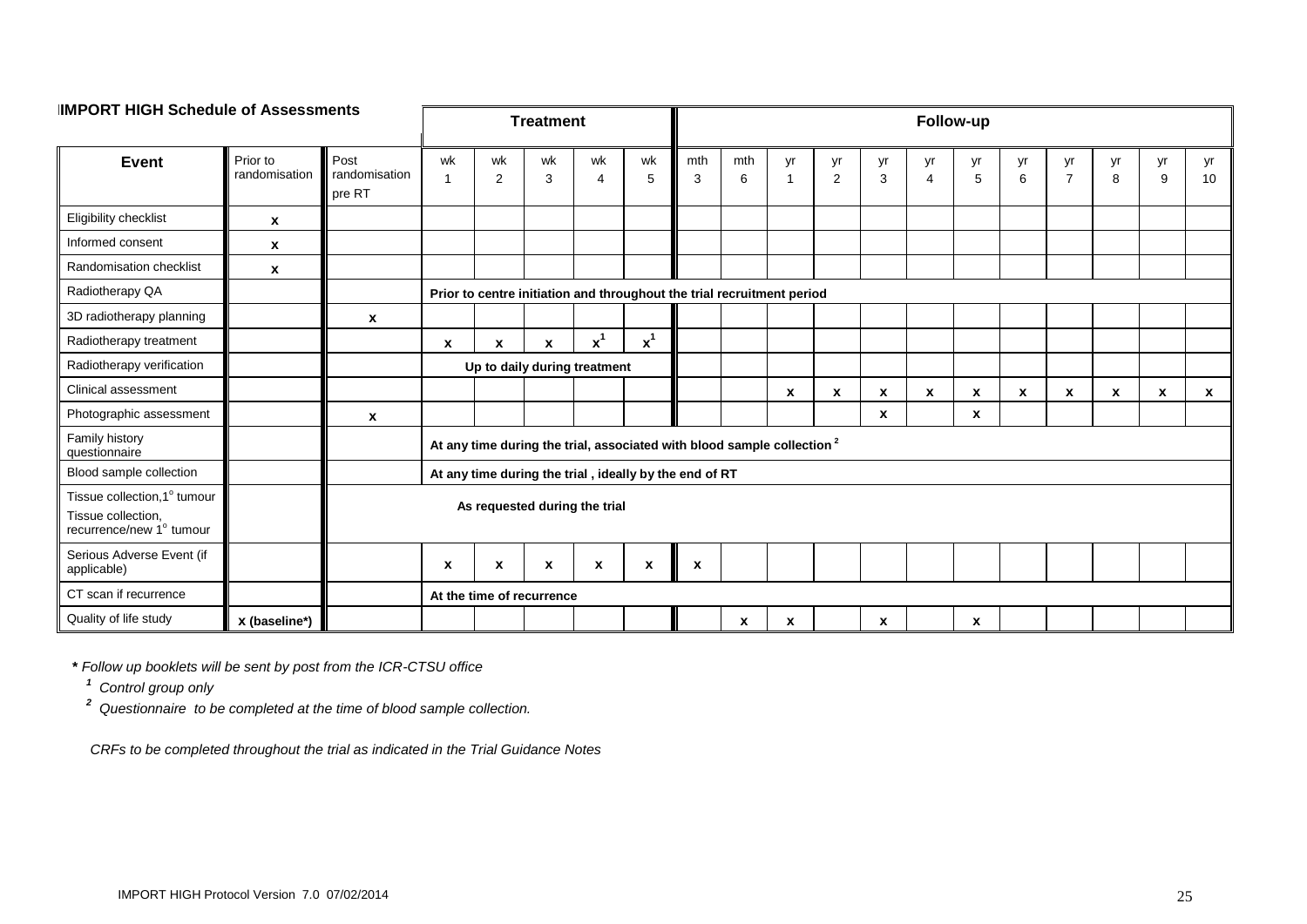#### <span id="page-25-0"></span>**14. ENDPOINTS**

The primary endpoint is local recurrence. Secondary endpoints include palpable induration inside the boost volume of the irradiated breast, other late adverse effects in normal tissues assessed by physicians and patients, (including quality of life and photographic assessments in a sub-set of patients), Location of tumour relapse in breast, contralateral primary tumours, regional and distant metastases and overall survival will also be collected as secondary endpoints.

#### <span id="page-25-1"></span>**14.1 Tumour-related endpoints**

Ipsilateral tumour relapse and contralateral primary tumour must be confirmed by cytological/histological assessment. Metastases will be determined by an appropriate combination of clinical, haematological, imaging and pathological assessment, recognising that pathological confirmation is not always possible.

The location of any ipsilateral tumour relapses will be compared with the original radiotherapy volumes for each individual patient. Appendix 8 describes the procedures for achieving this. The simplest method is for the breast quadrant in which the relapse occurs to be identified on a diagram for comparison with a surface rendered image of the treatment fields from the radiotherapy treatment planning system. This will indicate in a simple way, in which treatment field the relapse was located.

More accurate methods involve the use of ultrasound and CT to locate the size and position of relapse in relation to the surrounding breast tissue. These methods enable registration with the patient's original 3D planning scan using the radiotherapy tattoos on the patient. It will therefore be possible to ascertain in which 3D radiotherapy isodose the relapse is located.

#### *Ipsilateral tumour relapse*

Ipsilateral tumour relapse will be localised as follows:

- A. Breast parenchyma/skin within boost volume (all trial groups).
- B. Breast parenchyma/skin within volume receiving 40 Gy in 15 fractions (all trial groups).
- C. Breast parenchyma/skin within volume receiving 36 Gy in 15 fractions (test groups only).
- D. Marginal relapse in skin or subcutaneous tissue/breast on border or just outside (within 2cm) of whole breast volume (all trial groups).

#### *Additional Endpoints*

Contralateral primary breast cancer. Other primary cancer (site specified). Regional metastases (axilla, supraclavicular fossa, internal mammary chain). Haematogenous metastases (only details of the first relapse are required). Death.

These events will be recorded, but do not constitute primary endpoints.

#### <span id="page-25-2"></span>**14.2 Treatment-related endpoints**

Late adverse effects will be measured using a combination of clinical and photographic assessments and patient self-assessments. Photographic assessments will be supplemented by annual physician assessments of the breast, and outcome will be correlated at 3 and 5 years.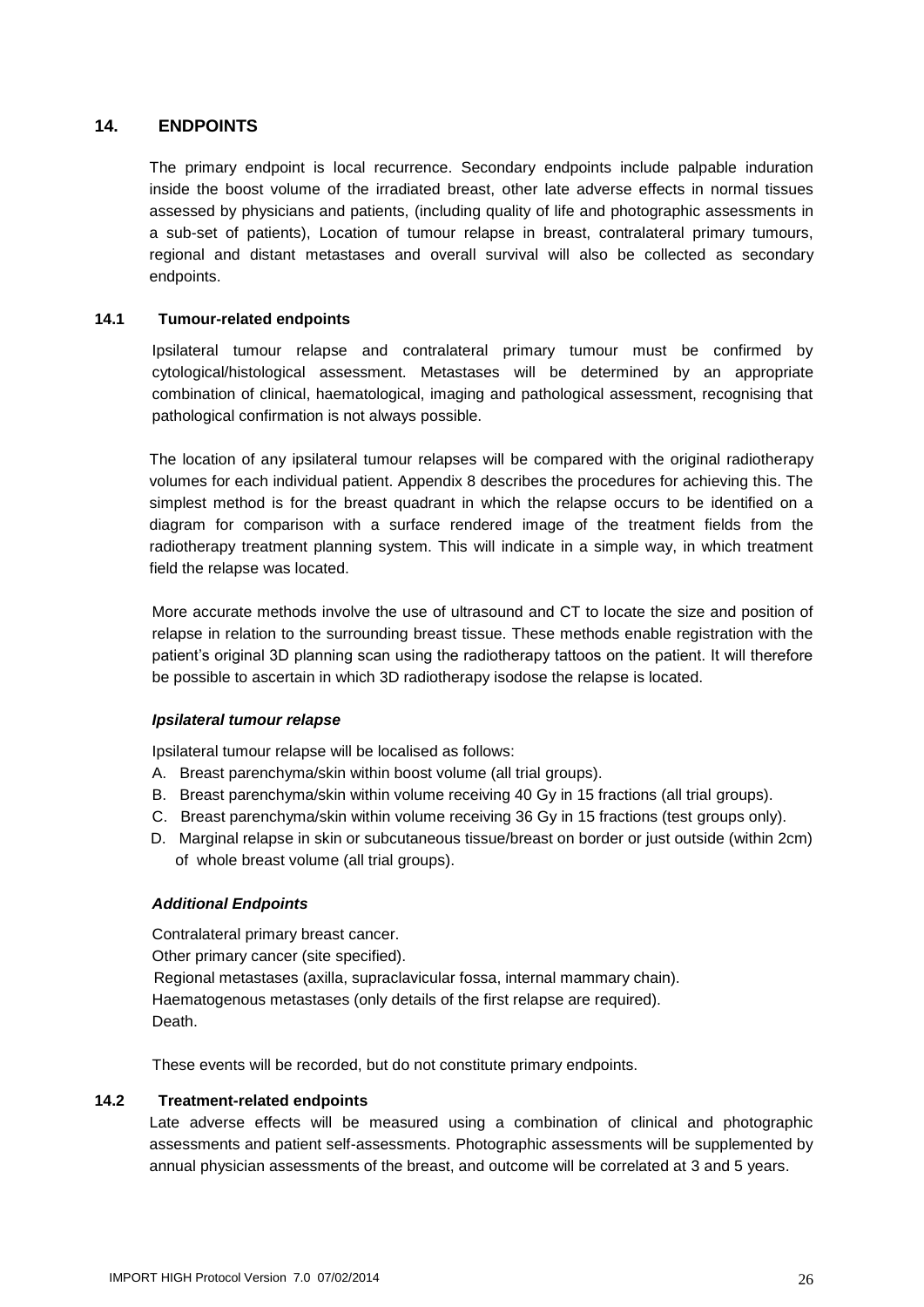#### *Physician assessments of late adverse effects*

At annual visits, physicians will record the development of breast shrinkage/distortion, breast induration (outside and inside tumour boost volume), telangiectasia, (tumour boost site only), breast oedema, arm oedema, shoulder stiffness (compared with other side), ischaemic heart disease, brachial plexopathy, rib fracture, symptomatic lung fibrosis, persistent cough and any other severe late event, including any specialist referral for investigation or management of late toxicity, including ischaemic heart disease.

#### *Patient self-assessments of late adverse effects*

A sub-set of patients will be asked to complete self-assessments of quality of life at baseline, 6, 12, 36 and 60 months after randomisation. These will include the EORTC QLQ-C30 core questionnaire, the EORTC BR-23 Breast Cancer module, the Body Image Scale and the Hospital Anxiety and Depression Scale (HADS). Of particular interest will be patient selfreporting of symptoms and impact on body image and functioning subscales. The aim will be to seek a patient-derived notion of 'radiation tolerance' that can be compared with induration and photographic endpoints, including interpolated estimates of isoeffect.

#### *Photographic assessments of late adverse effects (in all centres with local facilities)*

Digital photographs will be taken at baseline, following breast conserving surgery, and at years 3 and 5 after radiotherapy treatment in a sub-set of patients. Timing of assessments is based on experience from the START trial, with the aim to maximise the information collected whilst minimising the assessment burden. Two frontal views of the chest will be taken, one with hands on the hips and the other with hands raised as far as possible above the head. Both photographs will exclude the patient's head.

All photographs will be taken and retained locally in the first instance. Digital images will be anomomised and stored on a CD to be kept in a secure location. Periodically, all CDs will be collected and the images assessed blind by a select group of observers. Change of breast appearance compared with the post-surgical baseline will be scored on a three-point graded scale together with an assessment of breast size and surgical deficit. Reliability and repeatability of the assessments will be verified. The feasibility of and procedures for this scoring mechanism have been established in the START trial and assessments for IMPORT HIGH will build on these existing methods.

#### <span id="page-26-0"></span>**14.3 Serious Adverse Events**

(See Appendix 9)

All Serious Adverse Events (SAEs) must be reported within 24 hours of the investigator or member of their team becoming aware of the event using the **IMPORT HIGH** SAE form. The form must be sent by FAX to the Institute of Cancer Research Clinical Trials and Statistics Unit on 020 8722 4368. This form must be completed, signed and dated by the Principal Investigator or nominated person identified on the site delegation log. The Chief Investigator or nominated representative will review all SAEs to assess the 'relatedness' and 'expectedness' of the event.

SAEs will be reported during the patient's radiotherapy treatment and for three months following the last RT treatment. Patients showing unexpectedly severe early or late normal tissue reactions will be identified on the Follow-up Forms. These reactions include unexpectedly severe late subcutaneous fibrosis, ischaemic heart disease (after both right- and left-sided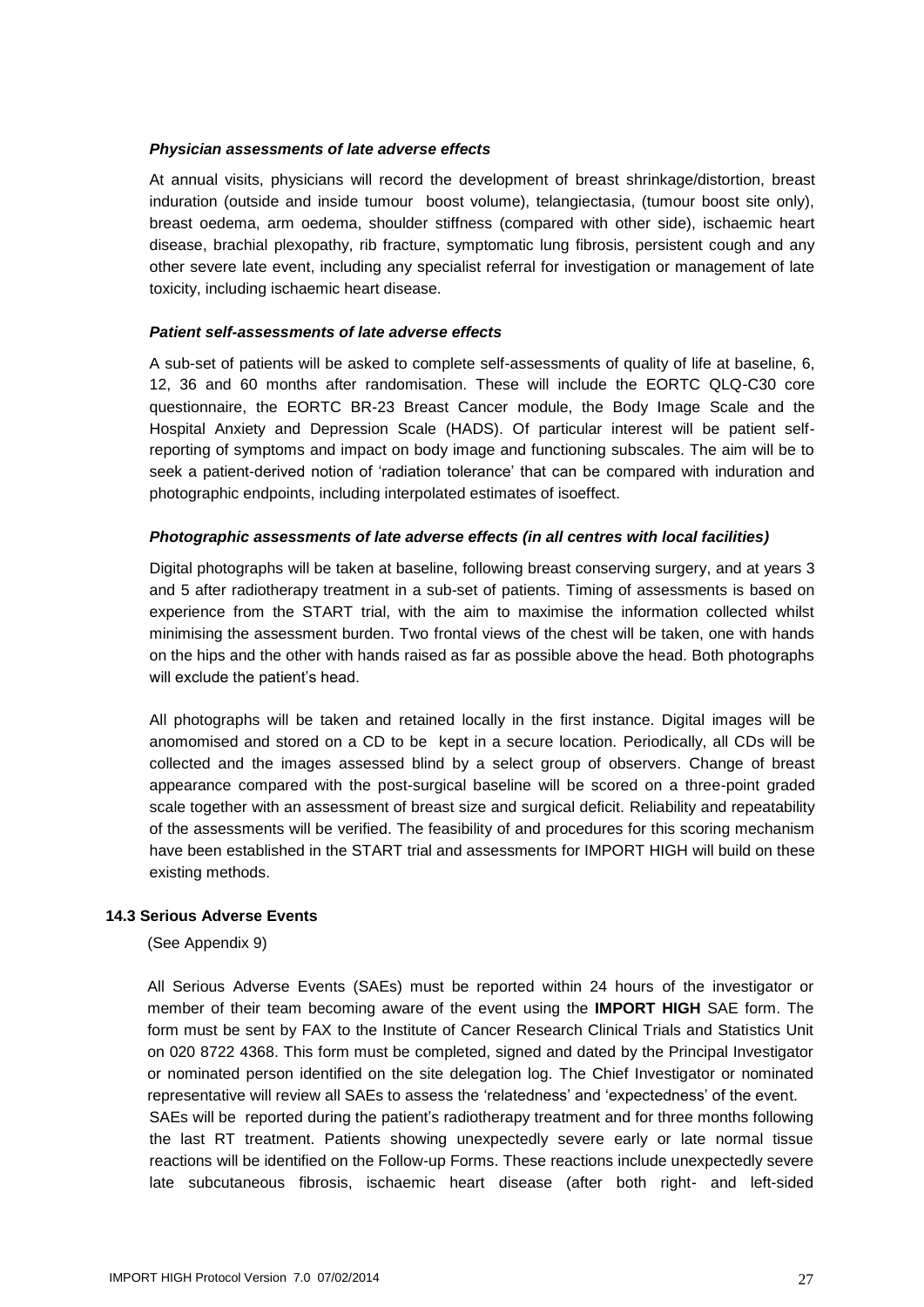radiotherapy), rib fracture, symptomatic lung fibrosis and pneumonitis. Principal Investigators are asked to inform the IMPORT Trials Office within 8 weeks of any patient presenting with sensorimotor symptoms in the ipsilateral upper limb, regardless of aetiology.

Pregnancy during treatment is not in itself an SAE however, any new pregnancy that occurs during the SAE timeframe should be reported on the SAE form within 2 weeks of the investigator or member of their team becoming aware of the event. The pregnancy must be followed up to determine outcome including spontaneous or voluntary termination, details of the birth and the presence of birth defects or congenital abnormalities. The outcome must be submitted on a follow up SAE form.

#### <span id="page-27-0"></span>**15. STATISTICAL CONSIDERATIONS**

#### <span id="page-27-1"></span>**15.1 Choice of principal endpoints**

The primary endpoint is local relapse at five years following radiotherapy treatment. An important secondary endpoint is palpable induration in the ipsilateral breast at three years following radiotherapy treatment. This is based on the fact that palpable breast induration discriminated between randomised electron boost vs. no boost in the RMH/GOC Breast Fractionation Trial at 3 years, whereas breast photography only detected changes after 5 years of follow up, see Section 14.4. There are several other secondary endpoints including photographic change, other physician-assessed normal tissue effects, patient assessed normal tissue effects and quality of life (QL). It is intended that each endpoint will be analysed separately.

#### <span id="page-27-2"></span>**15.2 Methods of analysis**

#### *Local relapse*

The question of primary importance is to ensure patient safety in terms of the efficacy of delivering a concomitant boost and as such there will be two primary comparisons to ensure there are not significantly more local recurrences in either test group.

Analyses of the primary endpoint will be based on the intention to treat principle and therefore include all randomised patients regardless of whether they deviated from the protocol. Survival analysis methods (i.e. Kaplan-Meier analysis and Cox proportional hazard regression) will be used to compare local relapse of the control group and each test group separately. The log-rank test will be used to compare groups. Estimates of the treatment effect will be presented with a one-sided 95% confidence interval (as non-inferiority design). Information will be presented on both absolute and relative effects. Primary analyses will be unadjusted. The Cox proportional hazards model will be used to produce adjusted treatment effect estimates, adjusting for important known prognostic factors (including adjuvant chemotherapy, hormonal therapy and use of lymphatic radiotherapy). For all time to event analyses, time will be measured from randomisation. The assumptions underlying the Cox proportional hazards model will be explored.

If non-inferiority is confirmed with both test groups, the IDMC will be able to request further noninferiority analyses by combining the two test groups (at interim and final analyses as appropriate). By combining the test groups there will be more power to rule out a smaller difference between the control and test groups.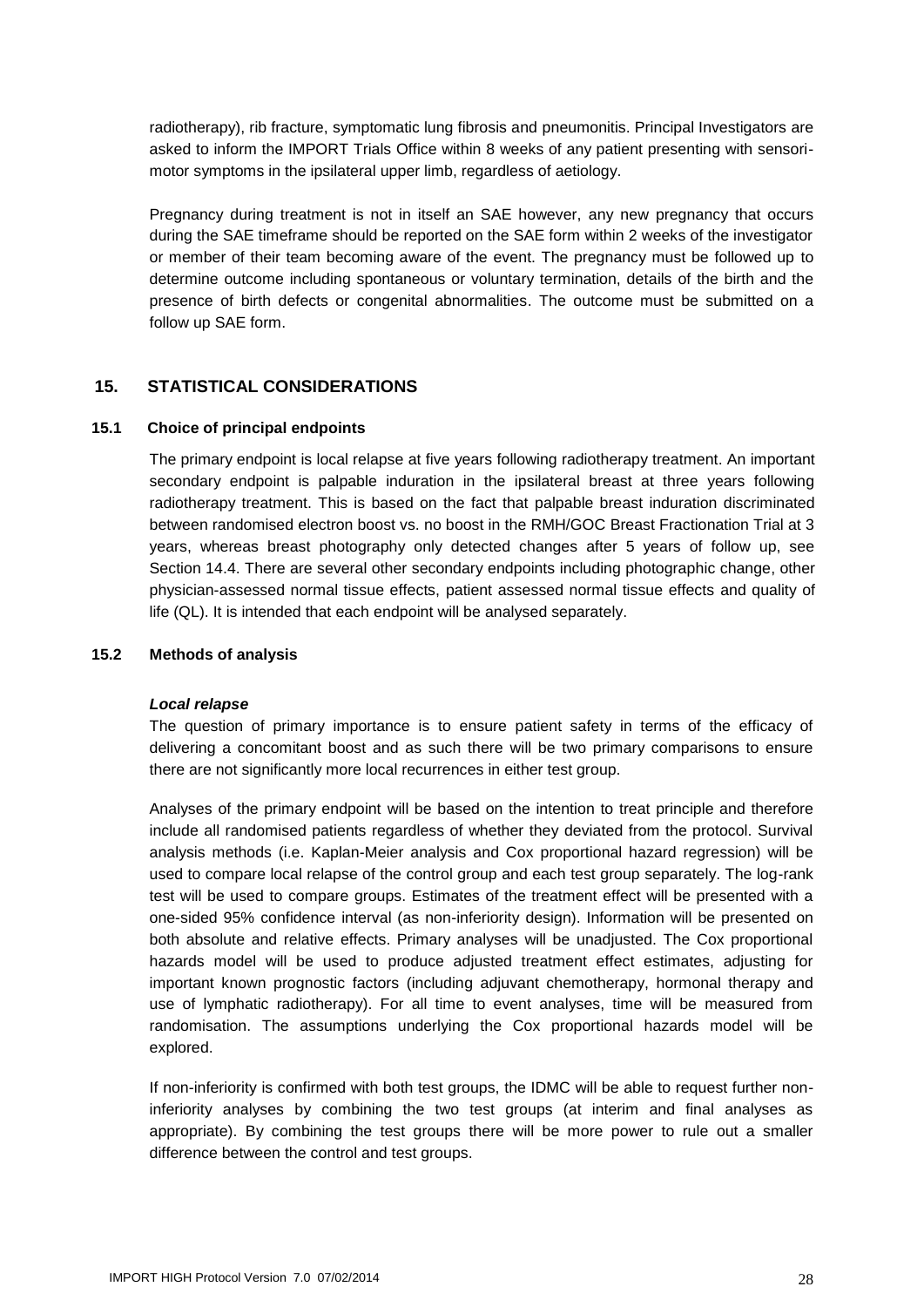If non-inferiority for the test groups compared with control is confirmed, analyses will also be presented for comparison of the control group with each test group with two-sided 95% confidence intervals. A comparison will also be made between the two test groups. As an example, with 856 patients in each test group there would be 85% power to detect a 3% difference in local relapse rate

(2.5% alpha two-sided test) assuming a 5% local relapse rate at 5 years in test group 1.

#### *Secondary endpoints*

For palpable induration, the main comparison will be between the two test groups; the data from the control group will be used to estimate the dose-volume trade-off between whole breast versus tumour bed ('boost') irradiation. Analyses will estimate the size of treatment effect with a confidence interval for the estimated difference between schedules. Information will be provided on both the absolute and relative treatment effect.

Survival analysis methods (i.e. Kaplan-Meier analysis and Cox proportional hazards regression) will be used to compare rates of late radiation effects on normal tissues between allocated treatments for all randomised patients (i.e. intention to treat). Normal tissue effects will be analysed using methodology developed for START, i.e. time to any adverse event or marked adverse event will be analysed using appropriate survival analysis methods. Pair-wise comparisons will be made between the control group and each test group separately and between the two test groups. The impact on QL of expected differences in the rates of normal tissue effects between treatment groups will also be investigated. It is likely that clinically relevant differences in QL parameters that cannot be inferred from clinical or photographic assessments will be detected between treatment groups. Improvement in symptom status is expected in the test groups due to protection of the pectoralis muscle and underlying ribcage from high doses delivered to patients in the control group. Analysis of the QL data will follow algorithms developed for the QL forms (i.e. calculation of standardised subscale scores), and will compare treatment groups at individual time points, as well as longitudinal changes from baseline. Repeated measures analysis of variance will be used to describe the longitudinal data. The QL analysis will take into account important prognostic factors such as age, stage of disease, treatment received and other socio-demographic and clinical characteristics using generalised linear models. Appropriate adjustments will be made for multiple comparisons in the analysis, by adopting a more stringent cut-off for statistical significance e.g.  $\alpha = 0.01$ .

The 3-year figure for induration has been used as the clinically relevant time point and assumes that events before and after three years will be included in the analysis accordingly (i.e. patients will be followed from randomisation until it becomes impractical to do so further, and patients will only be censored in the analysis upon death or if lost to follow-up). Analyses will incorporate the time to an event as well as the occurrence of that event.

The incidence of uncommon complications will be monitored.

Analyses of normal tissue effects will be performed, adjusting for adjuvant therapy (chemotherapy, hormonal therapy), use of lymphatic radiotherapy, for breast size and surgical deficit using multivariate statistical models.

#### <span id="page-28-0"></span>**15.3 Interpretation of results**

If non-inferiority is confirmed the radiobiology of the two test groups will be explored to estimate if there is a dose-response for tumour control. This is in a similar manner to the IMPORT LOW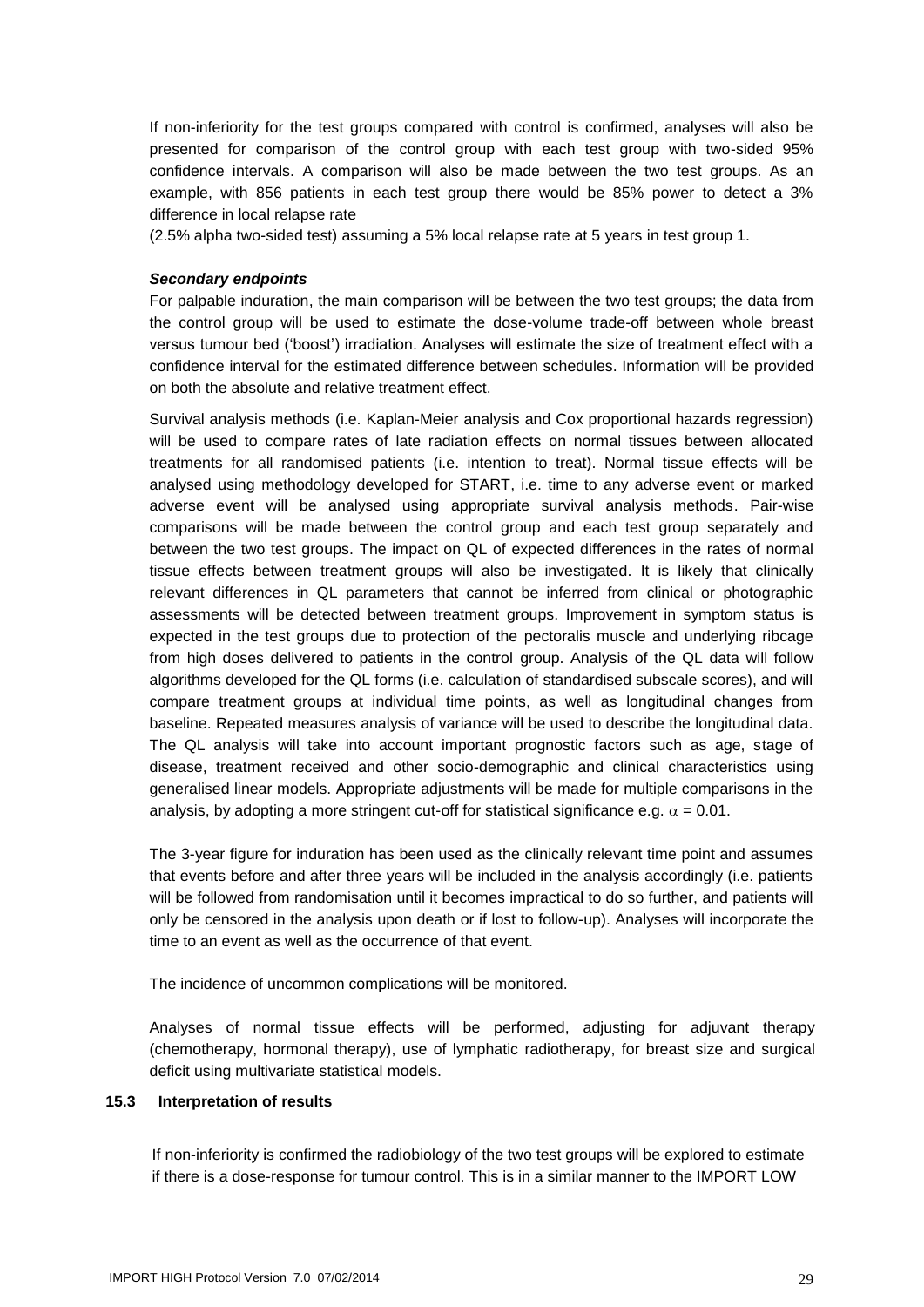and FAST-Forward trials. Using previous data it is estimated that the absolute difference in local relapse rates between test group 1 and test group 2 could be between 2% and 5%. The dose response for tumour control after whole breast radiotherapy in the START pilot trial (39 vs 42.9Gy) generated a gamma of 0.5 (50). It is reasonable to assume that the majority of the effect of whole breast radiotherapy is achieved within the relatively large and accurately localised tumour bed boost volumes used in IMPORT HIGH. As such, 0.5 represents the highest point estimate of gamma to be expected in IMPORT HIGH. The EORTC boost trial (51) generated a gamma value of 0.2, based on a smaller electron boost volume. Therefore, 0.2 is regarded as the lower limit of gamma for IMPORT HIGH. It is therefore possible that test group 2 could be superior to test group 1 in terms of local control.

#### *Palpable induration in the ipsilateral breast*

The test dose that is isoeffective with the Control group in terms of normal tissue tolerance (primarily induration) will be estimated by interpolation between Test groups 1 and 2, and this will provide a measure of how much tolerance for boost dose escalation is gained by reducing the whole breast dose from 40 Gy to 36 Gy in 15 fractions. In practice, the degree of dose sparing will be estimated from a multivariate analysis of individual patient data ('direct analysis'). For example, if the normal tissue effects of the control schedule are close to 48 Gy in 15 fractions (Test group 1), it means that a dose reduction equivalent to 6 Gy in 2 Gy fractions (the difference between 40 Gy and 36 Gy in 15 fractions) has no impact on dose-limiting adverse effects (e.g. induration, photographic appearance, patient symptoms etc). If the effects of the control schedule are close to Test group 2, it means that a dose reduction equivalent to 6 Gy in 2 Gy fractions (the difference between 40 Gy and 36 Gy in 15 fractions) allows an additional 9 Gy in 2 Gy fractions, or its equivalent in larger fractions, to be safely given to the tumour bed (9 Gy in 2 Gy fractions is the difference between 48 Gy and 53 Gy in 15 fractions assuming an  $\alpha/\beta$ value of 3.0 Gy). More likely, the point of equivalence will lie in between and will be determined as described above. If, against expectations, the Control group lies outside the dose range covered by Test groups 1 & 2, a very limited amount of projection or extrapolation will be possible, assuming linearity of dose-response.

As a result of the IMPORT HIGH Trial, it will be possible to specify the additional dose to the boost volume that can be safely delivered using IMRT in exchange for a defined dose reduction to the remaining breast tissue regardless of fraction number i.e. 25, 15 or 5 fractions.

#### <span id="page-29-0"></span>**15.4 Sample size**

The sample size is estimated based on a non-inferiority design to ensure the safety of delivering a concomitant boost in terms of efficacy. The IMPORT HIGH non-inferiority trial is powered to exclude no more than a 3% increase in local relapse with either test group compared to the control group. This non-inferiority margin is consistent with the magnitude of potential excess risk being evaluated in other related trials. It is assumed that 5 year local relapse rate in the control group is 5% (51-52). To exclude a local relapse rate of no more than 8% in either test group with 80% power and 2.5% alpha (one-sided) requires 856 patients per group. Based on experience from the START trials, an allowance of 7% drop-out (at the time of the principal analysis of the primary endpoint) due to patients being non-evaluable (predominantly due to death from metastatic disease without a local recurrence) has been incorporated in to the calculation The total sample size is 2,568 patients.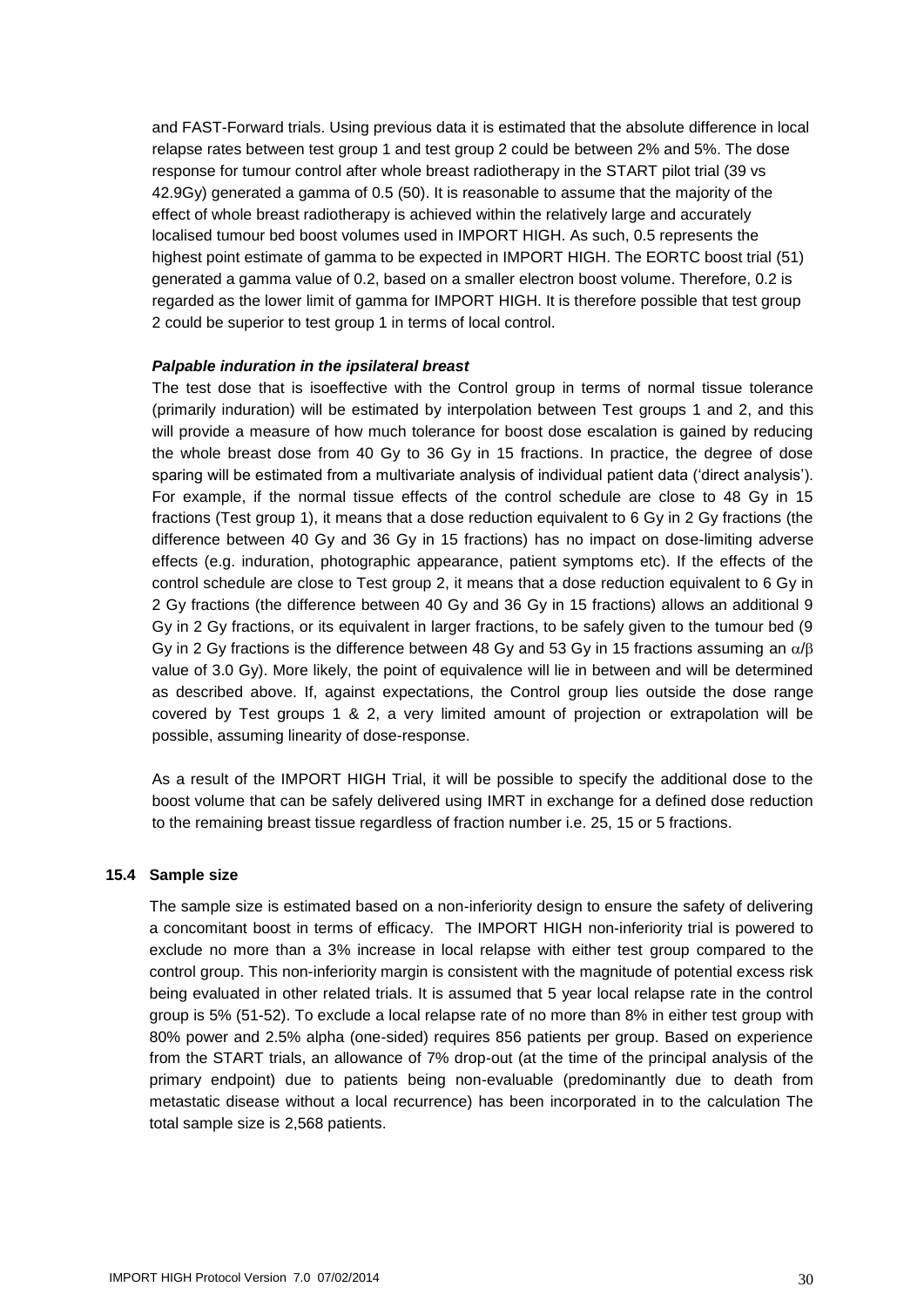The sample size assumes a total of 6 years of recruitment and allows for a staggered start to recruitment (assuming 5%, 10%, 15%, 20%, 25% and 25% of total recruitment in years 1, 2, 3, 4, 5 and 6 respectively).

The original sample size for the trial was based on a primary endpoint of palpable induration inside the boost volume of the irradiated breast at three years post radiotherapy. This required 840 patients (280 per group) and was estimated using data from the RMH/GOC Breast Fractionation Trial. In this trial, randomisation of 940 patients to 39.0 Gy or 42.9 Gy in 13 fractions to whole breast over 5 weeks resulted in 3-year absolute risks of breast induration of 8.5% and 25.5%, respectively, a difference of 17% (30).

The dose difference between 39.0 Gy and 42.9 Gy is equivalent to 8.0 Gy in 2.0 Gy fractions, assuming an  $\alpha$ / $\beta$  value of 3.0 Gy for late normal tissue effects (53). Thus, the risk of breast induration increases by 2% per Gy of whole breast radiotherapy. The same trial also tested a randomised electron boost dose of 16.0 Gy in 2.0 Gy equivalents in 723 patients. The 3-year rates of breast induration were 20% and 13% in patients randomised to boost and no boost, respectively. The rate of induration increased by only 0.44% per Gy, suggesting a clear volume response (electron boost volumes are typically 10-20% of the whole breast volumes). The dose difference between 48 Gy and 53 Gy in 15 fractions under test in the IMPORT HIGH Trial is equivalent to 8.5 Gy in 2.0 Gy fractions. An adjustment, which assumes linearity between 15% (electron boost) and 100% (whole breast photons) for the volume response, has been made to allow for the fact that the photon boost volume in IMPORT HIGH will be up to double a conventional electron boost volume, up to 300cc for photons compared with up to 150cc for electrons (54). This predicts that the two test groups in IMPORT HIGH will differ by about 7% in the rate of induration at 3 years. A 20% rate of clinically significant induration at 3 years is assumed for Test group 2, and the difference in boost dose between Test groups 1 and 2 of 9 Gy in 2 Gy fractions is, therefore, estimated to result in a 3-year induration rate in Test group 1 of 13%. 280 patients per group, i.e. a total of 840 patients in the trial, will provide 80% power to detect a reduction of 7% in palpable induration at 3 years in Test group 1 compared with Test group 2 (assuming 20% rate of induration in Test group 2 and 1-sided  $\alpha = 0.05$ ). A 5% rate of loss to follow-up by 3 years has been allowed for, from experience with the START Trial.

Analyses of palpable induration will be carried out after the first 840 patients have completed their three year clinical assessment. This analysis will focus on the comparison between the two test groups, but the interpolated dose (using the Control group) will provide a measure of the partial volume dose sparing effect, depending on whether the Control group is isoeffective with Test group 1 or Test group 2. The study has not been powered to test for significance between the Control group and each of the test groups, but will enable interpolation and estimation of the experimental dose equivalent to the Control group, together with an estimate of precision. With 280 patients per group, the differences in rates of normal tissue effects between the groups can be estimated to within 6% (95% confidence interval).

Photographic assessments and patient self-assessments of late normal tissue effects and quality of life will be carried out in 840 patients. The above sample size will provide sufficient power to detect clinically important differences between treatment groups for these endpoints.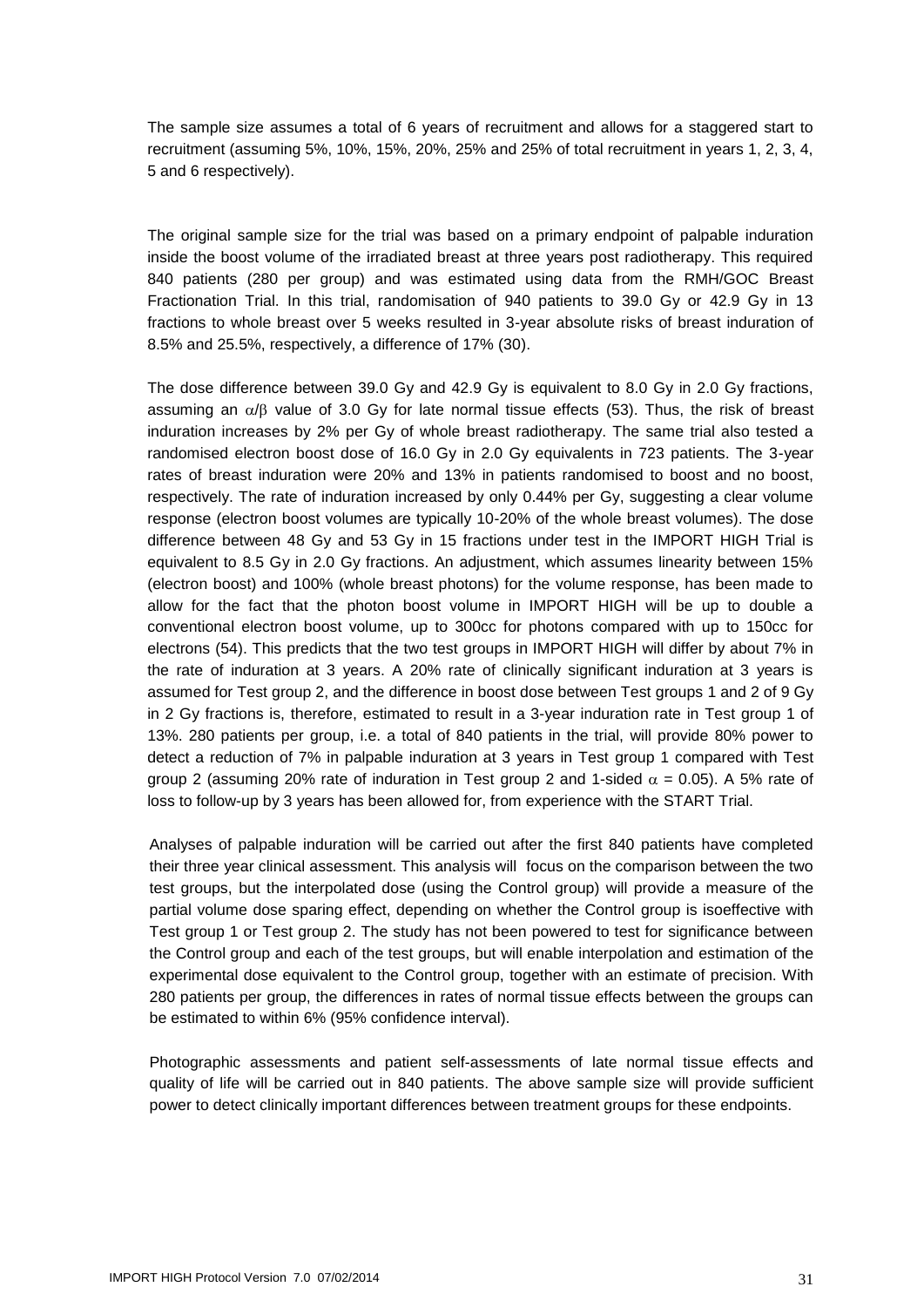#### <span id="page-31-0"></span>**15.5 Interim analyses and data monitoring**

Interim analyses of local tumour control, normal tissue responses, radiotherapy side effects and the other endpoints will be conducted at yearly intervals and presented to an Independent Data Monitoring Committee (IDMC) for confidential review.

In the light of the interim analyses, the IDMC will advise the Trial Steering Committee (TSC) if, in their view, the trial has indicated 'proof beyond reasonable doubt' that one of the schedules is clearly indicated or contraindicated in terms of local tumour control and/or induration in the ipsilateral breast. In reviewing the evidence, the IDMC will also consider any available data from other randomised trials involving similar comparisons. The TSC may then consider modification or termination of the study. Unless such a situation arises, the Trial Management Group (TMG), the collaborators and the central administrative staff (except the statistician who prepares the analyses) will remain unaware of the interim results. The IDMC may recommend continuation beyond the planned number of patients in the main trial, the Quality of Life study or in the number of patients having photographic assessments, if it is felt that further information is required to address reliably the hypothesis in question.

#### <span id="page-31-1"></span>**16. RESEARCH GOVERNANCE**

#### <span id="page-31-2"></span>**16.1 Trial Administration and Logistics**

The Institute of Cancer Research (ICR) is the agreed Sponsor of this study in accordance with the Research Governance Framework for Health and Social Care and the principals of Good Clinical Practice (GCP).

#### <span id="page-31-3"></span>**16.1.2 Responsibilities of ICR-CTSU**

ICR-CTSU has overall responsibility for facilitating and coordinating the conduct of the trial and is also responsible for collating data obtained, and undertaking and reporting interim and final analyses.

#### <span id="page-31-4"></span>**16.1.3 Responsibilities of participating centres**

Centres wishing to recruit to this study will be asked to provide evidence that they can deliver protocol treatment. This will include the successful completion of the IMPORT QA programme (see appendix 6).

Responsibilities are defined in an agreement between an individual participating centre and The Institute of Cancer Research, which must be signed and in place before recruitment can commence.

#### <span id="page-31-5"></span>**16.2 Investigator training**

Prior to commencing trial recruitment, training will be provided to identified key individuals in each participating network by the Chief Investigator. Training will include discussion on the background to the study and discussion on the issues of clinical equipoise. Experience developed from successfully recruiting centres and information from associated qualitative studies will be provided to participants at their initial training and subsequently on a regular basis. Participating centres will be asked to maintain a screening log to monitor randomisation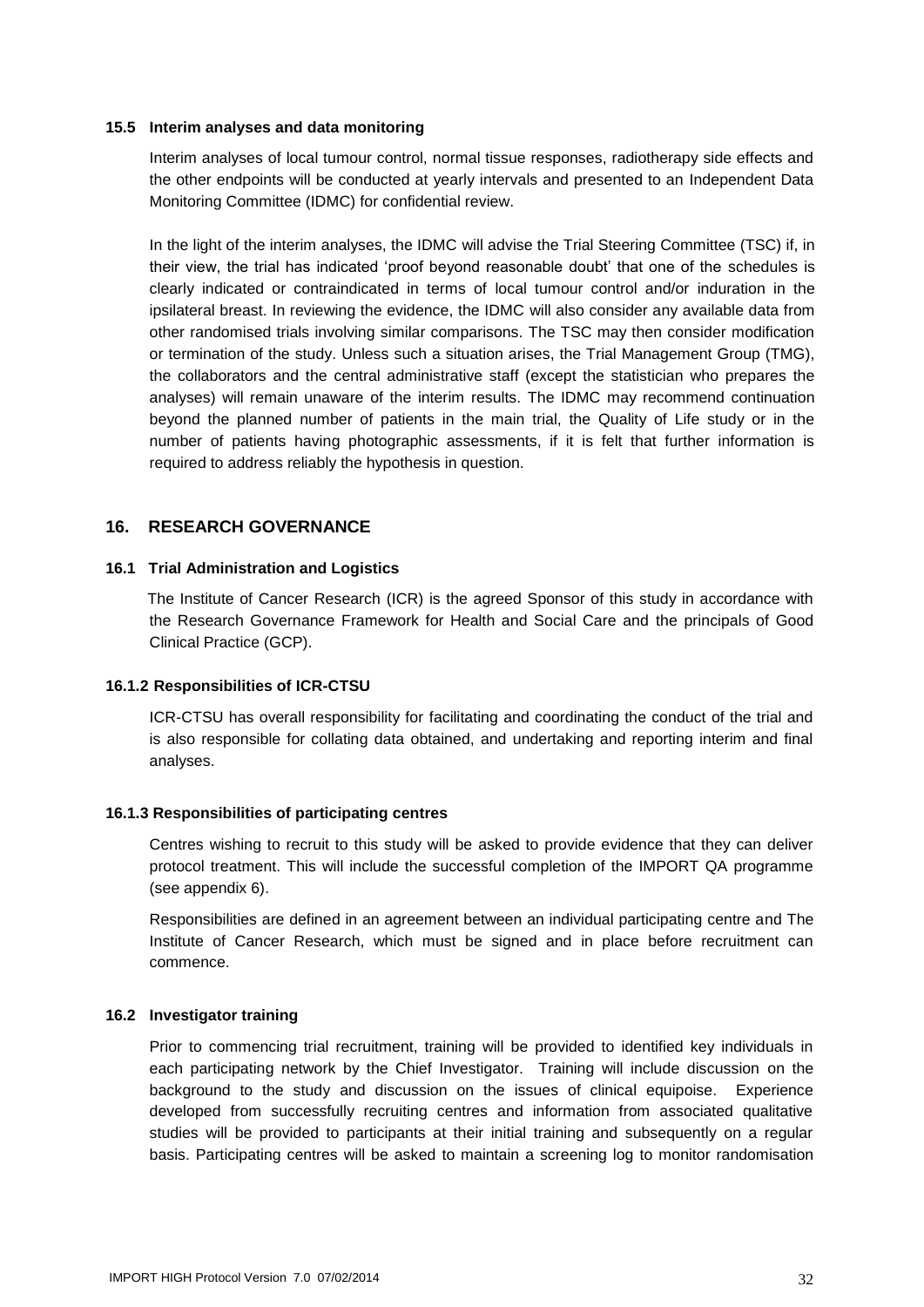acceptance rates, and additional support/training will be offered when lower than anticipated rates are encountered.

#### <span id="page-32-0"></span>**16.3 Case Report Forms**

Case Report Forms (CRFs), which are in the form of a booklet, should be completed for all patients in accordance with the Trial Guidance Notes. CRFs are in duplicate. The completed top copy must be sent to ICR-CTSU as soon as they are due. The bottom copy must be retained in the booklet held by the Principal Investigator. If information is not known it must be clearly stated as such on the CRF. CRFs should not be made available to third parties.

The Trial Management Group reserves the right to amend or add questions to the CRFs as appropriate. Such changes do not constitute a protocol amendment, and revised or additional forms will be circulated to the centres and should be used with immediate effect. Where appropriate, data may need to be collected retrospectively if an additional question has been added to the CRF.

#### <span id="page-32-1"></span>**16.4 Protocol compliance/on site monitoring**

The IMPORT HIGH trial is being conducted in accordance with the professional and regulatory standards required for non-commercial research in the NHS under the Research Governance Framework for Health and Social Care and the principals of GCP.

Participating centres may be monitored by ICR-CTSU and possibly by Health Authorities to carry out source data verification, and confirm compliance with the protocol. By participating in the IMPORT HIGH trial the Principal Investigator at each centre is confirming agreement with his/her local NHS Trust to ensure that:

- Sufficient data is recorded for all participating patients to enable accurate linkage between hospital records and CRFs;
- Source data and all trial related documentation are accurate, complete, maintained and accessible for monitoring and audit visits;
- All staff at their centre who are involved with the trial are trained and briefed appropriately
- All original Consent Forms should be dated and signed by the patient, the person taking consent (if different to the researcher) and the researcher (the principal investigator at that site), and kept in a central log together with a copy of the specific patient information sheet(s) they were given at the time of consent.
- Copies of CRFs are retained for 20 years to comply with international regulatory requirements;
- Staff will comply with the Trial Guidance Notes for the IMPORT HIGH trial.

ICR-CTSU will monitor receipt of CRFs. They will also check incoming CRFs for compliance with the protocol, inconsistencies or missing data.

ICR-CTSU will contact centres to discuss dates of any proposed on site monitoring visits. Once a date has been confirmed a list of names of patients whose notes will be monitored during the visit will be sent to the centre. This list will be sent out in advance to give sufficient time for the notes to be made available. It is likely that a random sample of notes will be selected for limited source document verification.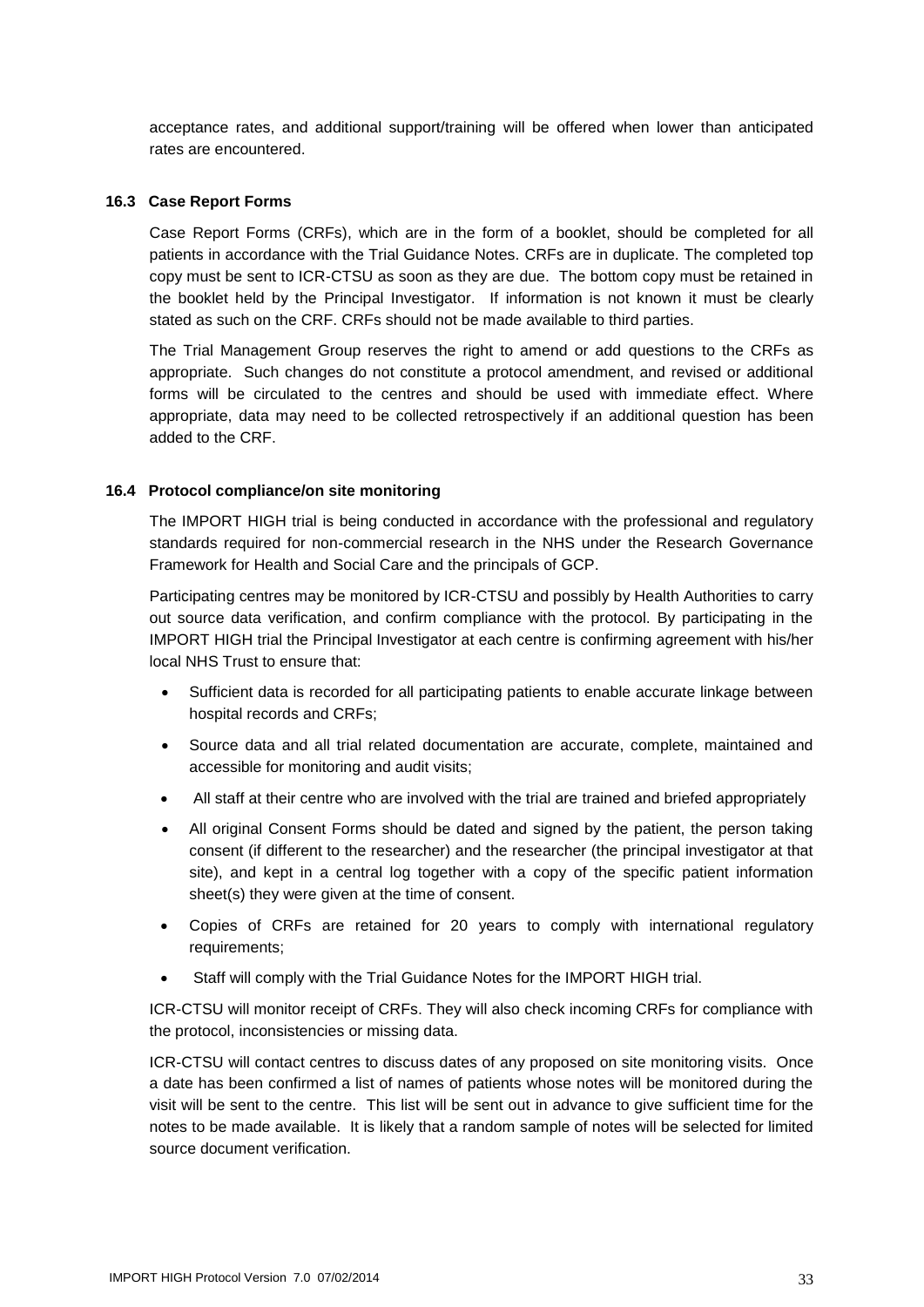#### <span id="page-33-0"></span>**16.5 Archiving**

Essential documents are documents that individually and collectively permit evaluation of the conduct of the trial and the quality of the data produced, for example CRFs. These documents will be maintained in the ICR-CTSU archive and at the local centres in a way that will facilitate the management of the trial, audit and inspection. They will be retained for a sufficient period (at least 20 years) for possible audit and inspection by the regulatory authority. Documents will be securely stored with security designed to meet the necessary regulatory requirements and access will be restricted to authorised personnel. An archive log will be maintained to track archived documents.

#### <span id="page-33-1"></span>**16.6 Financial Matters**

The trial is investigator designed and led, and has been approved by the Clinical Trials Awards and Advisory Committee (CTAAC). It is endorsed by Cancer Research UK and meets the criteria for R&D support as outlined in the Statement of Partnership on Non-Commercial R&D in the NHS in England.

Research costs (to ICR-CTSU) are being funded by Cancer Research UK. If additional financial support is received from any other source, this will be made apparent to the approving Main REC and CTAAC, but will not require a protocol amendment.

No individual per patient payment will be made to trusts or investigators, but National Cancer Research Network (NCRN), or regional equivalent, resources should be made available as the trial is part of the NCRN portfolio by virtue of its approval by CTAAC**.**

#### <span id="page-33-2"></span>**16.7 End of Study**

For the purposes of ethics approval, the study end date is deemed to be the date of the last data capture and is expected to be 10 years after the last patient is entered.

#### <span id="page-33-3"></span>**17. TRIAL MANAGEMENT**

#### <span id="page-33-4"></span>**17.1 Trial Management Group**

A Trial Management Group (TMG) will be set up and will include the Chief Investigator (Professor John Yarnold) and the Chief Clinical Co-ordinator (Dr Charlotte Coles), coinvestigators and identified collaborators, the trial statisticians and the trial managers. Principal investigators and key study personnel will be invited to join the TMG as appropriate to ensure representation from a range of centres and professional groups.

Notwithstanding the legal obligations of the Sponsor and Chief Investigator, the TMG has operational responsibility for the conduct of the trial.

#### <span id="page-33-5"></span>**17.2 Trial Steering Committee**

A Trial Steering Committee (TSC) will be set up to monitor and supervise the progress of the trial on behalf of the Sponsor and funding body. In particular, the TSC will concentrate on the progress of the trial, reported adherence to the protocol, patient safety and the consideration of new information. Day-to day management of the trial is the responsibility of the Chief Investigator and TMG.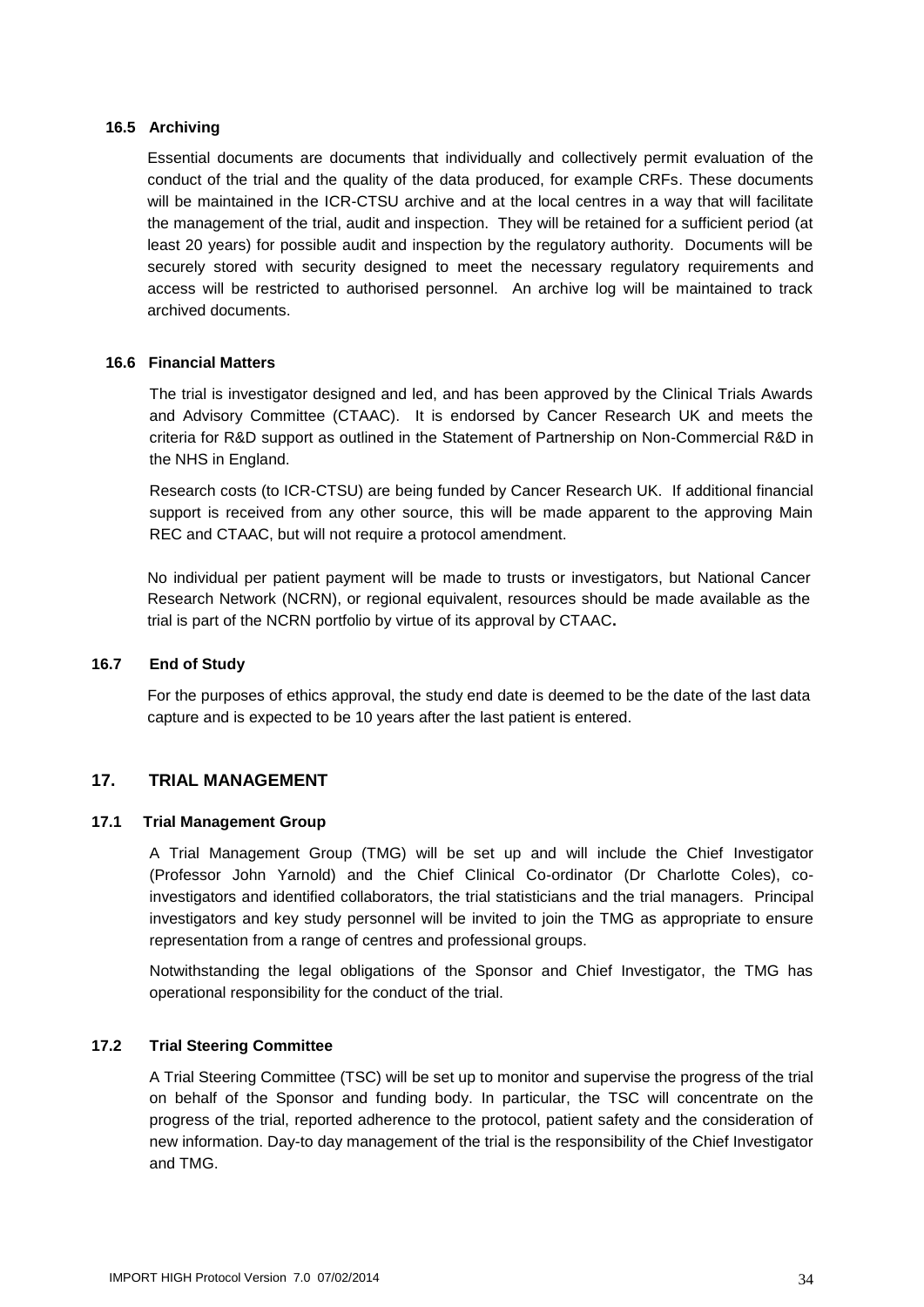Membership will be limited and include an independent Chairman (not involved directly in the trial other than as a member of the TSC), not less than two other independent members, the Chief Investigator and the trial statistician.

Where possible membership will include a lay/consumer representative. Trial co-ordinators and other key members of the TMG will attend meetings (as observers) as appropriate. Observers from the funding body and Sponsor will be invited to all meetings. The TSC will meet at least annually.

#### <span id="page-34-0"></span>**17.3 Independent Data Monitoring Committee**

An Independent Data Monitoring Committee (IDMC) will be established to oversee the safety and interim efficacy of the trial. This committee will be constituted with guidance from MRC principals of Good Clinical Practice (MRC GCP). The IDMC will meet on a regular basis as they see fit, but no less than annually. Following each meeting, the IDMC will report their findings and recommendations to the TSC and to the TMG.

#### <span id="page-34-1"></span>**18. PATIENT PROTECTION AND ETHICAL CONSIDERATIONS**

#### <span id="page-34-2"></span>**18.1 Risk assessment**

This study has been formally assessed for clinical risk using a generic risk assessment matrix.

#### <span id="page-34-3"></span>**18.2 Liability/Indemnity/Insurance**

This study is an investigator-led trial endorsed by the Clinical Trials Awards and Advisory Committee (CTAAC) of Cancer Research UK.

The trial is sponsored by The Institute of Cancer Research. Any potential legal liability of the Sponsor for harm to participants arising from the management of the research will be covered by The Institute's public liability insurance, provided by Zurich Municipal. The study has been designed by employees of the NHS and The Institute of Cancer Research. Any potential legal liability of the Sponsor or employer for harm to participants arising from the design of the research will be covered by the NHS Litigation Authority Schemes for NHS employees and by the public liability insurance provided by Zurich Municipal for Institute employees.

Indemnity for participating hospitals is provided by the usual NHS indemnity arrangements.

#### <span id="page-34-4"></span>**18.3 Patient Confidentiality**

Patients will provide their full name, date of birth, hospital number and NHS number to ICR-CTSU at randomisation to allow tracing through national records. The personal data recorded on all documents will be regarded as confidential, and to preserve each subject's anonymity, only their initials and date of birth and trial number will be recorded on subsequent Case Report Forms. Patients consenting to the Quality of Life study will provide their name, address and telephone number and also address and phone number of their GP to ICR-CTSU. These details will only be used for the purposes of the Quality of Life study. The principal investigator must keep a separate log of patients' trial numbers, names, and hospital numbers. The principal investigator must maintain in strict confidence trial documents, which are to be held in the local centre (e.g. patients' written consent forms). The principal investigator must ensure the patient's confidentiality is maintained.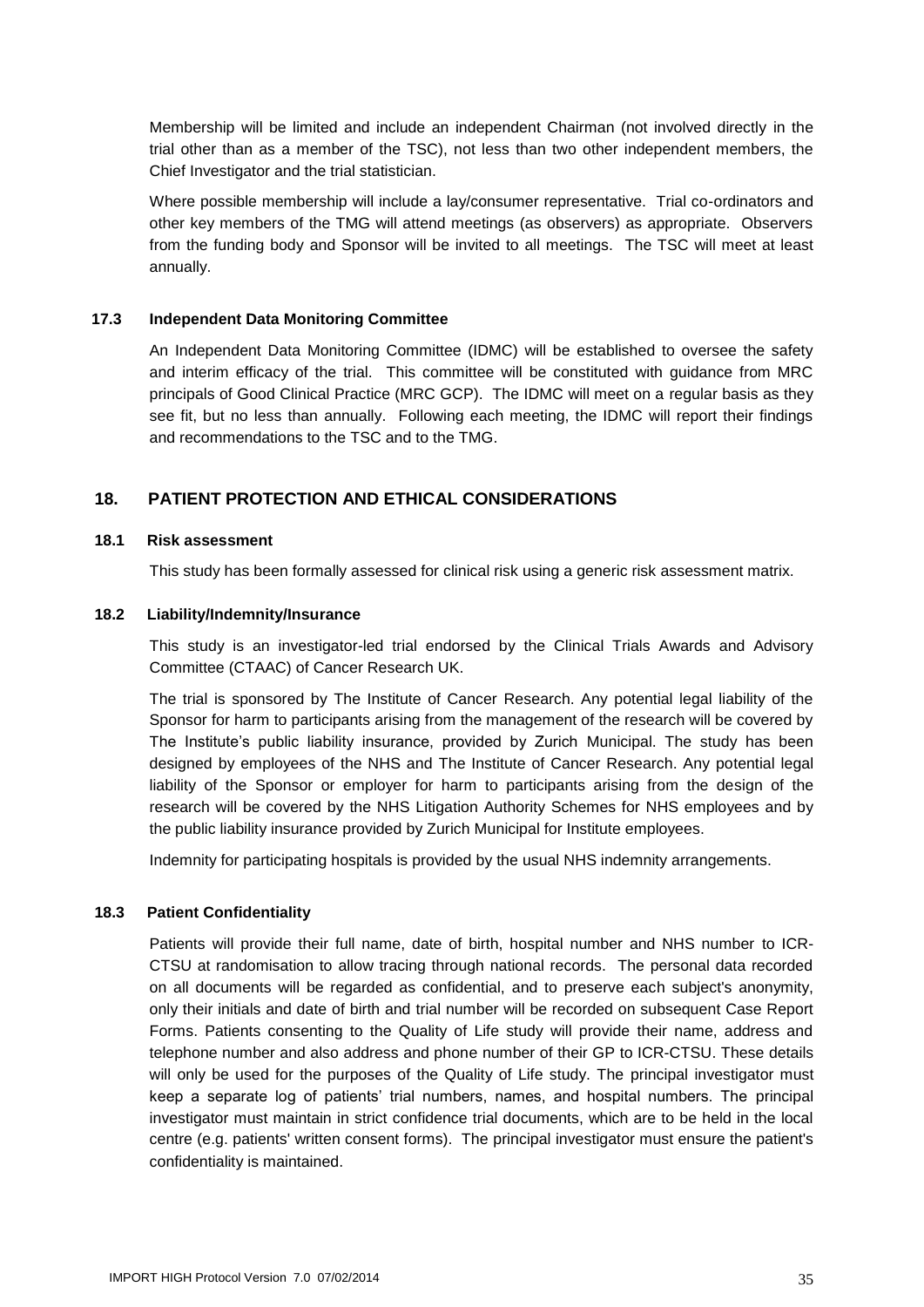ICR-CTSU will maintain the confidentiality of all subject data and will not reproduce or disclose any information by which subjects could be identified, other than reporting of serious adverse events. Representatives of the trial team will be required to have access to patient notes for quality assurance purposes but patients should be reassured that their confidentiality will be respected at all times. In the case of special problems and/or competent authority queries, it is also necessary to have access to the complete study records, provided that patient confidentiality is protected.

#### <span id="page-35-0"></span>**18.4 Ethical Considerations**

It is the responsibility of the Chief Investigator to obtain a favourable ethical opinion (main REC approval). It is the responsibility of the Principal Investigator at each participating centre to obtain R+D approval of the trial protocol and any subsequent amendments. All correspondence with R+D should be filed by the Principal Investigator in the Site Investigator File.

It is the responsibility of the Principal Investigator to give each patient, prior to inclusion in the trial, full and adequate verbal and written information regarding the objective and procedures of the trial and the possible risks involved. Sufficient time (a minimum of 24 hours) should be allowed for the patient to decide on trial entry. Patients must be informed about their right to withdraw from the trial at any time. Written patient information must be given to each patient before enrolment. The written patient information is an approved patient information sheet according to national guidelines. This also outlines the Quality of Life study, the photographic assessment study and the collection of biological specimens. Patients will be encouraged to participate in these associated studies but if they decline, this will not exclude them from the main trial.

It is the responsibility of the Principal Investigator or designated representative, to obtain signed informed consent from all patients prior to inclusion in the trial.

This trial has been approved by Cambridgeshire 4 Research Ethics Committee on 30/04/2008.

#### <span id="page-35-1"></span>**18.5 Patient Information**

The importance of providing a high level of information to patients is recognised. Patients will be informed of the services offered by cancerbackup in the patient information sheet. Local leaflets on radiotherapy should be provided by each centre. Each patient invited into the trial will receive a patient information sheet, which will include details of the Quality of Life Study and other substudies. They will be encouraged to participate in these studies but if they decline, this will not exclude them from the main trial. In addition, the long-term side effects of radiotherapy to the breast area and the likelihood of these developing post treatment will be explained.

#### <span id="page-35-2"></span>**19. WITHDRAWAL OF PATIENTS FROM STUDY TREATMENT**

Patients who do not receive their allocated treatment for any reason should be treated at the discretion of their clinician. Unless the patient requests otherwise, all CRFs, including long term follow up, should be completed, regardless of treatment actually received. A trial deviation form should be completed to record details of deviation from treatment allocation. Analyses of all endpoint data will be on the basis of intention to treat.

Patients are asked prior to randomisation to consent to follow up should they withdraw from the treatment allocation (see patient information sheet and consent form), and any patient unwilling to give that assurance prior to trial entry should not be randomised. Patients are however free to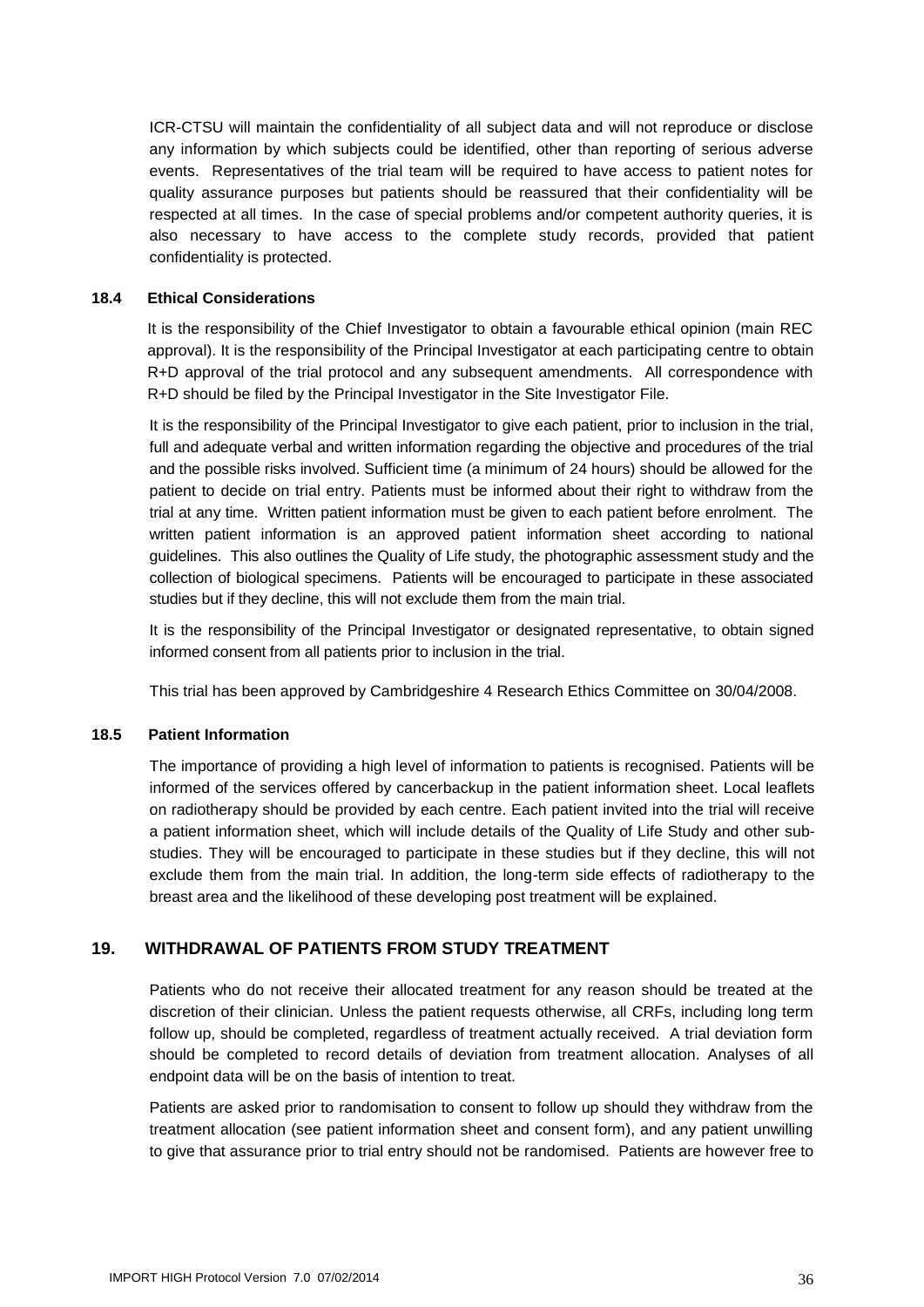reverse that decision at any time without giving a reason. A trial deviation form should be completed for any patient who withdraws consent for further follow up.

Should a patient become incapacitated at any point during the trial they will be withdrawn for their own protection. If this were to happen during the course of the patient's radiotherapy their treatment should be reviewed as a clinical decision by the Principal Investigator at their centre. No further trial procedures will be carried out and no further data or tissue samples will be collected on behalf of the trial. Any samples already donated ie: blood and tissue will be retained and used for the original research purpose. These procedures are fully explained in the patient information sheet and patients are asked to consent to this prior to randomisation. A trial deviation form should be completed for any patient withdrawn from the trial for this reason.

#### <span id="page-36-0"></span>**20. PROTOCOL AMENDMENTS**

Proposed protocol amendments will be submitted to the TMG by the Chief Investigator and Chief Clinical Coordinator. The TMG will agree protocol amendments prior to acceptance and submission to the Main REC. Once approved the Principal Investigator at each centre will be informed of the change and sent all the associated documentation. It is the Principal Investigator's responsibility to submit amendments to their R+D department for approval. Confirmation that this has been done must be provided to ICR-CTSU.

#### <span id="page-36-1"></span>**21. PUBLICATION POLICY**

All publications and presentations relating to the trial will be authorised by the TMG. A Writing Committee may be appointed. Authorship will be determined by the TMG and will include the Chief Investigator, co-investigators, trial co-ordinators and trial statisticians. Further authorship will be determined by centre accrual. All participating centres will be acknowledged in the final manuscript according to patient accrual.

#### <span id="page-36-2"></span>**22. ASSOCIATED STUDIES**

#### <span id="page-36-3"></span>**22.1 Molecular correlates of normal tissue injury**

It is hypothesized that part of the inter-patient variation in the incidence and severity of late normal tissue responses to radiotherapy reflect inter-patient differences in the expression of specific proteins (involved in DNA repair, tissue remodelling, growth factors, extracellular matrix components etc). Recent work suggests that common DNA sequence variations (single nucleotide polymorphisms) within the controlling regions or coding sequences of genes account for differences in protein expression between individuals that may explain an important component of the variation between individuals in late normal tissue responses to radiotherapy. Genome-wide approaches offer scope to identify patterns of single nucleotide polymorphisms that distinguish patients at lower and higher than average risk of late adverse effects.

Twenty mls of whole blood will be collected by venesection into blood tubes and sent to the Cancer Research UK/MRC Tissue Bank at Ninewells Hospital, Dundee, where it will be stored for future research. The research may be carried out at another centre. An aliquot of this blood may also be requested for comparison of genomic DNA with tumour DNA extracted from donated tissue samples (see section 21.2).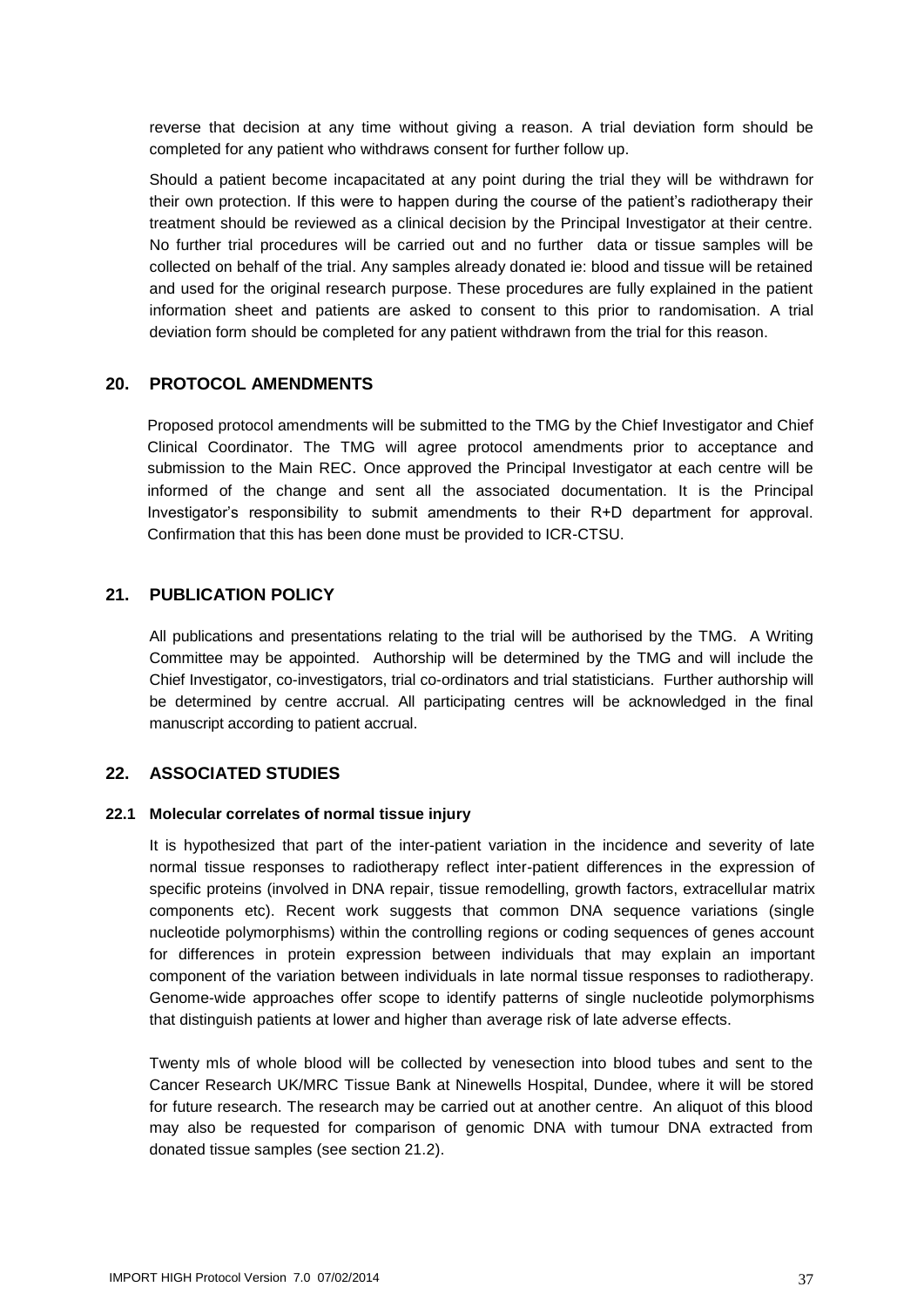Blood will be collected at the treating hospital. Patients will also be asked to complete a family history questionnaire.

#### <span id="page-37-0"></span>**22.2 Molecular correlates of local recurrence and new primary tumours**

Local tumour recurrence remains a clinical problem in a minority of women. The likelihood of local recurrence may be influenced by genetically regulated factors, including the extent of intraductal spread and factors influencing radiation resistance. Genome-wide approaches offer scope to identify DNA sequence differences (mutations and polymorphisms) that discriminate between patients who suffer a local recurrence and those who remain disease-free. Relapses that occur close to the site of the primary tumour are assumed to be true local recurrences (sharing the same gene mutations), whereas those occurring elsewhere in the breast and often at a later point in time are assumed to be new primaries (with differences in mutations compared to the primary tumour). Genome-wide approaches offer scope for investigating the genetic relationships between ipsilateral tumour relapse and primary tumour characteristics in a systematic way that may lead to a more accurate stratification into risk groups and/or guide future local therapies.

It is also possible to investigate loss of heterozygosity (LOH) in breast cancer by comparing DNA extracted from the tumour samples with genomic DNA extracted from the blood samples (see 21.1)

It is proposed to establish tissue arrays and also extract DNA and RNA from paraffin blocks of primary tumours and both ipsilateral and contralateral relapses/new primaries in as many patients as possible for future comparative studies of the cancer genome of original tumour and recurrence. Paraffin blocks containing the primary tumour and any subsequent recurrence/new primary from either breast will be sent to KCL/Guy's and St. Thomas' Hospital Breast Tissue Bank, London, where they will be stored for future creation of tissue microarrays and DNA and RNA extraction. The KCL/Guy's and St. Thomas' Hospital Breast Tissue Bank is a Human Tissue Authority licensed facility. After tissue cores and sections have been taken the tumour paraffin blocks will be returned to the relevant pathology laboratory.

For LOH studies a sample of the donated blood stored at the Cancer Research UK/MRC Tissue Bank at Ninewell's Hospital, Dundee will be requested.

#### <span id="page-37-1"></span>**22.3 Quality of Life Study**

Please see Appendix 7

#### <span id="page-37-2"></span>**22.4 IGRT Study**

*Testing the benefits of image-guided radiotherapy the IGRT substudy*

#### **Background**

Current RT protocols require a wide margin of healthy tissue to be added around the tumour bed to compensate for significant (5-10 mm) day-to-day shifts in patient position, which limits the radiation dose that can be safely delivered. Accurate localisation of the tumour bed is required if the expected gains of advanced radiotherapy techniques such as IMPORT HIGH are to be realised. More accurate imaging technique will facilitate smaller safety margins and hence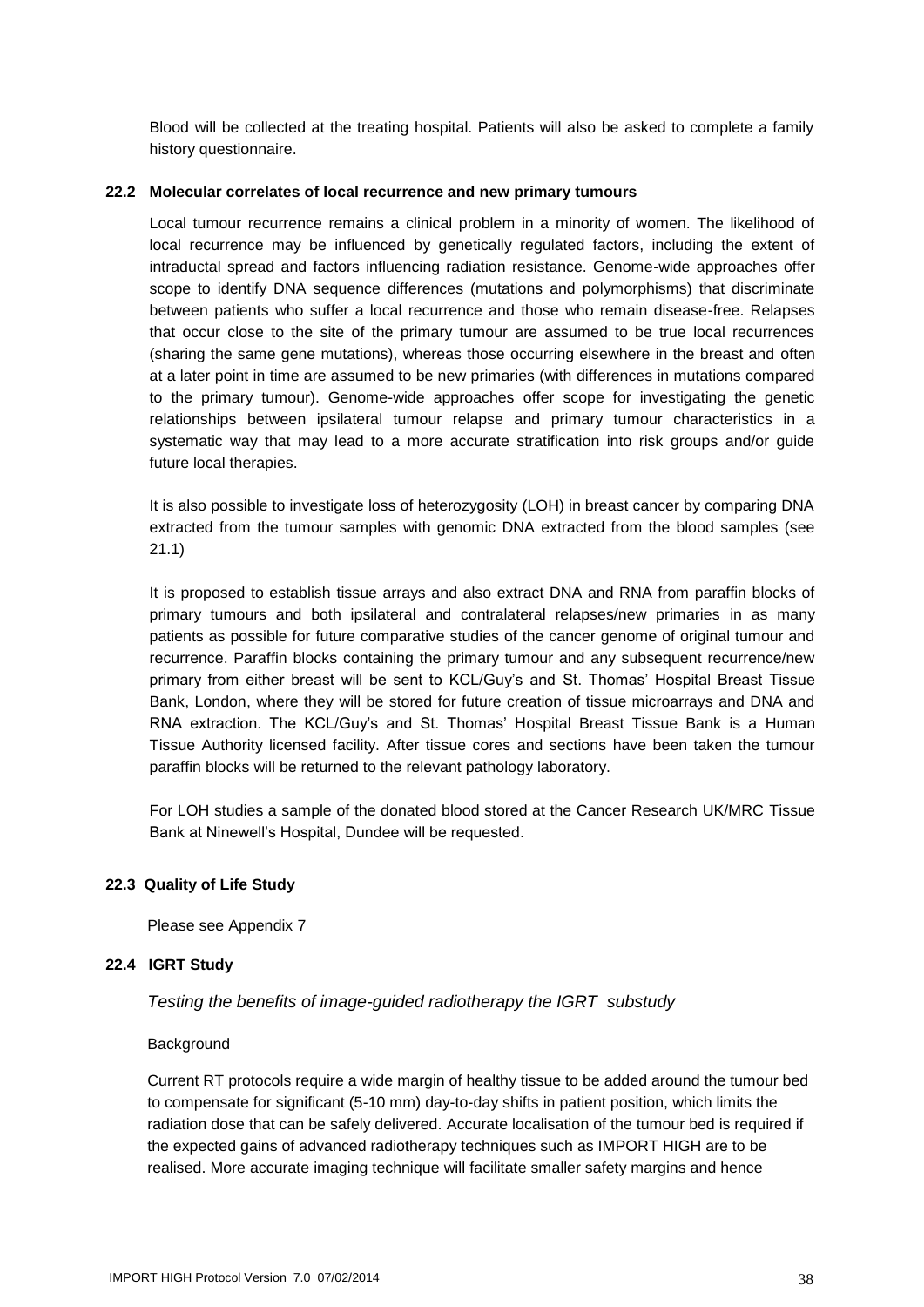reductions in the tumour bed planned target volume. The challenge is to safely reduce the volume of healthy tissue included in the boost treatment in order to reduce late complications and/or to allow safe dose escalation and higher cure rates. Modern treatment machines with online x-ray imaging facilities monitor accurately the position of internal organs within the radiotherapy beam on a daily basis. The hypothesis under test in the IGRT sub-study is that if the tumour bed is imaged directly during treatment, the margin of healthy tissue (tumour bed boost volume) can be reduced, leading to a smaller volume of healthy tissue irradiated and fewer chronic adverse effects. Alternatively, in women at highest risk of local recurrence, it will allow safe dose escalation to the tumour bed, with better local cancer cure rates. IMPORT HIGH patients are expected to have titanium clips fastened to the excision cavity wall during surgery allowing the tumour bed to be imaged during radiotherapy delivery using the treatment machines' low energy x-ray facility.

#### **IGRT substudy**

It is not considered feasible to randomise patients to IGRT versus no IGRT. On the other hand, the lack of empirical evidence justifying the widespread use of IGRT means that resources to implement IGRT as routine practice are not available and that equipment is left idle. The IMPORT HIGH Trial provides a very reliable context in which to test the hypothesis that more accurate treatment verification allows a substantial reduction in breast volume exposed to high boost doses of radiotherapy. By generating direct estimates of the mean volume of breast spared by daily verification, it will be possible to estimate, based on literature sources partly generated by randomised trials conducted by members of our collaboration, the expected reductions in late adverse effects. It will also be possible to estimate the degree to which dose could be safely escalated in the group of patients at highest risk of local recurrence, and the predicted benefits in terms of improved local tumour control. The success of the IGRT sub-study will be judged in terms of i) direct measurement of the magnitude of tumour bed margin reduction and therefore tumour bed boost volume reduction achieved by tumour bed imaging and ii) estimation of the reduction in rates of moderate and severe fibrosis (breast hardening) and other relevant endpoints.

This is an observational study embedded within IMPORT HIGH. The IGRT sub-study described above will use the planning and verification data taken for IMPORT HIGH from 180 patients treated at the following 5 RT centres: The Royal Marsden, Addenbrooke's, Ipswich, Cheltenham General and Clatterbridge Cancer Centre.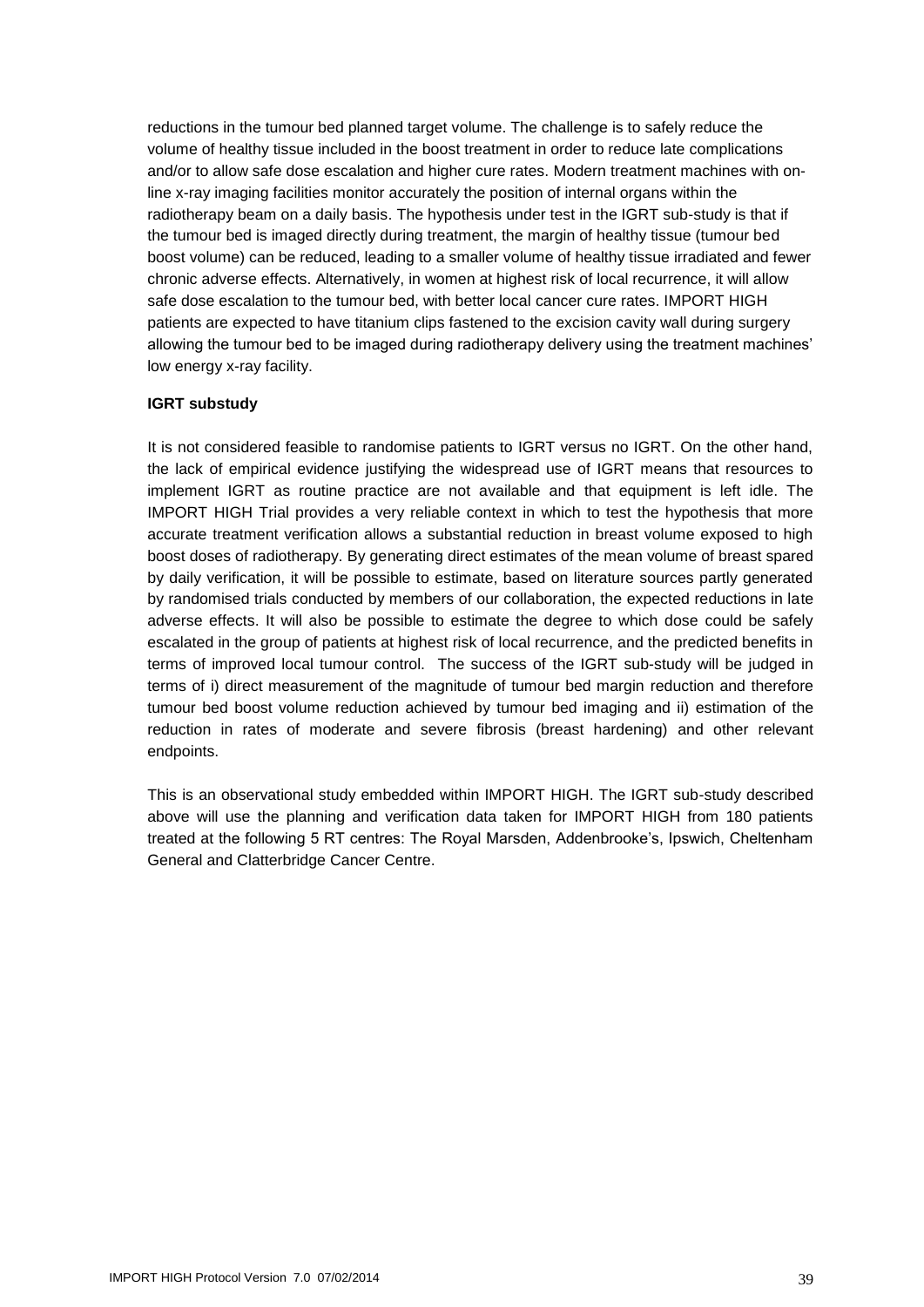#### <span id="page-39-0"></span>**23. REFERENCES**

1. EBCTCG. Favourable and unfavourable effects on long-term survival of radiotherapy for early breast cancer: an overview of the randomised trials. Early Breast Cancer Trialists Collaborative Group. Lancet. 2000 May 20;355(9217):1757-70.

2. Bartelink H, Horiot JC, Poortmans P, Struikmans H, Van den Bogaert W, Barillot I, et al. Recurrence rates after treatment of breast cancer with standard radiotherapy with or without additional radiation. N Engl J Med. 2001 Nov 8;345(19):1378-87.

3. Veronesi U, Luini A, Del Vecchio M, Greco M, Galimberti V, Merson M, et al. Radiotherapy after breast-preserving surgery in women with localized cancer of the breast. N Engl J Med. 1993 Jun 3;328(22):1587-91.

4. Forrest AP, Stewart HJ, Everington D, Prescott RJ, McArdle CS, Harnett AN, et al. Randomised controlled trial of conservation therapy for breast cancer: 6-year analysis of the Scottish trial. Scottish Cancer Trials Breast Group. Lancet. 1996 Sep 14;348(9029):708-13.

5. Clark RM, Whelan T, Levine M, Roberts R, Willan A, McCulloch P, et al. Randomized clinical trial of breast irradiation following lumpectomy and axillary dissection for node-negative breast cancer: an update. Ontario Clinical Oncology Group. J Natl Cancer Inst. 1996 Nov 20;88(22):1659-64.

6. Fisher B, Anderson S, Fisher ER, Redmond C, Wickerham DL, Wolmark N, et al. Significance of ipsilateral breast tumour recurrence after lumpectomy. Lancet. 1991 Aug 10;338(8763):327-31. 7. Liljegren G, Holmberg L, Bergh J, Lindgren A, Tabar L, Nordgren H, et al. 10-Year results after sector resection with or without postoperative radiotherapy for stage I breast cancer: a randomized trial. J Clin Oncol. 1999 Aug;17(8):2326-33.

8. Fisher B, Anderson S, Bryant J, Margolese RG, Deutsch M, Fisher ER, et al. Twenty-year follow-up of a randomized trial comparing total mastectomy, lumpectomy, and lumpectomy plus irradiation for the treatment of invasive breast cancer. N Engl J Med. 2002 Oct 17;347(16):1233-41.

9. Fisher B, Bryant J, Dignam JJ, Wickerham DL, Mamounas EP, Fisher ER, et al. Tamoxifen, radiation therapy, or both for prevention of ipsilateral breast tumor recurrence after lumpectomy in women with invasive breast cancers of one centimeter or less. J Clin Oncol. 2002 Oct 15;20(20):4141-  $\frac{9}{10}$ 

Locker AP, Ellis IO, Morgan DA, Elston CW, Mitchell A, Blamey RW. Factors influencing local recurrence after excision and radiotherapy for primary breast cancer. Br J Surg. 1989 Sep;76(9):890-4. 11. Veronesi U, Maisonneuve P, Costa A, Sacchini V, Maltoni C, Robertson C, et al. Prevention of breast cancer with tamoxifen: preliminary findings from the Italian randomised trial among hysterectomised women. Italian Tamoxifen Prevention Study. Lancet. 1998 Jul 11;352(9122):93-7. 12. Veronesi U, Volterrani F, Luini A, Saccozzi R, Del Vecchio M, Zucali R, et al. Quadrantectomy versus lumpectomy for small size breast cancer. Eur J Cancer. 1990;26(6):671-3.

13. Schnitt SJ, Abner A, Gelman R, Connolly JL, Recht A, Duda RB, et al. The relationship between microscopic margins of resection and the risk of local recurrence in patients with breast cancer treated with breast-conserving surgery and radiation therapy. Cancer. 1994 Sep 15;74(6):1746- 51.

14. Veronesi U, Salvadori B, Luini A, Greco M, Saccozzi R, del Vecchio M, et al. Breast conservation is a safe method in patients with small cancer of the breast. Long-term results of three randomised trials on 1,973 patients. Eur J Cancer. 1995 Sep;31A(10):1574-9.

15. Veronesi U, Marubini E, Del Vecchio M, Manzari A, Andreola S, Greco M, et al. Local recurrences and distant metastases after conservative breast cancer treatments: partly independent events. J Natl Cancer Inst. 1995 Jan 4;87(1):19-27.

16. Antonini N, Jones H, Horiot JC, Poortmans P, Struikmans H, Van den Bogaert W, et al. Effect of age and radiation dose on local control after breast conserving treatment: EORTC trial 22881- 10882. Radiother Oncol. 2007 Mar;82(3):265-71.

17. Faverly DR, Hendriks JH, Holland R. Breast carcinomas of limited extent: frequency, radiologicpathologic characteristics, and surgical margin requirements. Cancer. 2001 Feb 15;91(4):647-59. 18. Moffat DF, Going JJ. Three dimensional anatomy of complete duct systems in human breast:

pathological and developmental implications. J Clin Pathol. 1996 Jan;49(1):48-52.

19. Welch HG, Black WC. Using autopsy series to estimate the disease "reservoir" for ductal carcinoma in situ of the breast: how much more breast cancer can we find? Ann Intern Med. 1997 Dec 1;127(11):1023-8.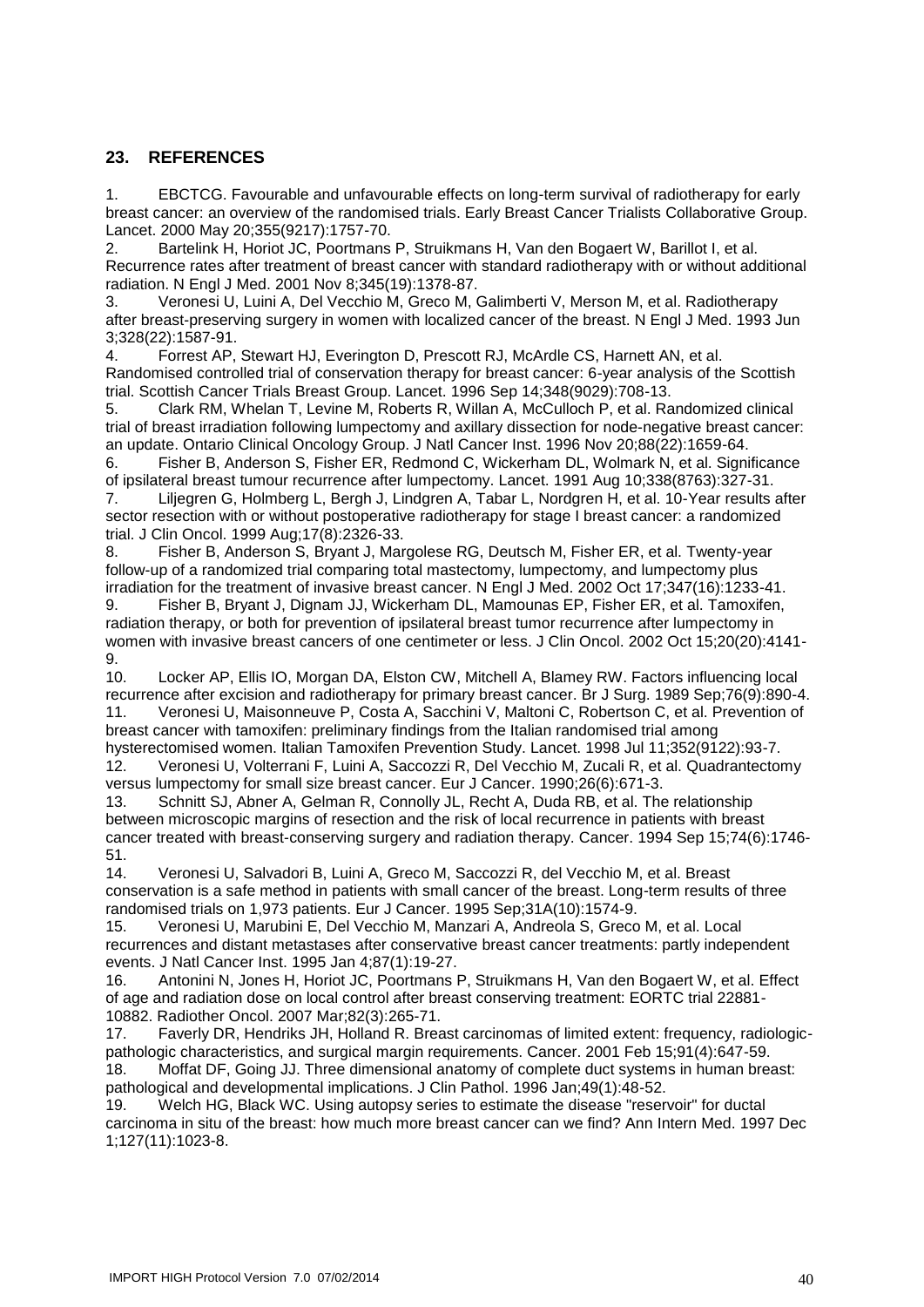20. Salvadori B, Marubini E, Miceli R, Conti AR, Cusumano F, Andreola S, et al. Reoperation for locally recurrent breast cancer in patients previously treated with conservative surgery. Br J Surg. 1999 Jan;86(1):84-7.

21. Smith TE, Lee D, Turner BC, Carter D, Haffty BG. True recurrence vs. new primary ipsilateral breast tumor relapse: an analysis of clinical and pathologic differences and their implications in natural history, prognoses, and therapeutic management. Int J Radiat Oncol Biol Phys. 2000 Dec 1;48(5):1281-9.

22. Suwinski R, Withers HR. Time factor and treatment strategies in subclinical disease. Int J Radiat Biol. 2003 Jul;79(7):495-502.

23. Withers HR, Peters LJ, Taylor JM. Dose-response relationship for radiation therapy of subclinical disease. Int J Radiat Oncol Biol Phys. 1995 Jan 15;31(2):353-9.

24. Yarnold J, Donovan EM, Bleackley NJ, Reise S, Regan J, Denholm E, et al. Randomised trial of standard 2D radiotherapy versus 3D intensity modulated radiotherapy in patients prescribed breast radiotherapy (Oral). Radiotherapy and Oncology2002. p. 64, S15.

25. Turesson I, Thames HD. Repair capacity and kinetics of human skin during fractionated radiotherapy: erythema, desquamation, and telangiectasia after 3 and 5 year's follow-up. Radiother Oncol. 1989 Jun;15(2):169-88.

26. Picard D. Molecular endocrinology. Steroids tickle cells inside and out. Nature. 1998;392(6675):437-8.

27. Thames HD, Bentzen SM, Turesson I, Overgaard M, van den Bogaert W. Fractionation parameters for human tissues and tumors. Int J Radiat Biol. 1989 Nov;56(5):701-10.

28. Cohen L. Radiotherapy in breast cancer I. The dose-time relationship theoretical considerations. Br J Radiol. 1952 Dec;25(300):636-42.

29. Douglas BG, Castro JR. Novel fractionation schemes and high linear energy transfer. Prog Exp Tumor Res. 1984;28:152-65.

30. Owen JR, Yarnold JR, Ashton A, Regan J, Broad B, Jackson C, et al. Fractionation sensitivity of breast cancer: results of a randomised trial. Eur. J. Onc. Suppl.2003. p. S9.

31. Brenner DJ, Hall EJ. Fractionation and protraction for radiotherapy of prostate carcinoma. Int J Radiat Oncol Biol Phys. 1999 Mar 15;43(5):1095-101.

32. ICRU. Prescribing, recording and reporting photon beam therapy. Bethsada: Interantional Commission on Radiation Units and Measurements (ICRU)1999.

33. ICRU. Prescribing, Recording and Reporting Photon Beam Therapy. Bethsada: International Commission on Radiation Units and Measurements (ICRU)1993.

34. Donovan EM, Bleackley NJ, Evans PM, Reise SF, Yarnold JR. Dose-position and dose-volume histogram analysis of standard wedged and intensity modulated treatments in breast radiotherapy. Br J Radiol. 2002 Dec;75(900):967-73.

35. NICE. Improving Outcomes in Breast Cancer: National Institute for Clinical Excellence; 2002. 36. Kovner F, Agay R, Merimsky O, Stadler J, Klausner J, Inbar M. Clips and scar as the guidelines

for breast radiation boost after lumpectomy. Eur J Surg Oncol. 1999 Oct;25(5):483-6.

37. Krawczyk JJ, Engel B. The importance of surgical clips for adequate tangential beam planning in breast conserving surgery and irradiation. Int J Radiat Oncol Biol Phys. 1999 Jan 15;43(2):347-50.

38. Leonard C, Harlow CL, Coffin C, Drose J, Norton L, Kinzie J. Use of ultrasound to guide radiation boost planning following lumpectomy for carcinoma of the breast. Int J Radiat Oncol Biol Phys. 1993 Dec 1;27(5):1193-7.

39. Liang KY, Zeger SL. Longitudinal Data Analysis using Generalised Linear Models. Biometrika. 1986;73:13-22.

40. Webb S. Conformal intensity-modulated radiotherapy (IMRT) delivered by robotic linac- conformality versus efficiency of dose delivery. Phys Med Biol. 2000 Jul;45(7):1715-30.

41. Herman MG, Balter JM, Jaffray DA, McGee KP, Munro P, Shalev S, et al. Clinical use of electronic portal imaging: report of AAPM Radiation Therapy Committee Task Group 58. Med Phys. 2001 May;28(5):712-37.

42. Antonuk LE. Electronic portal imaging devices: a review and historical perspective of contemporary technologies and research. Phys Med Biol. 2002 Mar 21;47(6):R31-65.

43. The Royal College of Radiologists TSaTCoR, Institute of Physics and Engineering in Medicine. Development and Implementation of Conformal Radiotherapy in the United Kingdom: The Royal College of Radiologists; 2002.

44. START-Standardisation of Breast Radiotherapy, trial protocol1998.

45. Wilks RJ. An optical system for measuring surface shapes for radiotherapy planning. Br J Radiol. 1993 Apr;66(784):351-9.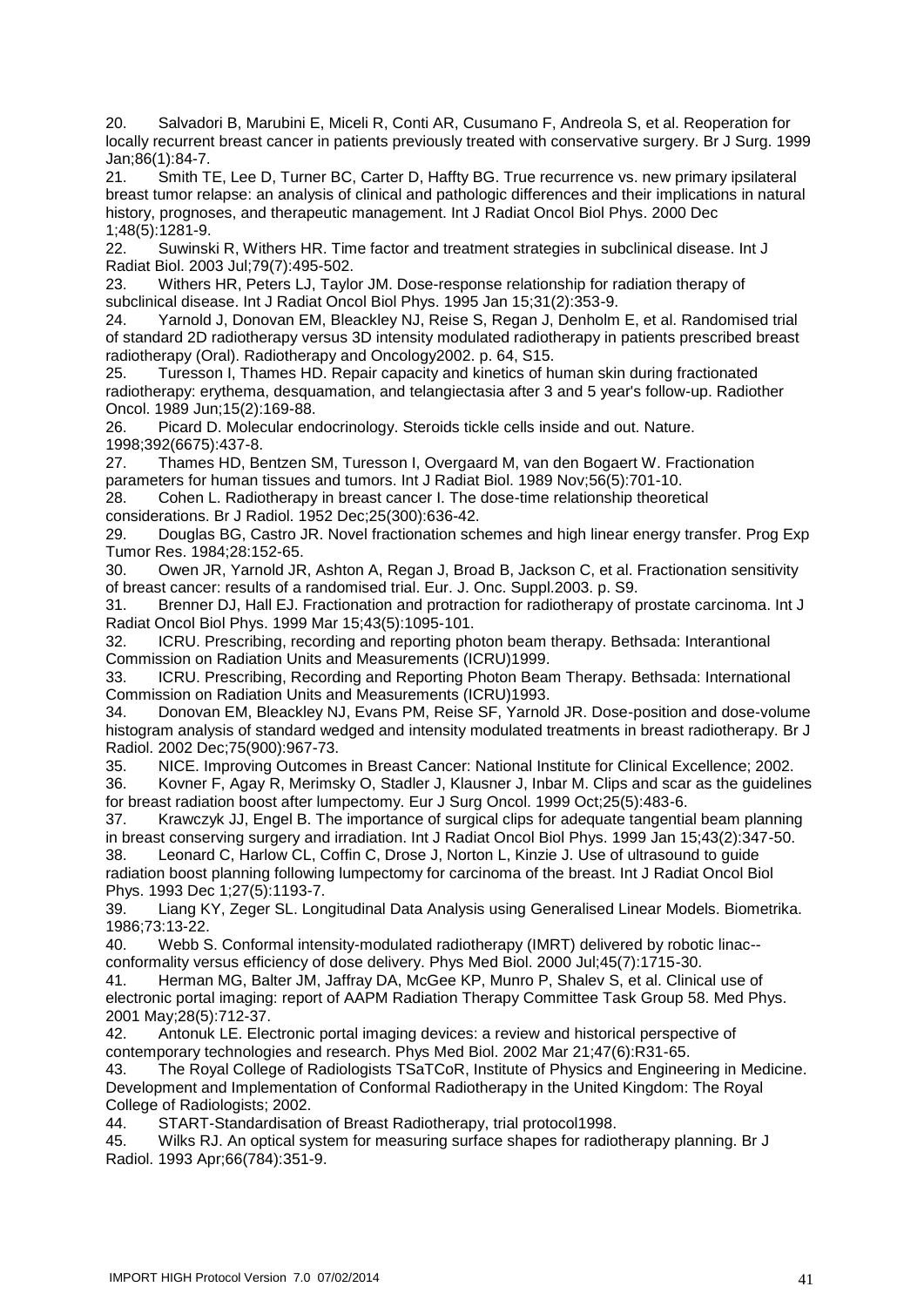46. Liljegren G, Lindgren A, Bergh J, Nordgren H, Tabar L, Holmberg L. Risk factors for local recurrence after conservative treatment in stage I breast cancer. Definition of a subgroup not requiring radiotherapy. Ann Oncol. 1997 Mar;8(3):235-41.

47. Wheatley D, Adwani A, Ebbs S, Hanson J, Ross G, Sharma AK, et al. Matching supraclavicular fields to the extent of axillary surgery in women prescribed radiotherapy for early stage carcinoma of the breast. Clin Oncol (R Coll Radiol). 2005 Feb;17(1):32-8.

48. Madu CN, Quint DJ, Normolle DP, Marsh RB, Wang EY, Pierce LJ. Definition of the supraclavicular and infraclavicular nodes: implications for three-dimensional CT-based conformal radiation therapy. Radiology. 2001 Nov;221(2):333-9.

49. de Boer HC, Heijmen BJ. A protocol for the reduction of systematic patient setup errors with minimal portal imaging workload. Int J Radiat Oncol Biol Phys. 2001 Aug 1;50(5):1350-65.

50. Yarnold J, Ashton A, Bliss J, Homewood J, Harper C, Hanson J, et al. Fractionation sensitivity and dose response of late adverse effects in the breast after radiotherapy for early breast cancer: longterm results of a randomised trial. Radiother Oncol. 2005 Apr;75(1):9-17.

51. Bartelink H, Horiot JC, Poortmans PM, Struikmans H, Van den Bogaert W, Fourquet A, et al. Impact of a higher radiation dose on local control and survival in breast-conserving therapy of early breast cancer: 10-year results of the randomized boost versus no boost EORTC 22881-10882 trial. J Clin Oncol. 2007 Aug 1;25(22):3259-65.

52. Mannino M, Yarnold JR. Local relapse rates are falling after breast conserving surgery and systemic therapy for early breast cancer: can radiotherapy ever be safely withheld? Radiother Oncol. 2009 Jan;90(1):14-22.

53. Jones B, Dale RG, Deehan C, Hopkins KI, Morgan DA. The role of biologically effective dose (BED) in clinical oncology. Clin Oncol (R Coll Radiol). 2001;13(2):71-81.

54. Poortmans P, Bartelink H, Horiot JC, Struikmans H, Van Den Bogaert W, Fourquet A, et al. The influence of the boost technique on local control in breast conserving treatment in the EORTC 'boost versus no boost' randomised trial. Radiother Oncol. 2004 Jul;72(1):25-33.

55. Vicini FA, Remouchamps V, Wallace M, Sharpe M, Fayad J, Tyburski L, et al. Ongoing clinical experience utilizing 3D conformal external beam radiotherapy to deliver partial-breast irradiation in patients with early-stage breast cancer treated with breast-conserving therapy. Int J Radiat Oncol Biol Phys. 2003 Dec 1;57(5):1247-53.

56. Holland R, Veling SH, Mravunac M, Hendriks JH. Histologic multifocality of Tis, T1-2 breast carcinomas. Implications for clinical trials of breast-conserving surgery. Cancer. 1985 Sep 1;56(5):979- 90.

57. Fisher ER, Sass R, Fisher B, Gregorio R, Brown R, Wickerham L. Pathologic findings from the National Surgical Adjuvant Breast Project (protocol 6). II. Relation of local breast recurrence to multicentricity. Cancer. 1986 May 1;57(9):1717-24.

58. Baglan KL, Sharpe MB, Jaffray D, Frazier RC, Fayad J, Kestin LL, et al. Accelerated partial breast irradiation using 3D conformal radiation therapy (3D-CRT). Int J Radiat Oncol Biol Phys. 2003 Feb 1;55(2):302-11.

59. van Tienhoven G, Lanson JH, Crabeels D, Heukelom S, Mijnheer BJ. Accuracy in tangential breast treatment set-up: a portal imaging study. Radiother Oncol. 1991 Dec;22(4):317-22.

60. Lirette A, Pouliot J, Aubin M, Larochelle M. The role of electronic portal imaging in tangential breast irradiation: a prospective study. Radiother Oncol. 1995 Dec;37(3):241-5.

61. Fein DA, Fowble BL, Hanlon AL, Hoffman JP, Sigurdson ER, Eisenberg BL. Does the placement of surgical clips within the excision cavity influence local control for patients treated with breast-conserving surgery and irradiation. Int J Radiat Oncol Biol Phys. 1996 Mar 15;34(5):1009-17. 62. Hector CL, Webb S, Evans PM. The dosimetric consequences of inter-fractional patient

movement on conventional and intensity-modulated breast radiotherapy treatments. Radiother Oncol. 2000 Jan;54(1):57-64.

63. Valdagni R, Italia C. Early breast cancer irradiation after conservative surgery: quality control by portal localization films. Radiother Oncol. 1991 Dec;22(4):311-3.

64. Hector CL, Evans PM, Webb S. The dosimetric consequences of inter-fractional patient movement on three classes of intensity-modulated delivery techniques in breast radiotherapy. Radiother Oncol. 2001 Jun;59(3):281-91.

65. Nalder CA, Bidmead AM, Mubata CD, Tait D, Beardmore C. Influence of a vac-fix immobilization device on the accuracy of patient positioning during routine breast radiotherapy. Br J Radiol. 2001 Mar;74(879):249-54.

66. Yu CX, Jaffray DA, Wong JW. The effects of intra-fraction organ motion on the delivery of dynamic intensity modulation. Phys Med Biol. 1998 Jan;43(1):91-104.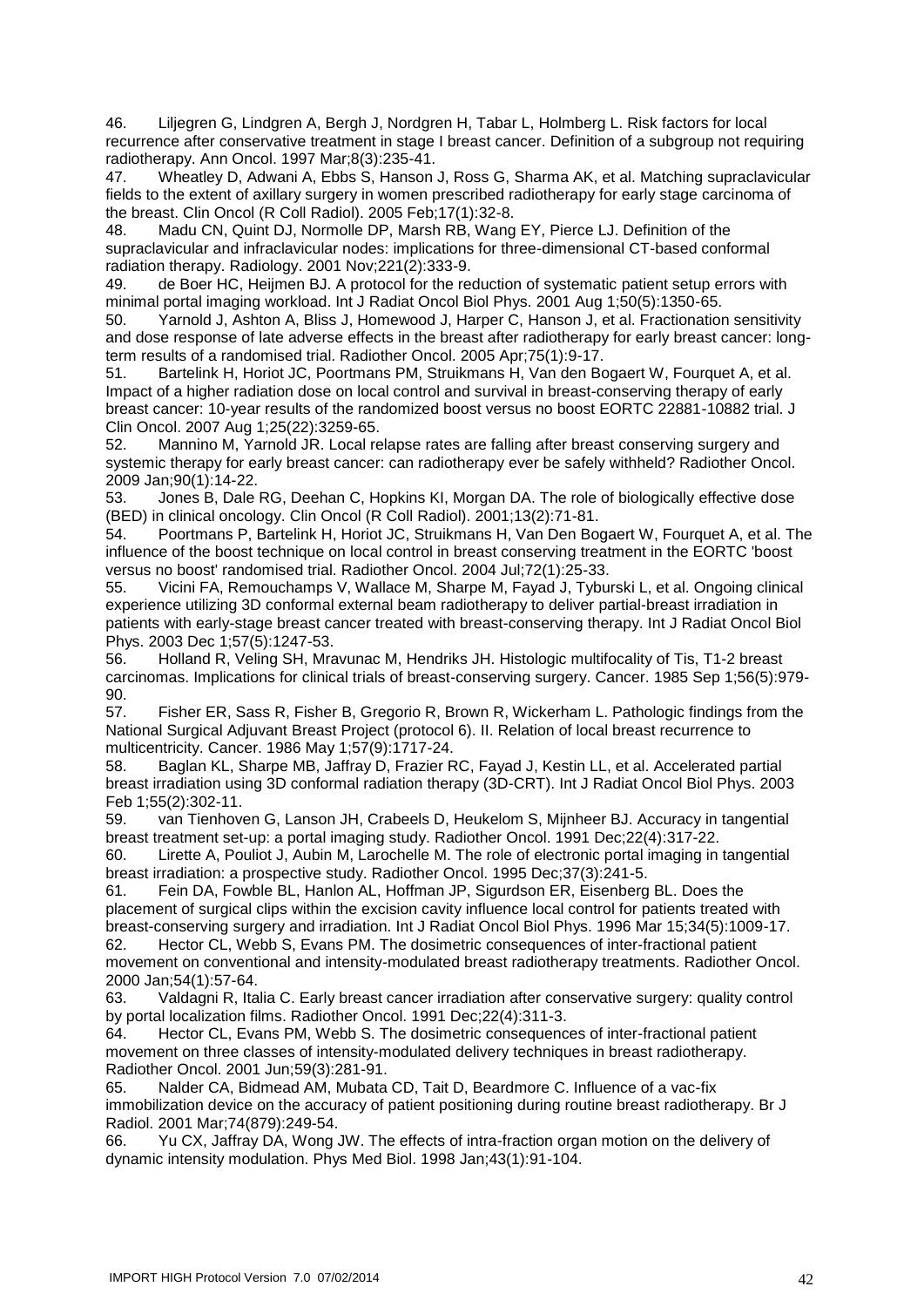67. Remouchamps VM, Vicini FA, Sharpe MB, Kestin LL, Martinez AA, Wong JW. Significant reductions in heart and lung doses using deep inspiration breath hold with active breathing control and intensity-modulated radiation therapy for patients treated with locoregional breast irradiation. Int J Radiat Oncol Biol Phys. 2003 Feb 1;55(2):392-406.

68. Denham JW, Sillar RW, Clarke D. Boost dosage to the excision site following conservative surgery for breast cancer: it's easy to miss! Clin Oncol (R Coll Radiol). 1991 Sep;3(5):257-61.

69. Bedwinek J. Breast conserving surgery and irradiation: the importance of demarcating the excision cavity with surgical clips. Int J Radiat Oncol Biol Phys. 1993 Jul 15;26(4):675-9.

70. Machtay M, Lanciano R, Hoffman J, Hanks GE. Inaccuracies in using the lumpectomy scar for planning electron boosts in primary breast carcinoma. Int J Radiat Oncol Biol Phys. 1994 Aug 30;30(1):43-8.

71. Harrington KJ, Harrison M, Bayle P, Evans K, Dunn PA, Lambert HE, et al. Surgical clips in planning the electron boost in breast cancer: a qualitative and quantitative evaluation. Int J Radiat Oncol Biol Phys. 1996 Feb 1;34(3):579-84.

72. Hunter MA, McFall TA, Hehr KA. Breast-conserving surgery for primary breast cancer: necessity for surgical clips to define the tumor bed for radiation planning. Radiology. 1996 Jul;200(1):281-2.

73. Regine WF, Ayyangar KM, Komarnicky LT, Bhandare N, Mansfield CM. Computer-CT planning of the electron boost in definitive breast irradiation. Int J Radiat Oncol Biol Phys. 1991 Jan;20(1):121-5. 74. Florell K, Halvorsen P. An accurate method for localization of the boost volume in breast radiotherapy. Med Dosim. 1997 Winter;22(4):283-91.

75. On Behalf Of The Import Working Party, Coles CE, Wishart G, Donovan E, Harris E, Poynter A, et al. The IMPORT Gold Seed Study: Evaluation of Tumour Bed Localisation and Image-guided Radiotherapy for Breast Cancer. Clin Oncol (R Coll Radiol). 2007 Apr;19(3):S26-7.

76. DeBiose DA, Horwitz EM, Martinez AA, Edmundson GK, Chen PY, Gustafson GS, et al. The use of ultrasonography in the localization of the lumpectomy cavity for interstitial brachytherapy of the breast. Int J Radiat Oncol Biol Phys. 1997 Jul 1;38(4):755-9.

77. Haba Y, Britton P, Sinnatamby R, Moody A, Sycamore C, Wilson C. Can ultrasound improve the accuracy of delivery of electron boost treatment following breast conserving surgery? Eur J Cancer. 2001;37(37):38.

78. Smitt MC, Birdwell RL, Goffinet DR. Breast electron boost planning: comparison of CT and US. Radiology. 2001 Apr;219(1):203-6.

79. Ringash J WT, Elliott E, Minuk T, Sanders K, Lukka H, Reiter H. Accuracy of ultrasound in localization of breast boost field. Radiother Oncol. 2004;72(1):61-6.

80. Vicini FA, Jaffray DA, Horwitz EM, Edmundson GK, DeBiose DA, Kini VR, et al. Implementation of 3D-virtual brachytherapy in the management of breast cancer: a description of a new method of interstitial brachytherapy. Int J Radiat Oncol Biol Phys. 1998 Feb 1;40(3):629-35.

81. ICRP Publication 103: Recommendations of the ICRP. Elsevier. 2007.

82. Blom-Goldman U, Svane G, Wennberg B, Lidestahl A, Lind PA. Quantitative assessment of lung density changes after 3-D radiotherapy for breast cancer. Acta Oncol. 2007;46(2):187-93.

83. Gagliardi G, Lax I, Soderstrom S, Gyenes G, Rutqvist LE. Prediction of excess risk of long-term cardiac mortality after radiotherapy of stage I breast cancer. Radiother Oncol. 1998 Jan;46(1):63-71. 84. Hancock SL, Tucker MA, Hoppe RT. Factors affecting late mortality from heart disease after treatment of Hodgkin's disease. JAMA. 1993 Oct 27;270(16):1949-55.

85. Horiot JC, van der Schueren E, Johansson KA, Bernier J, Bartelink H. The programme of quality assurance of the EORTC radiotherapy group. A historical overview. Radiother Oncol. 1993 Nov;29(2):81-4.

86. Bolla M, Bartelink H, Garavaglia G, Gonzalez D, Horiot JC, Johansson KA, et al. EORTC guidelines for writing protocols for clinical trials of radiotherapy. Radiother Oncol. 1995 Jul;36(1):1-8. 87. SMAC. Quality Assurance in Radiotherapy: Standing Committee on Cancer of the Standing Medical Advisory Committee1991.

88. Aird EG, Williams C, Mott GT, Dische S, Saunders MI. Quality assurance in the CHART clinical trial. Radiother Oncol. 1995 Sep;36(3):235-44.

89. Venables K, Winfield E, Deighton A, Aird E, Hoskin P. A survey of radiotherapy quality control practice in the United Kingdom for the START trial. Radiother Oncol. 2001 Sep;60(3):311-8.

90. IPEM. 81 Physics aspects of Quality Control in Radiotherapy. Mayles WPM, Lake R, McKenzie A, Macaulay EM, Morgan HM, Jordan TJ, et al., editors. York: IPEM; 1999.

91. Aaronson NK, Ahmedzai S, Bergman B, Bullinger M, Cull A, Duez NJ, et al. The European Organization for Research and Treatment of Cancer QLQ-C30: a quality-of-life instrument for use in international clinical trials in oncology. J Natl Cancer Inst. 1993 Mar 3;85(5):365-76.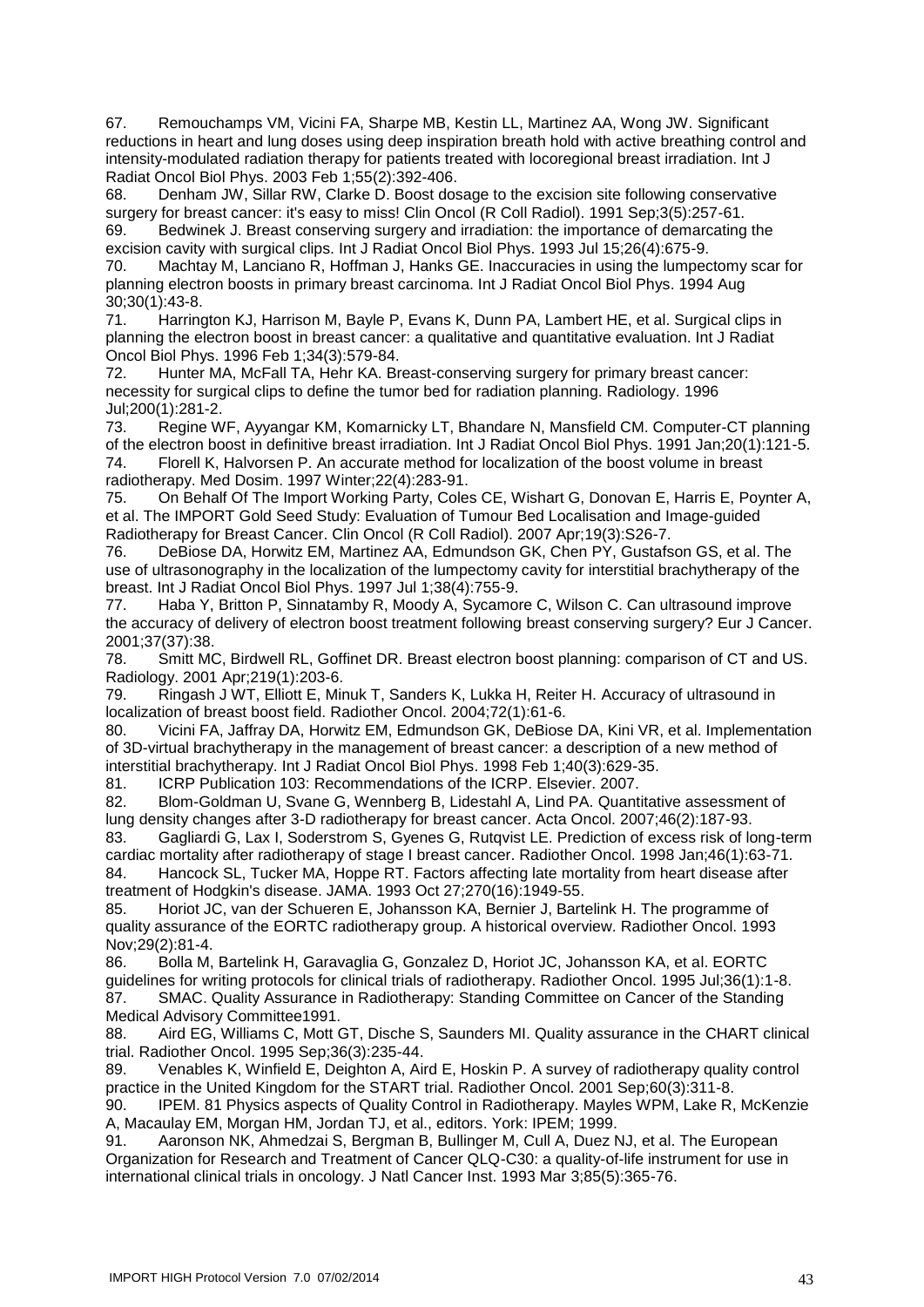92. Sprangers MA, et al. The European Organisation for Research and Treatment of Cancer Breast Cancer-Specific Quality-of Life Questionnaire Module: First results from a three-country field study. J Clin Oncol. 2001;5(Classic Papers and Current Comments):917-29.

93. Hopwood P, Fletcher I, Lee A, Al Ghazal S. A body image scale for use with cancer patients. Eur J Cancer. 2001 Jan;37(2):189-97.

94. Zigmond AS, Snaith RP. The hospital anxiety and depression scale. Acta Psychiatr Scand. 1983 Jun;67(6):361-70.

95. Cox DR, et al. Quality of Life Assessment: Can we keep it simple? JRSSA. 1992;155:353-92.

96. Agresti A. A survey of models for repeated ordered categorical response data. Stat Med. 1989 Oct;8(10):1209-24.

97. McCullagh P, Nelder JA. Generalised Linear Models. London: Chapman & Hall; 1989.

98. Ibbotson T, Maguire P, Selby P, Priestman T, Wallace L. Screening for anxiety and depression in cancer patients: the effects of disease and treatment. Eur J Cancer. 1994;30A(1):37-40.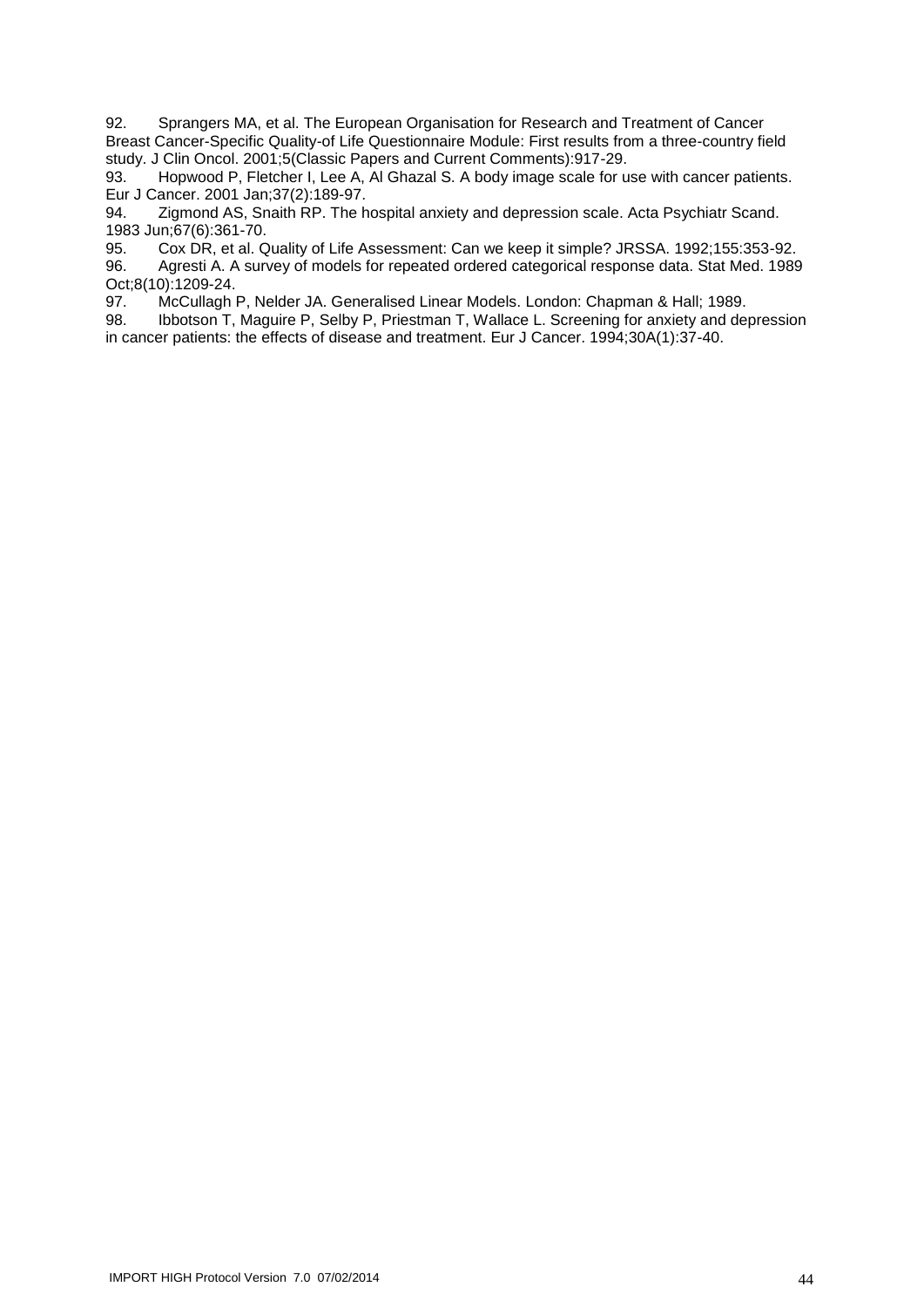#### <span id="page-44-0"></span>**APPENDICES**

#### <span id="page-44-1"></span>**APPENDIX 1 : Definitions of Radiotherapy Target Volumes**

#### **1. Clinical Target Volumes (CTV)**

#### *Tumour bed (Boost) CTV*

The tumour bed CTV should be identified using a recommended imaging modality. Using surgical implanted markers (clips or gold seeds), this would consist of the markers and any change in surrounding tissue architecture, as defined by the William Beaumont group (55). Using ultrasound or MRI, this would consist of the tumour cavity. The CTV margin may be increased depending on the surgical procedure and localisation technique e.g. if surgical margins are less than 5 mm or ultrasound localisation is used (this imaging modality tends to produce smaller volumes when directly compared to clip localisation – see Appendix 2).

#### *Partial Breast (Quadrant) CTV*

The partial breast CTV is not a precise anatomical entity, but is intended to approximate a quadrant of the breast. It relies heavily on Holland's whole organ sectioning of 130 mastectomy specimens with unifocal tumours up to 2 cm diameter, in which a 5% frequency of intraduct and a 5% frequency of invasive foci of disease > 4 cm were found beyond the pathologically estimated edge of primary tumour (rates were 7% and 4% respectively in 264 patients with tumours up to 4 cm diameter) (56). It was stated that a 2 cm or smaller tumour, with a margin of 4 cm, would produce a total diameter of 9 - 10 cm, which is on average, the size of a breast quadrant. These pathological correlates are supported by the NSABP B-06 and Milan randomised trials of conservation breast surgery with or without post-operative radiotherapy; 86% and 79% of tumour recurrences occurred in or close to the reference quadrant (15, 57).

In practice, a *minimum* CTV margin of 15 mm should be added around the surgical cavity: this is used by the William Beaumont group, who have a large partial breast radiotherapy cohort and low recurrence rates (55). When added to the surgical bed, the CTV should approximate to the volume of a breast quadrant and therefore reflect the conceptual CTV margin around the tumour.

CTV should be modified according to the individual breast anatomy. This will limit the dose to the surrounding organs at risks (OARs). For example, the posterior margin should not extend beyond the deep fascia (unless clearly breached by the tumour) and therefore, exclude the underlying muscle and ribs. Accurate visualisation of the position of the deep fascia is dependent on the quality of the imaging modality, e.g. multi-slice CT or MRI compared with limited slice simulator-CT images. If the anatomy of this region cannot be easily visualised, the posterior margin should not extend beyond 5 mm anterior to the lung/chest wall interface (this has been adopted as standard practice in other institutions) (58). The CTV should not extend radially beyond the edges of the visible/palpable breast. The anterior extent of the CTV should be limited to 5 mm below the skin surface to reduce late normal tissue skin changes. The actual CTV around the tumour bed should approximate to the volume of a breast quadrant and therefore reflect the conceptual CTV margin around the tumour.

#### *Whole Breast CTV*

This should include the soft tissues of the whole breast down to the deep fascia. This is based on the recommendations from the START (Standardisation of breast radiotherapy) Trial (44).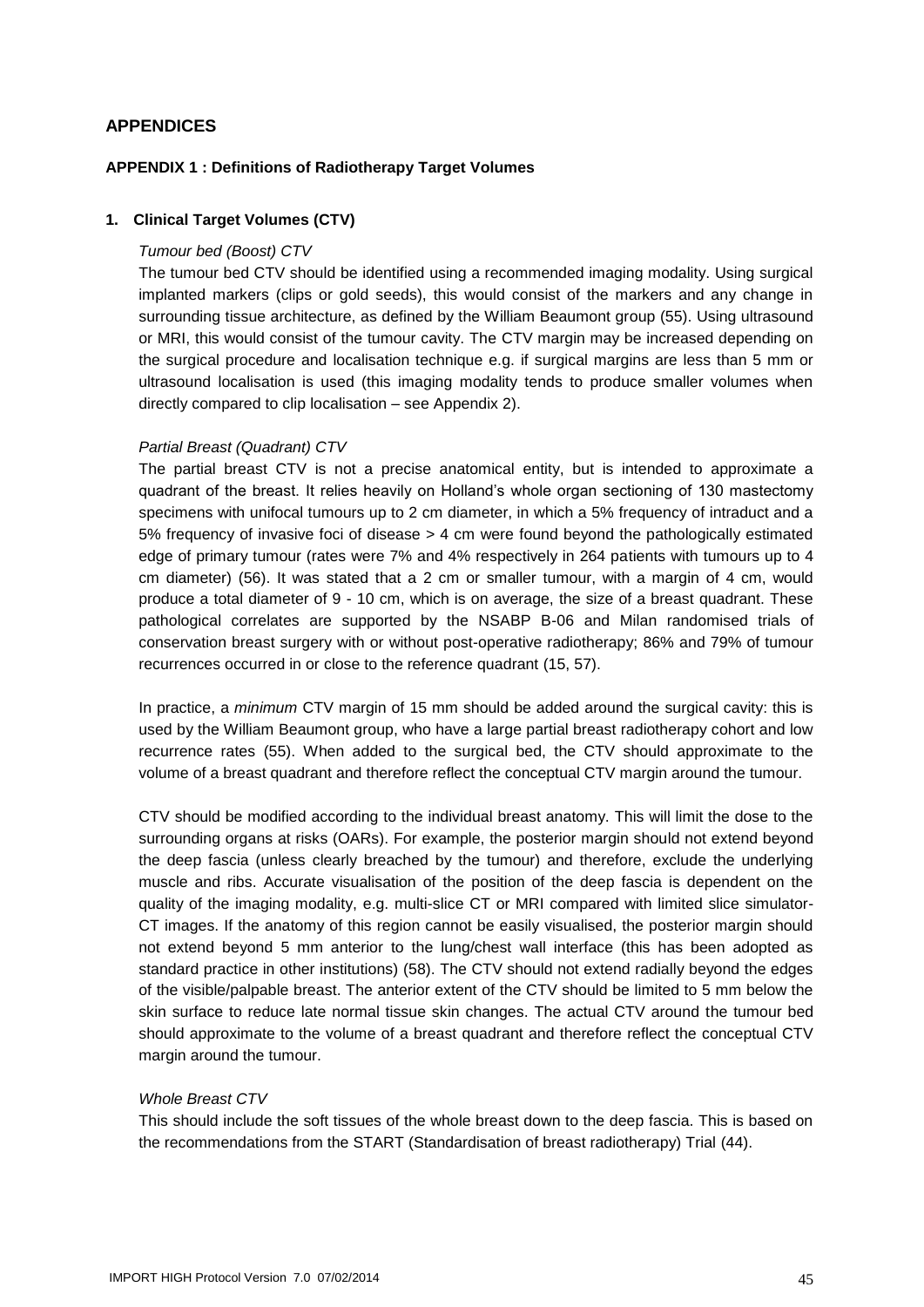#### **2. Planning Target Volumes (PTV)**

A margin should be added to each CTV, which takes into account set-up error and patient movement (including breast swelling and breathing). Several studies have used electronic portal imaging devices to quantify the extent of positional errors and patient movement for breast radiotherapy (59-62). Three studies calculated a weighted standard deviation of the central breast distance (reflecting movement in the anterior-posterior direction) of 4.5 mm, 4.6 mm and 2.2 mm respectively for the systematic component of set-up error (60-62). Four studies calculated a weighted average standard deviation of 3.9 mm, 6.1 mm, 2.0 mm and 4.7 mm respectively for systematic variation in set-up error for the cranio-caudal distance (reflection movement in the superior-inferior direction) (59-61, 63). Due to the variation in reported measurements, Hector *et al* adopted a value of +/- 3 mm for displacement in both directions, to model the effect of set-up error and breast volume change on conventional and intensity modulated breast radiotherapy (IMRT) (64). They found that whilst IMRT was slightly more susceptible to movement than conventional radiotherapy, the final dose distribution was always superior, hence justifying the use of IMRT in the presence of set-up errors. Another study found that a vac-fix immobilisation device was superior to a breast board as it improved transfer of the planned set-up from the simulator to the treatment unit (65). It was felt that implementation of the vac-fix device was not justified for standard tangential breast radiotherapy, but may be important for more complex techniques such as IMRT.

It is difficult to determine from the portal imaging studies exactly which part of the displacement was due to set-up error and which was due to patient movement. Hector *et al* showed that the average increase in breast volume during treatment was 5%, and this peaked between fractions 5 and 8 and then decreased back below the initial volume (62). It has been stated that the effects of breathing motion are in general about half the size of the effects of set-up error (64). Breathing motion may be particularly important in dynamic-MLC IMRT techniques, and a study has shown that dosimetric errors are dependent on the speed of the travelling leaves relative to the speed of the target motion (66). Some centres may wish to implement methods to limit breathing motion such as gated radiotherapy and breath-holding techniques (67).

One institution developing 3D-CRT for partial breast irradiation, measured the impact of patient set-up error and breathing motion to establish CTV to PTV margins (58). This was then tested clinically for adequate coverage of treatment. The CTV-PTV margin for 'breathing only' was calculated by measuring the displacement of surgical clips during 3 types of CT scan: free breathing, and breath holding at the end of normal inhalation and at the end of normal expiration using an active breathing control device. A margin of 5 mm was subsequently selected to completely account for breast motion during quiet breathing. The combined uncertainty of random patient set-up error and respiratory motion, and the distribution of systematic error across all fields and all patients, were measured. This was achieved by measuring the movement of the chest wall/ribs with portal imaging, as a surrogate for the tumour bed. A margin for set-up uncertainties of 5 mm was proposed from this data, producing a total CTV-PTV margin of 10 mm, which was tested in 9 patients. 98 - 100% of the CTV was covered by the 95% isodose surface at the extremes of normal inhalation and exhalation using the 'breathing only' margin of 5 mm. The total CTV-PTV margin of 10 mm also seemed to provide coverage for most patients. The authors state that there is still uncertainty regarding the stability of the tumour cavity relative to the chest wall and that this may vary more in patients with larger breasts. Therefore, slightly larger CTV-PTV margins may be needed in this group of patients.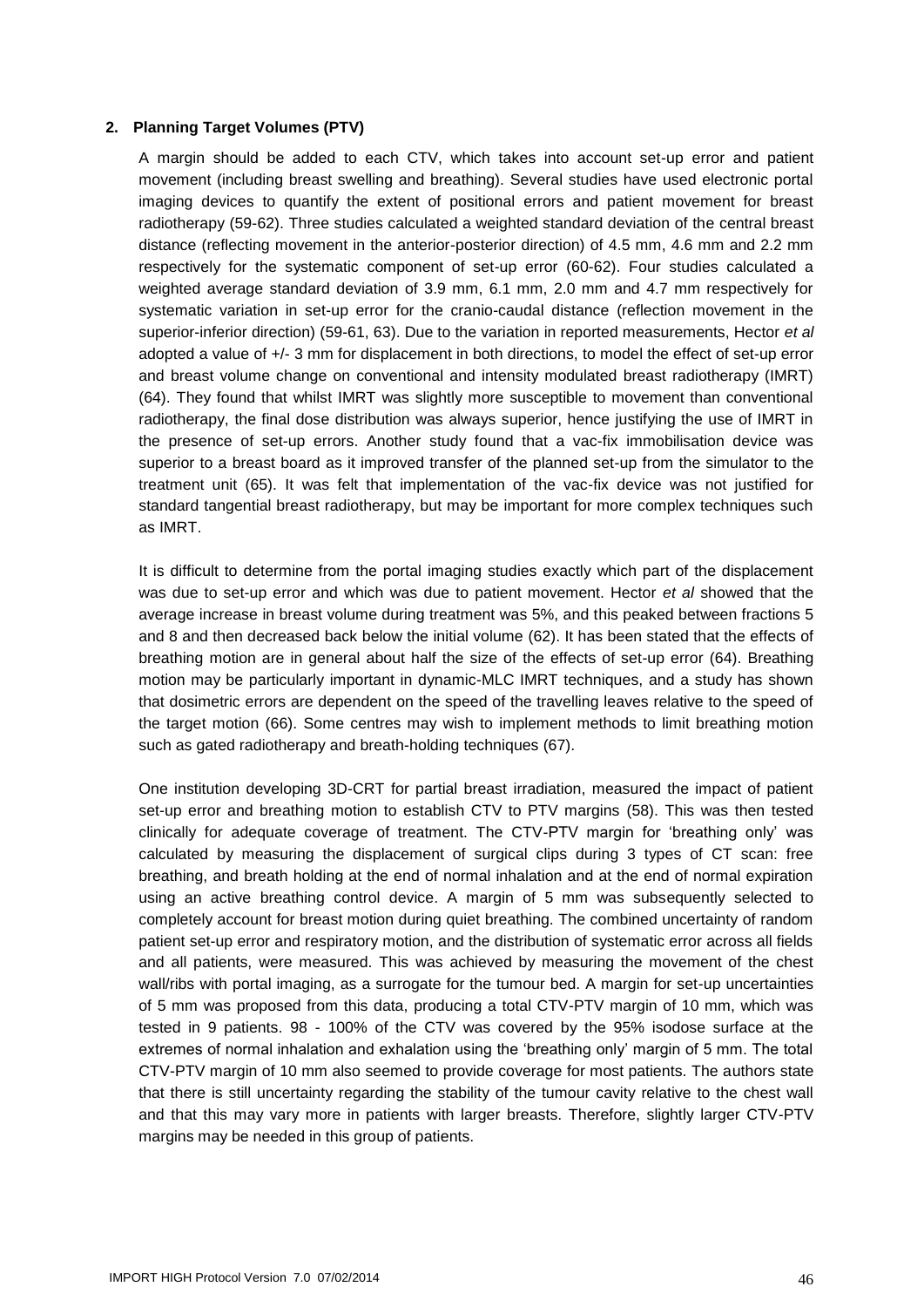Given the reports from the literature, a typical PTV margin may be 10 mm. The margins for PTVs should ideally be determined by each centre to reflect accuracy of set-up and estimation of patient movement for that institution (there may be existing information available from the START QA team). 3D growing algorithms should be used where possible and centres may wish to develop asymmetric volume growth if it is felt that one direction is more prone to inaccuracies than others. A margin should be added to the whole breast and partial breast (quadrant) CTV, taking into account set-up error, breast swelling and breathing; a typical PTV margin is 10 mm. A smaller 5 mm PTV margin should be be added to the boost CTV, as volume definition and planning studies have shown that 95% isodoses for the boost and partial breast volume begin to approximate as the boost volume PTV increases. A modified PTV: PTV<sub>DVH</sub>, will be used for reporting purposes, and will stop 5 mm beneath the skin surface in order to preserve skin sparing.

#### **3. Organs At Risk (OAR)**

It is recommended that both lungs, the heart and contralateral breast are contoured for dose volume histogram assessment. The heart should be outlined from the inferior aspect above the diaphragm, to the superior aspect below the pulmonary arch. These volumes should be recorded for the purposes of the trial.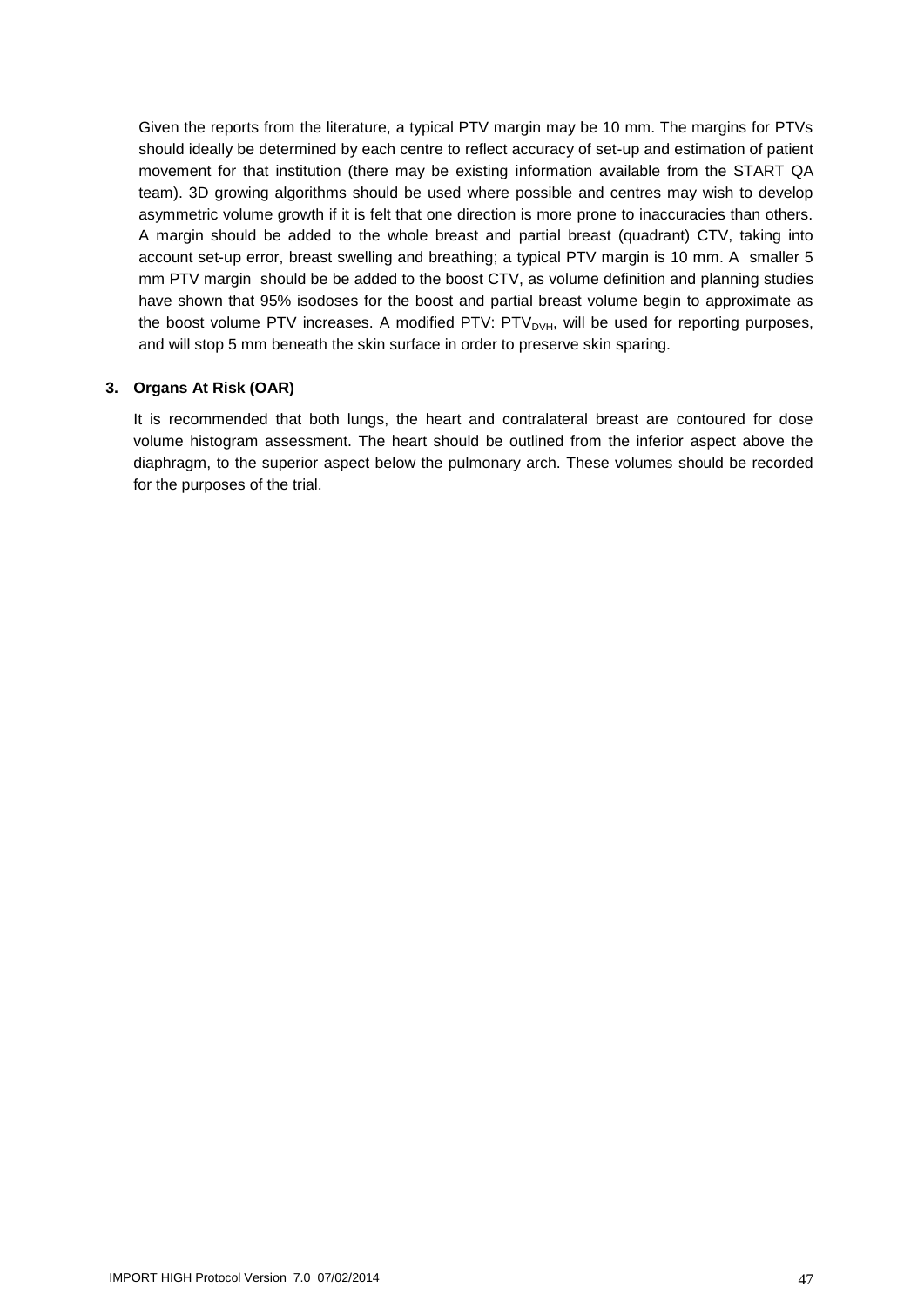#### <span id="page-47-0"></span>**APPENDIX 2 : Localisation of the post-operative breast tumour cavity**

Planning of the radiotherapy boost treatment to the tumour bed requires an assessment of the location of the post-operative tumour cavity. In general, this has been done using a combination of information: pre-operative radiological imaging, surgical annotation, clinical palpation of the surgical defect and position of the breast scar, and patients' recollection of the site of the mass. In the past, the position of the scar has been heavily relied upon to assist with locating the tumour bed. However, breast surgical technique has subsequently changed, with the scar frequently being placed some distance from the site of the tumour in order to achieve a better cosmetic result. This has prompted some institutes to compare traditional 'clinical' methods of boost planning with various imaging techniques.

#### **1. Implanted surgical markers for localisation of the tumour cavity**

Several studies have reported the superiority of using surgical clips to locate the tumour bed compared with clinical methods (36-37, 68-72). All studies showed that the tumour cavity would have been under-dosed using traditional planning techniques. The clinical method could also result in a substantial volume of normal tissue being irradiated unnecessarily (36). In addition, it was also reported that medially and laterally located tumour cavities could also be missed by the tangential fields (37, 69).

Detailed descriptions of the planning techniques using surgical clips have been reported using both computed tomography (CT) scanning and simulator films (73-74). A consistent policy of clip placement at the time of surgery is necessary. An example of this is to place a clip at the medial, lateral, superior and inferior extent of the tumour bed, and a fifth clip at the deepest extent of the tumour bed in the direction of the surgical excision (73).

An alternative method is the use of 2mm diameter gold seeds, which are sutured into the tumour cavity. These are currently being investigated as part of a multicentre NCRN study on behalf of the IMPORT group (75).

#### **2. Ultrasound for localisation of the tumour cavity**

Breast ultrasonography has also been exploited as a method of localising the tumour bed for radiotherapy planning. A study compared clinical methods with ultrasound localisation and found that the full extent of the tumour cavity was underestimated in 87% of women, and the chest wall depth was incorrectly estimated in 90% using traditional methods (76). Another study reached similar conclusions: conventional electron boost planning resulted in 55% of patients having areas of under-treatment and 20% of patients received significant over-treatment (77). The location and appearance of the tumour cavity has been found to be highly reproducible on repeated scans, with a mean depth difference between scans of 2 mm (38).

Several studies have commented that the tumour cavity was more difficult to localise using ultrasound as the time from surgery increased. One study reported that it was difficult to visualise the cavity after 8 weeks from surgery (76). This view was reflected by another study, which found that the optimal time for radiotherapy planning was within 60 days post-operation (78). A third study, concluded that best accuracy of localisation when the ultrasound scan was carried out within 100 days from surgery (79). In addition, this study compared both ultrasound and surgical clips localisation methods within the same cohort and found that the mean volume was less with ultrasound. This finding should be taken into consideration when adding 3D margins for the clinical target volume (CTV).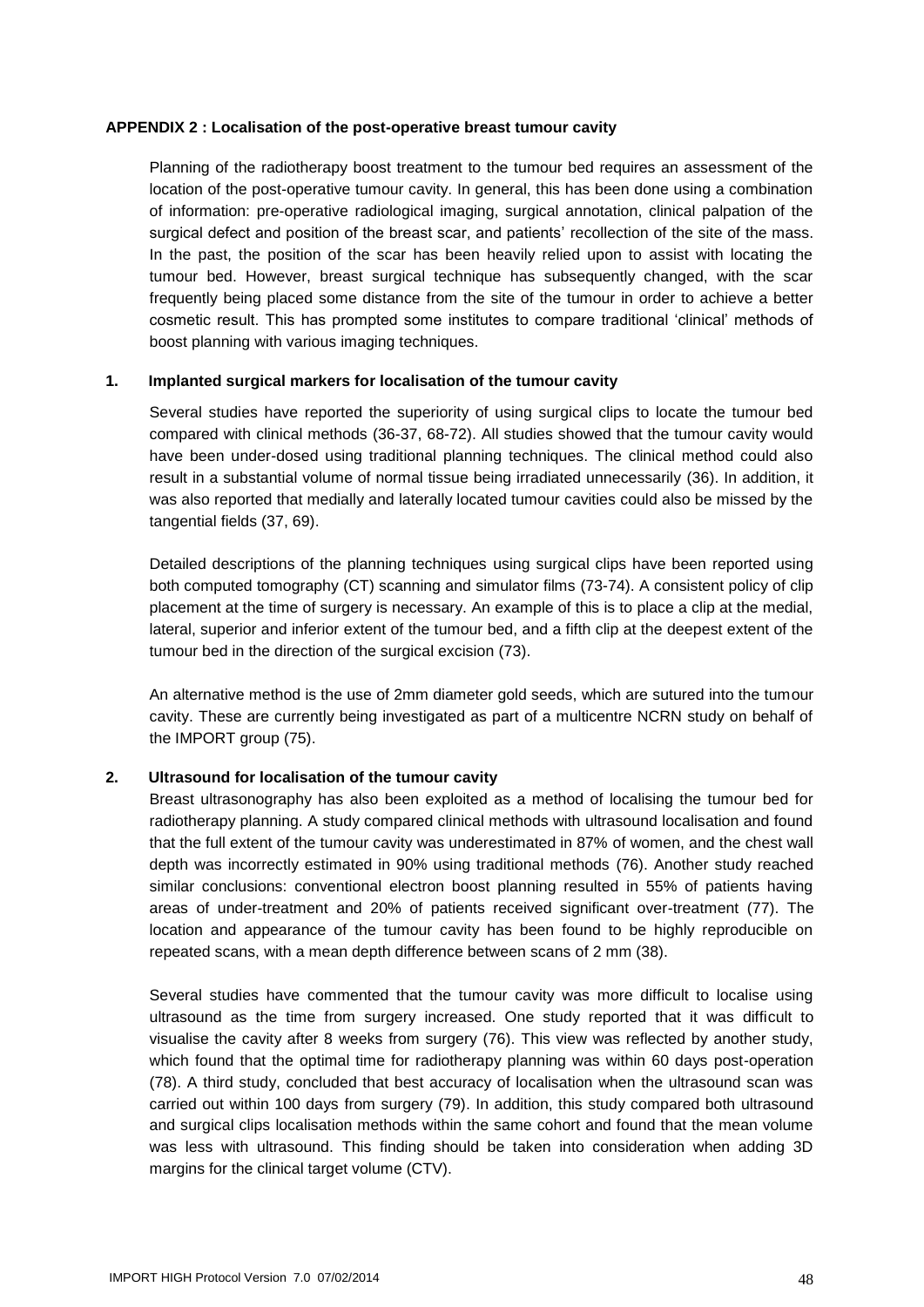Radiotherapy techniques such as a brachytherapy interstitial implant or a concomitant photon boost to the tumour bed using intensity modulated radiotherapy (IMRT), require more detailed 3D information than is possible with 2D ultrasound alone. However, more 3D information can be achieved by using a combination of ultrasound examination and placement of radio-opaque skin markers and measurement of cavity depth, followed by CT scanning in the same position (80). Another novel method is to use a high definition 3D ultrasound scanning technique, which has been investigated at Addenbrooke's Hospital, Cambridge and has since been developed commercially. A position sensor is used to continually track the position of an array of infraredemitting diodes attached to the transducer. Thus both the ultrasound image and associated spatial information are recorded simultaneously. A 3D volume of the tumour cavity can then be produced, which is imported into the radiotherapy planning system.

#### **3. Magnetic Resonance (MR) imaging for localisation of the tumour cavity**

Magnetic resonance (MR) provides excellent definition of the breast and surrounding tissues. Its use in breast radiotherapy planning, however, has been very limited. This has largely been due to a combination of limited MR resources and the difficulty of scanning the patient in the treatment position. The Bristol Haematology and Oncology Centre have experience in the use of a low-field open MR scanner for breast radiotherapy planning, which allows imaging in the treatment position. This group has demonstrated with MR imaging, that conventional breast radiotherapy planning of the boost and sometimes the tangential fields, can result in undertreatment of the target. In addition, greater sparing of surrounding organs at risk can be achieved with MR-assisted planning. Potential problems with MR radiotherapy planning include image distortion and co-registration with radiotherapy planning systems.

#### **4. Tumour bed localisation methods for IMPORT HIGH**

#### **4.1 Implanted surgical markers**

The use of implanted surgical markers is recommended unless 2D/3D ultrasound or MRI is used for localisation. Six 2-3 mm diameter gold seeds may be sutured into the tumour bed, marking the anterior, posterior, medial, lateral, superior and inferior margins. The seeds can be seen clearly on megavoltage portal imaging, which will assist on-treatment image-guided radiotherapy (IGRT). Alternatively, 6 pairs of titanium clips can be used. These are less easily seen on megavoltage portal imaging, but can be visualised with kilovoltage portal imaging. The clips protocol provided in the Site Investigator File should be used.

#### **4.2 Ultrasound**

A combination of 2D ultrasound and CT scanning is a reliable alternative to visualise the tumour cavity without the use of surgical clips. Three-dimensional ultrasound may also be used, either in combination with CT or optical breast contouring system. However, the ability to clearly define the cavity decreases with increasing time from surgery.. Therefore, it is advised to restrict the use of ultrasound to patients planned within 3 months of surgery.

#### **4.3 MR imaging**

MR imaging can be used to obtain anatomical information of the tumour cavity and surrounding tissues. Ideally, this should be available electronically in the radiotherapy planning system.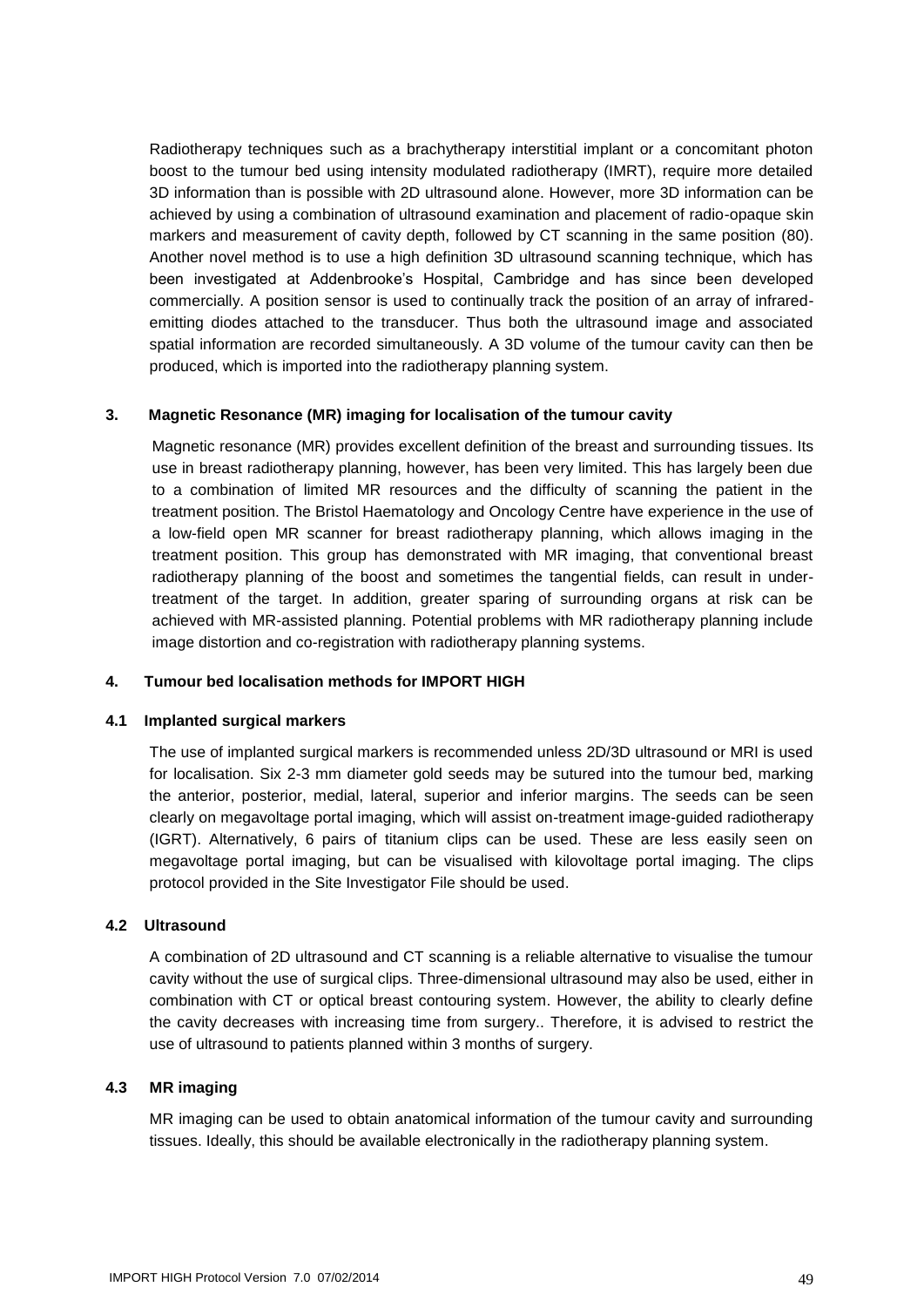#### **4.4 General recommendations**

The patient must be scanned in the treatment position for all imaging modalities. Each centre must develop its own localisation protocol according to which of the 3 methods is available. Centres with established methods could assist with this development process. A central Quality Assurance team must assess and approve all localisation techniques.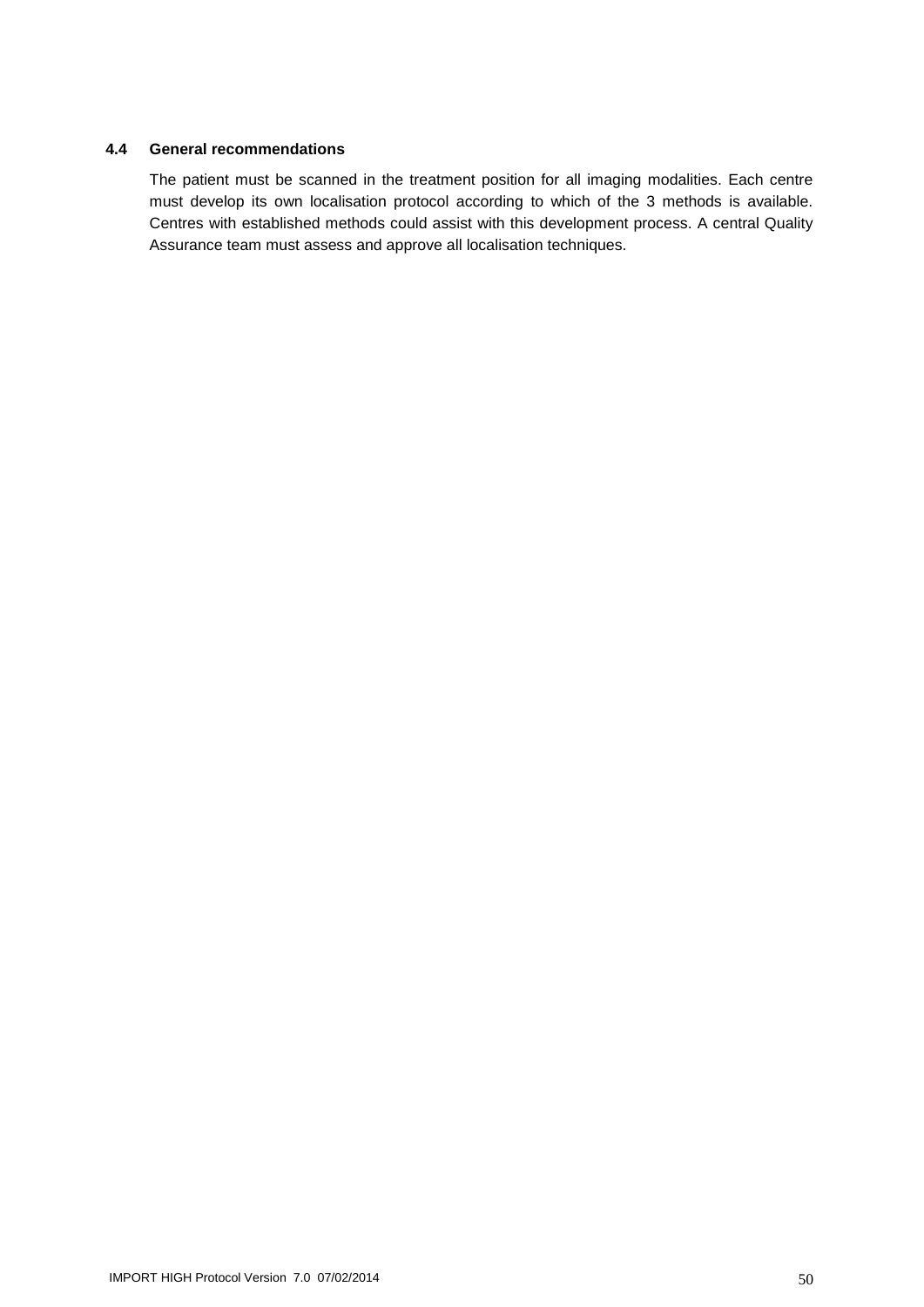#### <span id="page-50-0"></span>**APPENDIX 3: Justification for standardising boost volumes across all groups**

The START & FAST Trial results have enabled accurate estimates of concomitant boost doses in 15 or 5 fractions (F) that are equivalent to standard sequential boost schedules delivered in 2.0 Gy fractions. No time correction is needed for late adverse effects in changing from sequential to concomitant boost; only the fraction size affects the calculation. IMPORT LOW will quantify the normal tissue sparing effects of reducing the dose intensity to whole breast from 40 Gy to 36 Gy/15 F (Control vs. Test group 1 of IMPORT LOW). There is an opportunity to combine these two elements in the IMPORT HIGH Trial in order to quantify how much tolerance is gained for concomitant boost dose escalation by reducing the dose intensity to low risk areas. If the boost volumes in control and test groups are standardised, the trial design will be as robust as it can be. This means that electrons cannot be used to deliver sequential boost.

Since the IMPORT HIGH trial design standardises boost volume across all groups, the Test Group 1 boost dose is exactly equivalent to the Control Group boost dose in terms of late adverse effects (40 Gy/15 F + 16 Gy/8 F and 48 Gy/15 F are each equivalent to 60 Gy/30 F assuming  $\alpha/\beta$  value of 3.0 Gy). If the frequency and severity of induration in the boost volume is the same in Test Group 1 and Control Group, this suggests that the whole breast dose of 36 Gy/15 F in Test Group 1 does not spare the tissues inside the boost volume (although patient self-assessments may pick up relevant differences in symptoms outside the boost volume). If there is no dose sparing of tissues inside the boost volume in Test Group1, this means that the Test Group 2 boost dose of 53 Gy/15 F will be equivalent to 69 Gy in 2.0 Gy fractions. Although this sounds high, the Netherlands is currently comparing 50 Gy/25 F whole breast plus 16 Gy/8 F vs 26 Gy/13 F electron boosts in high risk women i.e. 76 Gy/38 F in the test group. If Test Group 2 is comparable to the Control Group in IMPORT HIGH, this suggests a large and quantifiable dose sparing effect of reducing the dose to low risk volumes from 40Gy to 36Gy in 15F. The outcome is likely to fall somewhere in between. Whatever the result, the data will inform the trial design of a subsequent Phase III trial independent of fractionation schedule (25, 15 or 5 fractions).

Since all eligible patients will require accurate localisation of GTV, CTV and PTV, it is highly likely that treatment volumes in the Control Group will increase compared to current clinical methods regardless of which modalities (photons or electrons) are used to deliver the boost. For example, if a small GTV localised using titanium clips on CT scan is 3 cm in diameter (it might be more), the protocol specifies a margin of 1.5 cm for CTV and a 1.0 cm margin for PTV. This describes a PTV of 8 cm diameter, requiring a 10cm applicator in the normal course of events using electrons. In the EORTC trial of boost versus no boost, photon boost volumes in 753 patients were larger than electron boost volumes (mean 288 cc compared with 144 cc), although no difference in the rate of moderate/marked fibrosis was detected in the two groups of patients (54). In conclusion, a sequential photon boost has advantages in the Control Group of IMPORT HIGH, even in cases where electrons *would* encompass a properly planned and localized PTV.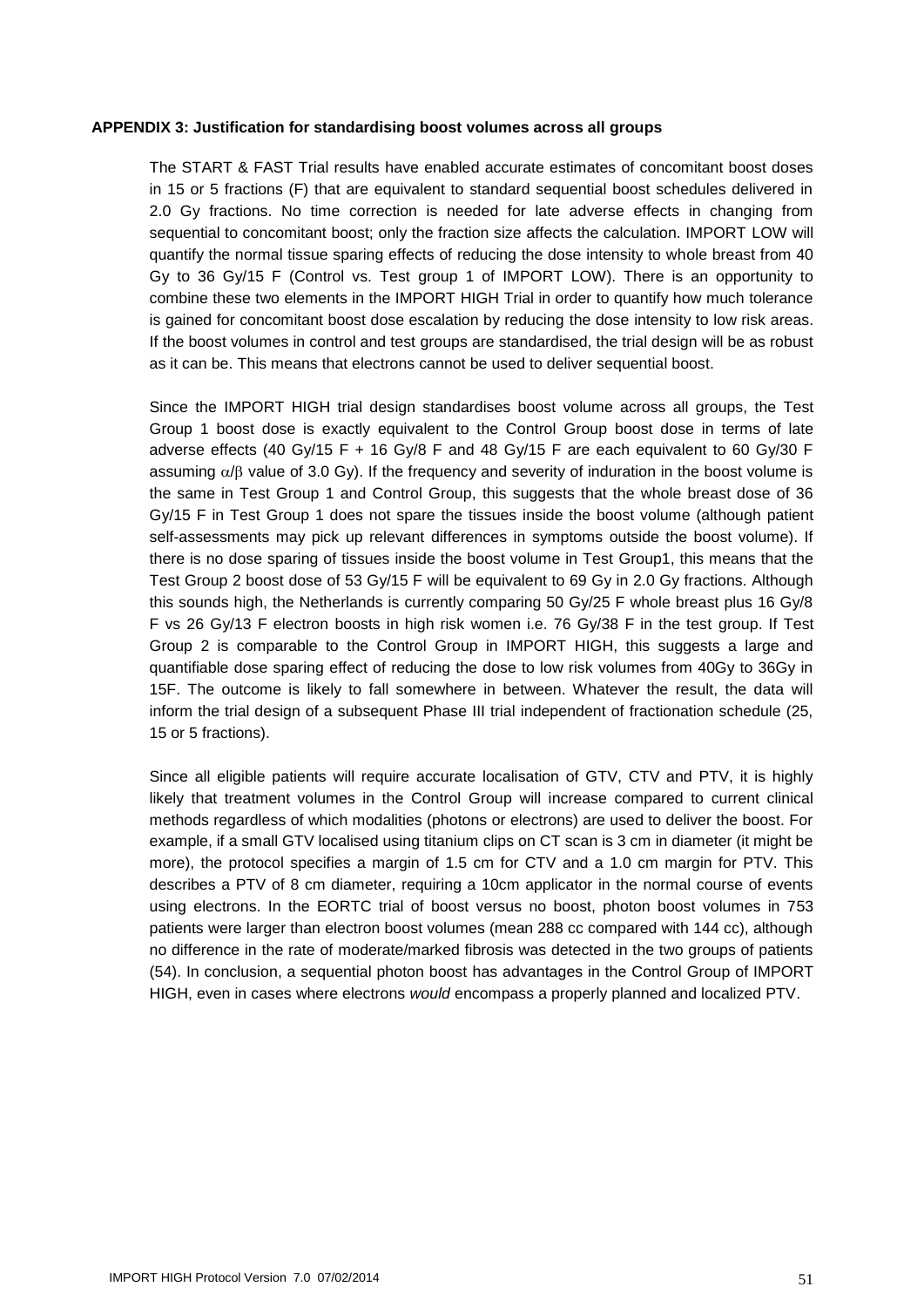#### <span id="page-51-0"></span>**APPENDIX 4 : Evidence for dose constraints**

IMPORT HIGH requires the use of more complex radiotherapy techniques, including inverse and forward planned Intensity Modulated Radiotherapy (IMRT). In addition, the photon boost requires several beams which will pass through normal tissue. Therefore, it is inadequate to state only the "traditional" simple normal tissue dose-volume restrictions, such as the maximum heart/lung distance within the treatment field. Dose constraints to the Organs at Risk (OARs) were determined from evidence from the literature and dose-volume histogram analysis in the IMPORT planning study. Three major normal tissue structures were considered and discussed below and in table 4:

#### **(i) Contralateral breast**

The 2007 recommendations from the International Commission on Radiological Protection (ICRP) estimated the risk of radiation-induced breast cancer as follows (81): Given that there is a 5% risk of cancer per sievert (Sv), and the weighting factor for breast is 0.12 (0.06 per breast), then a mean dose to the breast of 1 Gy = 0.06 sievert (Sv), which gives a less than 0.5% risk of cancer. The IMPORT HIGH planning study showed that a mean dose of less than 1 Gy could be achieved in the majority of cases, but occasionally this was exceeded, particularly with very medial tumour beds. Subsequent analysis has shown 50% of plans can achieve a mean dose of 0.5 Gy or less, with a potential halving of any possible second cancer risk. Therefore, the current IMPORT HIGH recommendations are to aim for a contralateral breast mean dose of less than 0.5 Gy where possible, but a mean dose of less than 1.5 Gy would be acceptable for trial entry.

#### **(ii) Lung**

There is good evidence in non-small cell lung cancer that if V20 (volume receiving 20 Gy) is < 22% for *total* lung, there is no risk of pneumonitis (80). A breast radiotherapy study showed that V20 < 30% for the *ipsilateral* lung resulted in very few cases of pneumonitis (82). IMPORT HIGH dose constraints for the lung are set at a lower threshold, to take into account possible increased toxicity with systemic therapy and account for the slightly higher dose per fraction. Therefore, the IMPORT HIGH recommendations are for no more than 15% of the ipsilateral lung to receive 18 Gy, and no more than 15% of the contralateral lung to receive 2.5 Gy.

#### **(iii) Heart**

Gagliardi et al have reported that only the dose level above 30 Gy to the heart is important to the calculated risk of cardiac toxicity, whereas the curve is almost constant below 30 Gy (83). This is also supported by the results from long-term survivors of Hodgkin's disease receiving RT (84). IMPORT HIGH dose constraints for the heart are set at a lower threshold, to take into account possible increased toxicity with systemic therapy and account for the slightly higher dose per fraction. Therefore, the IMPORT HIGH recommendations are for no more than 10% of the heart to receive 13 Gy.

|                     | Keep ipsilateral    | Keep contralateral  | <b>Keep heart</b> | <b>Contralateral</b>                |  |  |
|---------------------|---------------------|---------------------|-------------------|-------------------------------------|--|--|
|                     | lung volume         | lung volume         | volume            | mean breast                         |  |  |
|                     | $\mathsf{d} = 15\%$ | $\mathsf{L} = 15\%$ | $\le$ = 10%       | dose                                |  |  |
| <b>Dose</b><br>(Gy) | 18                  | 2.5                 | 13                | Aim $\ll$ 0.5<br>Accept $\lt$ = 1.5 |  |  |

Table 4: summary of IMPORT HIGH dose constraints for Organs at Risk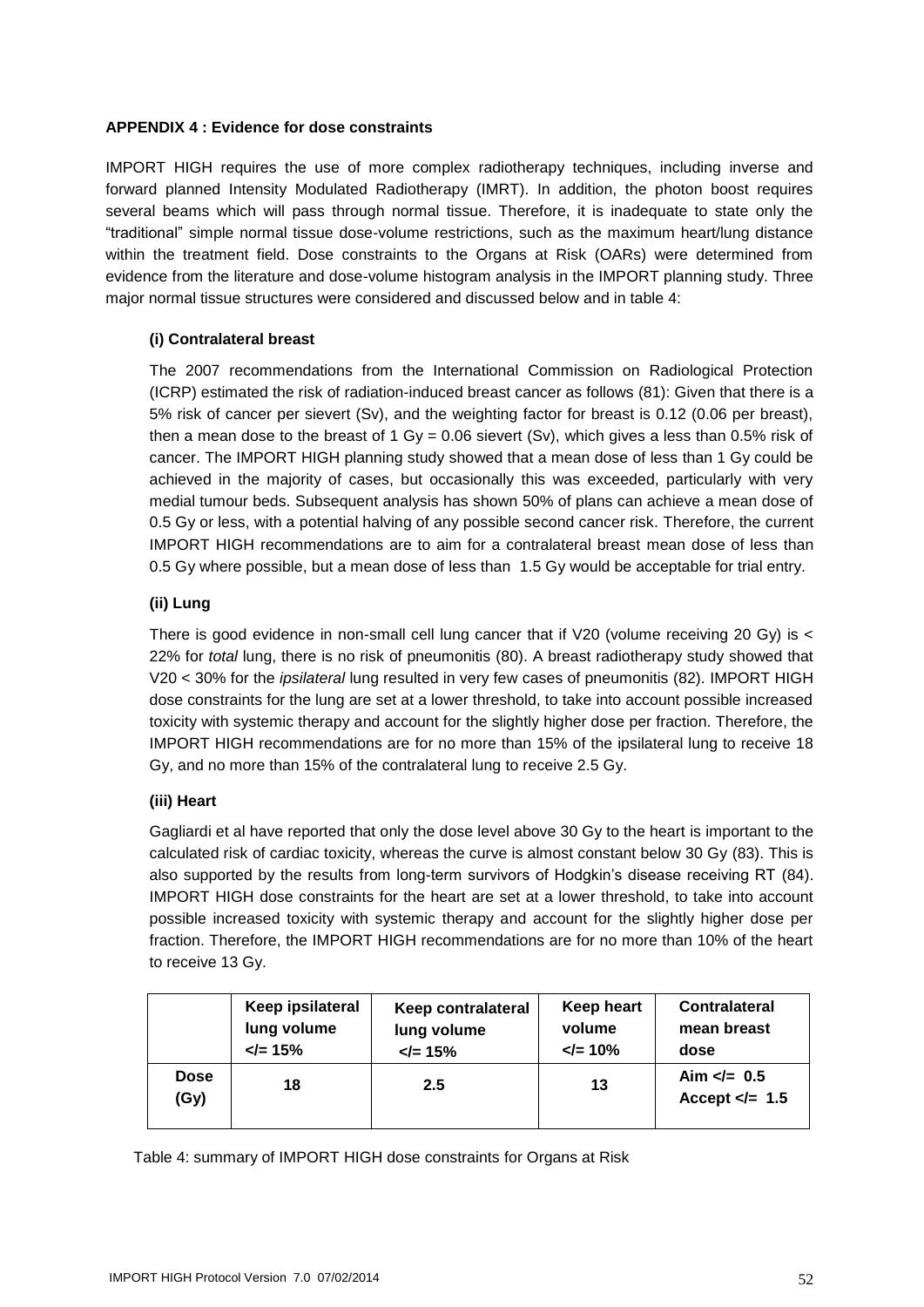#### <span id="page-52-0"></span>**APPENDIX 5 : Equivalent total doses used in the IMPORT HIGH trial**

| Trial group                            | Target<br>volume                            | <b>Fx</b> | Prescribed<br>dose per<br>fraction (Gy) | Late effects<br>${}^a$ EQD <sub>2</sub><br>(Gy) | Tumour<br>${}^{\text{b}}$ EQD <sub>2</sub> , no<br>repop.(Gy) | Tumour<br>${}^c$ EQD <sub>2</sub><br>with repop.<br>(Gy) |
|----------------------------------------|---------------------------------------------|-----------|-----------------------------------------|-------------------------------------------------|---------------------------------------------------------------|----------------------------------------------------------|
| Control                                | Whole<br>breast<br>volume                   | 15        | 2.67                                    | 45.2                                            | 44.5                                                          | 52.9                                                     |
| 15 fractions                           | Tumour bed <sup>d</sup><br>(photons)        | $\pm 8$   | 2.0                                     | 61.2                                            | 60.5                                                          | 61.7                                                     |
| <b>Test</b><br>Group 1<br>15 fractions | Low dose<br>(whole breast)<br>volume        | 15        | 2.4                                     | 38.8                                            | 38.4                                                          | 46.8                                                     |
|                                        | Standard dose<br>(partial breast)<br>volume | 15        | 2.67                                    | 45.2                                            | 44.5                                                          | 52.9                                                     |
|                                        | Tumour bed<br>(photons)                     | 15        | 3.2                                     | 59.1                                            | 57.6                                                          | 66.0                                                     |
| <b>Test</b><br>Group 2<br>15 fractions | Low dose<br>(whole breast)<br>volume        | 15        | 2.4                                     | 38.8                                            | 38.4                                                          | 46.8                                                     |
|                                        | Standard dose<br>(partial breast)<br>volume | 15        | 2.67                                    | 45.2                                            | 44.5                                                          | 52.9                                                     |
|                                        | Tumour bed<br>(photons)                     | 15        | 3.5                                     | 67.6                                            | 65.6                                                          | 74.0                                                     |

Table 5 : Equivalent doses for centres using 15 fractions (plus boost in the control group):

EQD2: Equivalent total dose delivered in 2.0 Gy fractions.

<sup>a</sup> Assuming  $\alpha/\beta$  = 3.2 Gy for late effects.

<sup>b</sup> Assuming  $\alpha/\beta$  = 4.0 Gy for local tumour control and no time factor (D<sub>prolif</sub> = 0 Gy/day).

<sup>c</sup> Assuming  $\alpha/\beta$  = 4.0 Gy for local tumour control and time factor (D<sub>prolif</sub> = 0.6 Gy/day).

<sup>d</sup> The tumour bed receives the whole breast dose + a sequential photon boost.

All schedules normalised to an overall treatment time of 5 weeks.

NOTE: the assumed fractionation sensitivities ( $\alpha\beta$  values) for late normal tissue effects and for tumour control are based on data from the Royal Marsden Hospital/Gloucestershire Oncology Centre Breast Fractionation Trial that are now incorporated into the START Trial dataset. They are incorporated here with the permission of the START Trial Steering Committee and with the approval of the START Trial Data Monitoring and Ethics Committee.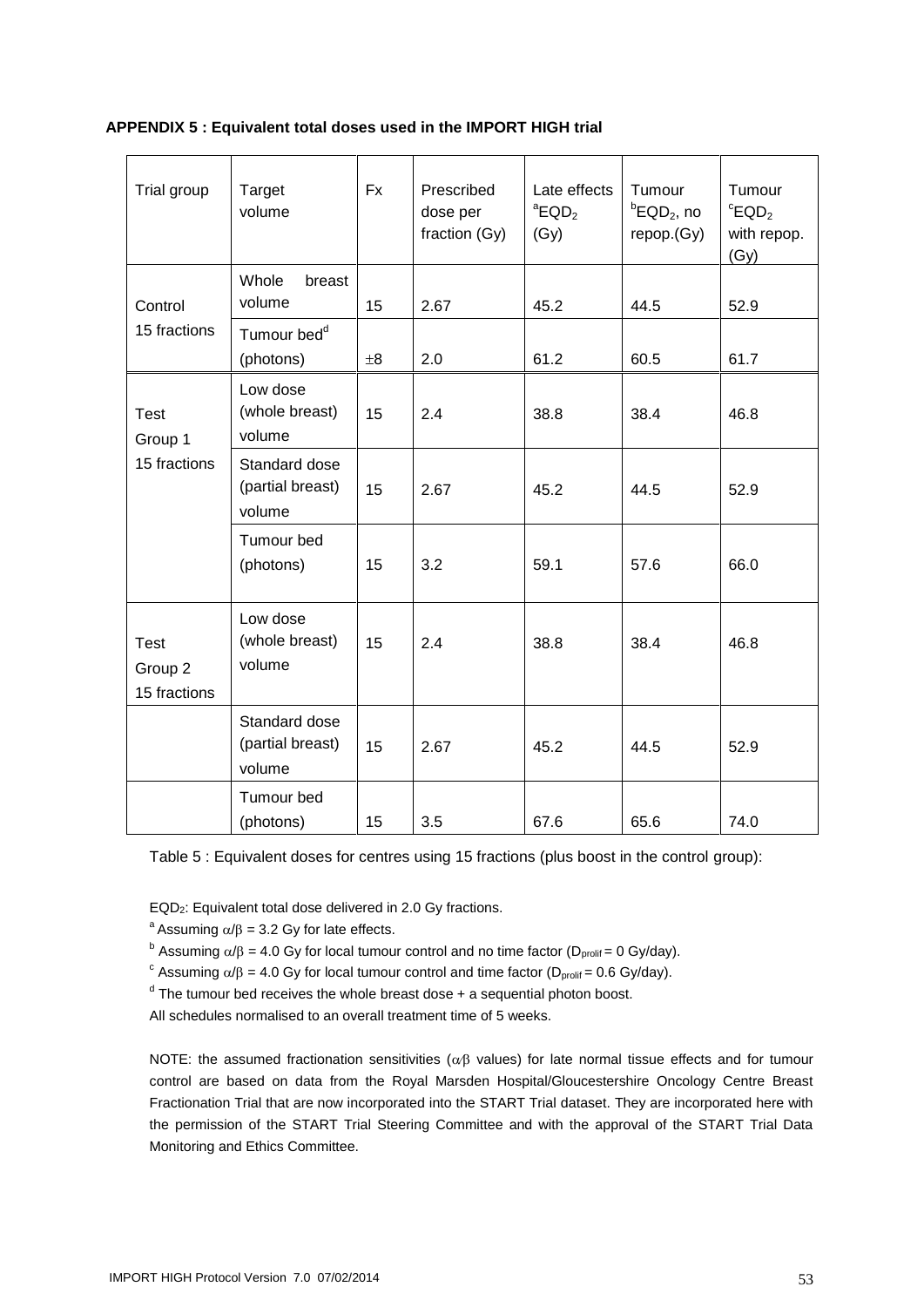#### <span id="page-53-0"></span>**APPENDIX 6 : Quality Assurance Programme**

#### **1. Background**

The complex nature of modern radiotherapy carries inherent problems both in ensuring reproducibility and accuracy within a radiotherapy unit and, more particularly, when carried out on a multi-centre basis. Specific issues in the treatment of the breast and lymph node pathways arise from the geometry of the treatment volume which varies in contour in all three planes with important radiation sensitive structures underlying the breast and chest wall including the lung and myocardium. Careful localisation, computerised planning, accurate verification of beam position and meticulous attention to alignment and matching during treatment are essential

A quality assurance programme is "a mandatory prerequisite when aiming at high dose, high precision radiotherapy" and is an integral component of any radiotherapy trial as defined by the EORTC guidelines for trial protocols in radiotherapy (85-86).

In this multi-centre randomised trial the quality assurance programme will enable confirmation that technical guidelines within the protocol have been understood and implemented correctly by participants and that the dose prescription is delivered according to protocol together with appropriate documentation of technique and patient related data. This will ensure that clinical observations in terms of tumour control and normal tissue damage reflect differences in the randomised schedules rather that departures from trial protocol. Techniques used will be documented, this data will be available should differences in observed endpoints emerge.

In this way the definition of quality assurance as "all those planned and systematic actions necessary to provide adequate confidence that a produce will satisfy given requirements of quality" (87) can be satisfied and the scientific worth of the parent trial be validated.

The QA programme will build on that developed for the START and IMPORT LOW trials. This has provided an element of consensus in radiotherapy technique amongst radiotherapy centres. IMPORT will necessitate the implementation of new technology in some centres where the use of intensity-modulated radiotherapy or image-guided radiotherapy has not been used previously.

#### **2. Plan of investigation**

The quality assurance programme will follow the guidelines set out by the EORTC (86) and will be co-ordinated by an experienced QA team based at Mount Vernon Hospital (88-89). he programme will proceed as follows:

- 2.1 An initial questionnaire establishing precise details of technique to be used within the centre, together with specimen patient outlines to be used for ideal plans to be produced by each centre.
- 2.2 A visit by the quality assurance team prior to a centre entering the study to validate independently the technique in use against the information given in the questionnaire. In particular, the following parameters will be assessed:
	- i) Target volume and treatment technique used together with methods of beam matching where appropriate.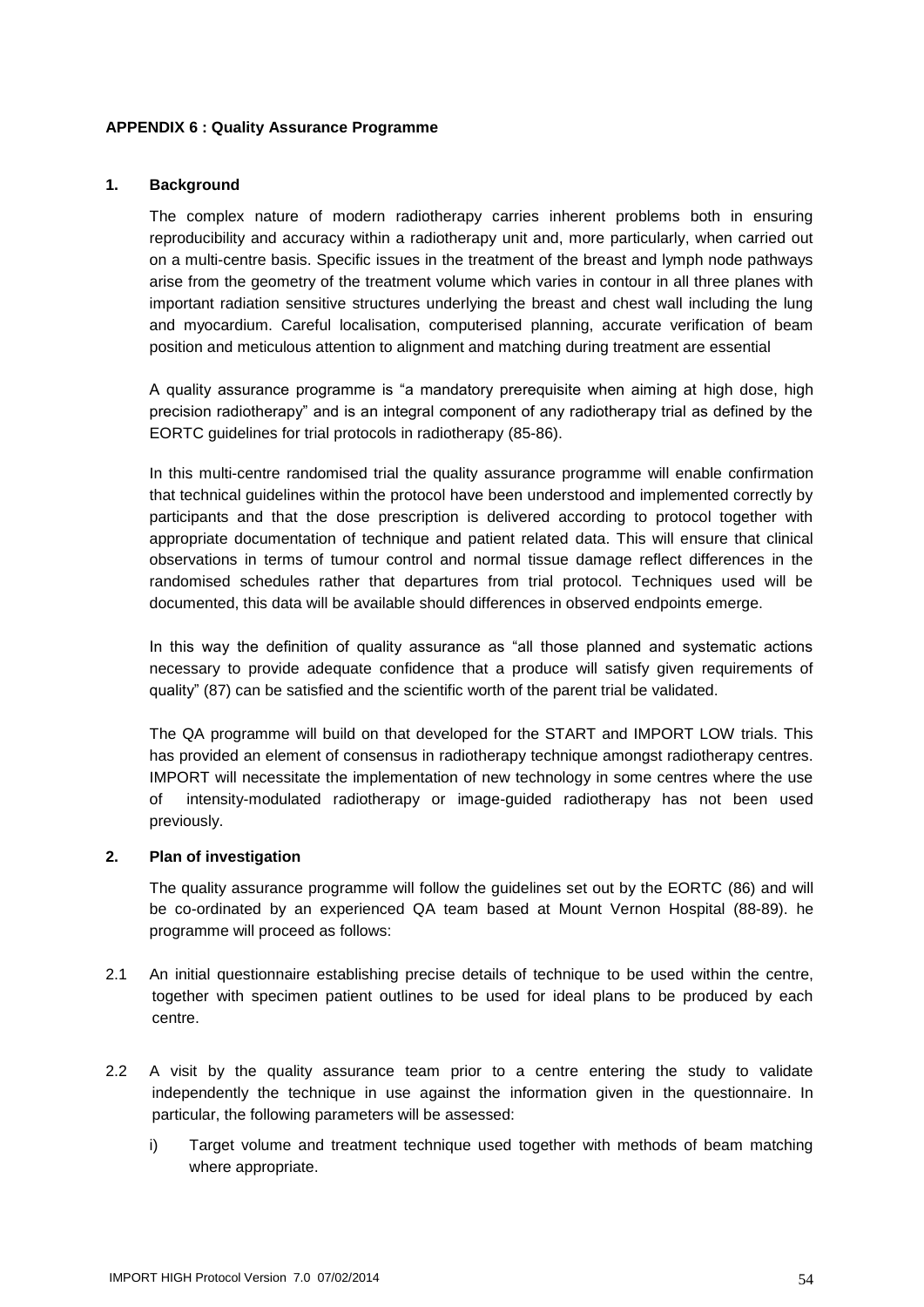- ii) Confirmation of IMRT/compensator implementation .
- iii) Planning of radiation distributions across the treatment volume for homogeneity and prescription points.
- vi) Routine QC performed by the centre will be assessed and compared with current IPEM guidelines (90).
- vii) Measurements across the treatment volume within a purpose-made phantom.
- viii) The imaging verification technique and protocol will be assessed.
- 2.3 All plans together with corresponding CT data sets will be collected electronically. Data should be anonymised with the patient's trial number and initials prior to sending to the QA team. Verification images will also be collected for the first 3 patients.

#### **3. Quality control by department for IMRT**

Where a centre has an established IMRT programme which has been previously credentialed by members of the NCRI trials QA team for another trial, some aspects of the IMPORT HIGH QA programme may be omitted. Where an established IMRT programme is not set up, additional QC may be required such as verification of fluence maps for each field.

#### **4. Analysis of QA programme**

The data from the quality assurance programme will be analysed separately from the main trial. Major discrepancies from trial protocol will be notified to participating centres. These will include:

- i) Discrepancies in documentation, dose prescription and dose recording.
- ii) Failure to meet upper and lower dose limits for treatment volumes.
- iii) Hot spots (> 100%) at field matchlines.
- $iv)$  Inclusion of  $> 2$  cm of lung and  $> 1$ cm of heart in the treatment volume.
- v) Systematic errors of technique in any stage of treatment from planning through to implementation.

The detailed analysis of the quality assurance data will produce quality information covering the following areas:

- i) Variations in breast radiotherapy practice in participating centres
- ii) A comparison of methods used for IMRT (multiple static fields, dynamic fields)
- iii) An assessment of the emerging technologies and their quality control
- iv) Quantification of dose uniformity during the treatment period
- v) Correlation of physical parameters of radiation with trial endpoints:
	- The association between dose variation across the treatment volumes and tumour control.
	- Dose variation, machine energy and skin surface doses in relation to moderate/severe fibrosis and breast shrinkage.
	- **Variations in dose homogeneity with rib pain, fracture and necrosis.**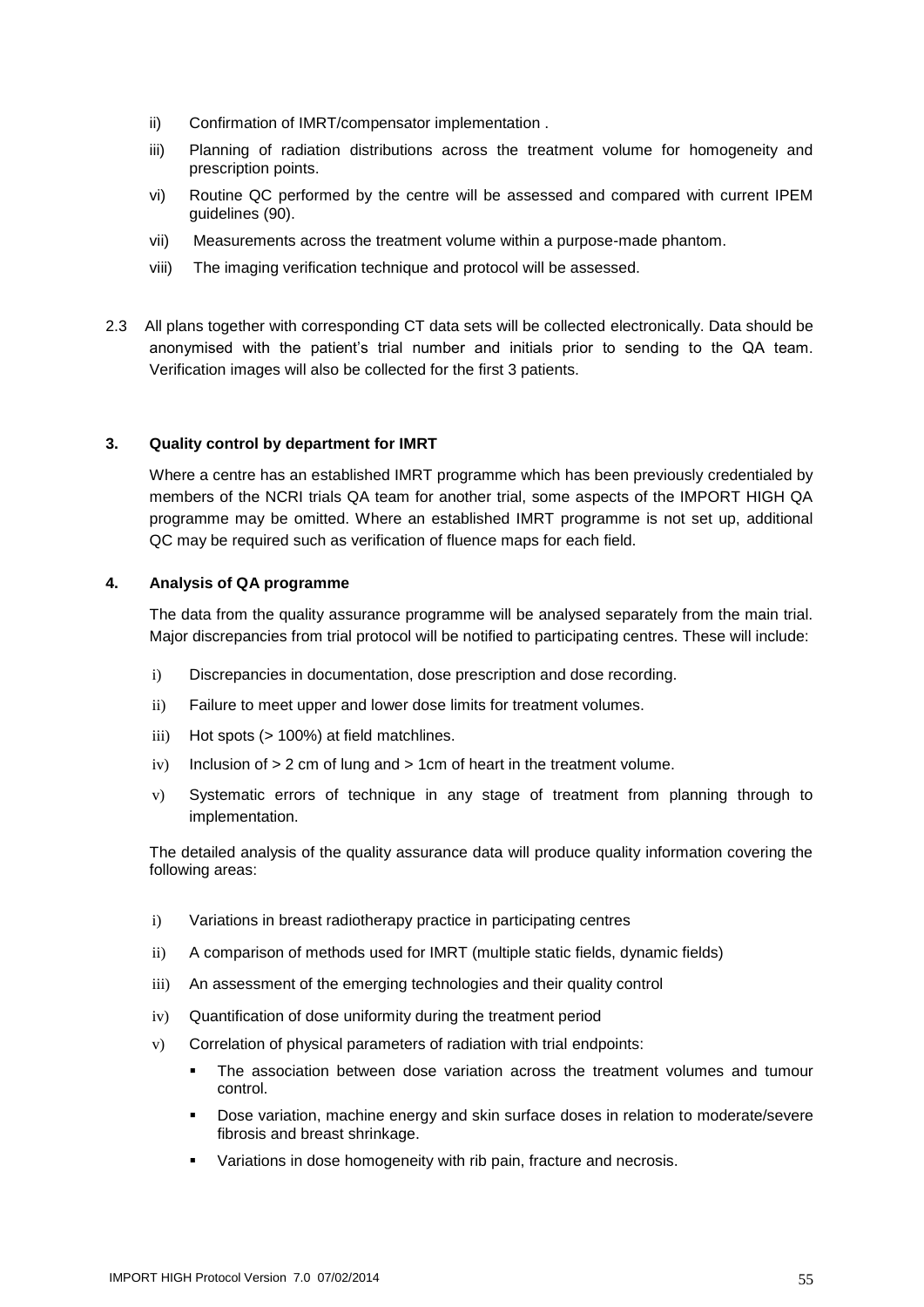#### <span id="page-55-0"></span>**APPENDIX 7 : Quality of Life Studies**

#### **Rationale for QL study**

There is evidence that radiotherapy causes long-term effects on quality of life in terms of altered breast appearance, breast and other physical symptoms, notably fatigue. In this trial comparing different radiotherapy approaches, women's subjective views of their body image and other QL parameters together with their experience of relapse if it occurs, need to be ascertained in order to compare the trade off between local tumour control and adverse effects of treatment. The key effects of treatment and relapse on QL are hypothesised to be on breast symptoms, body image and psychological distress as well as general symptoms such as fatigue, and physical functioning.

#### **Rationale for QL measurement**

The main priority guiding the evaluation strategy is to select standardised QL scales and subscales that will answer the research questions of importance in this study and allow comparison with other relevant trials. The scales selected include a general cancer QL scale, plus specific measures for breast cancer, body image and psychological distress.

#### *Measures*

The EORTC QLQ-C30 (91) is a purpose-developed self report scale for use with cancer patients, which has been well tested psychometrically and is being widely used in clinical trials. The EORTC BR23 breast cancer module is a 23-item scale designed for use with the core instrument in breast cancer treatment (92). A 10-item Body Image Scale (BIS) designed for use with cancer patients will also be included (93), which has been used in other national breast cancer trials, and for which extensive reference data are available. Psychological distress will be measured by the Hospital Anxiety and Depression Scale (HADS) (94) which has been widely used in clinical trials to date and provides clinically interpretable endpoints.

The QL endpoints are designed to complement the external assessments of breast appearance and other late normal tissue effects, and to capture the medium- and long-term sequelae of breast radiation therapy on health-related quality of life. The QL study is both descriptive and comparative: sample size considerations are addressed where appropriate.

Feedback from compliance data and interim analysis in the START trial will guide the optimal timing and mode of administration of QL questionnaires, especially at the time of relapse. A suitable policy will then be adopted for IMPORT HIGH QL data. This protocol will be available to all centres participating in the IMPORT HIGH trial. A subset of patients will be asked to participate in the QL study, but if they would prefer not to they may still be randomised into the main trial.

The QL evaluation is described below for 2 endpoints: normal tissue effects and tumour-related effects. The QL endpoints will be summarised in a form that can be used by clinicians to inform patients and other stakeholders e.g. providers and commissioners of health care. No weighting will be given to prioritise any particular QL domain: the aim is to provide information from all QL domains as appropriate.

#### **Normal tissue effects**

1) Breast appearance and body image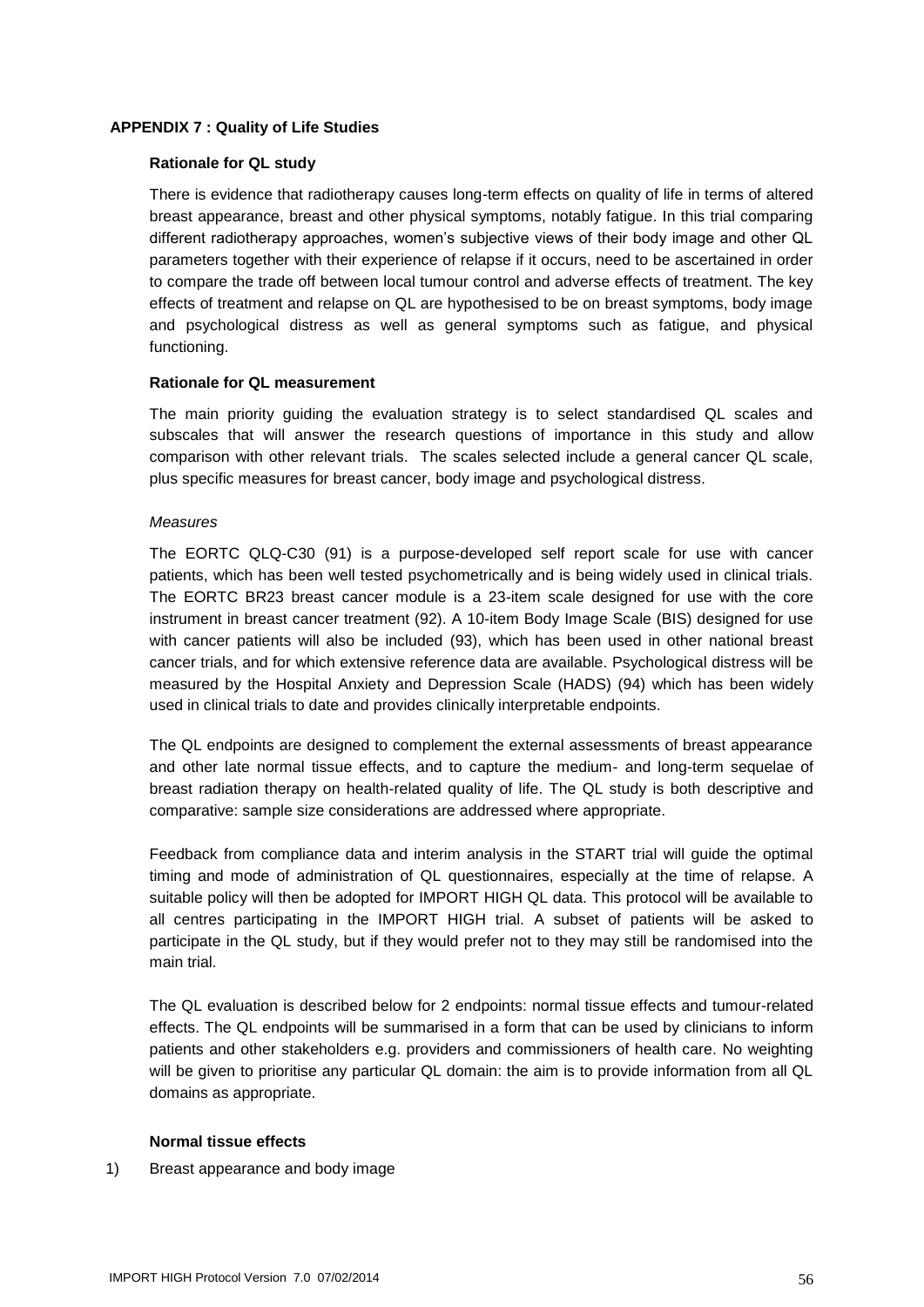The impact of different radiotherapy fractionation regimens will be assessed using 10 items relating to body image.. Data on body image will be summarised at 3 and 5 years. Associations between altered body image and psychological distress will be explored using all available data.

#### 2) Other radiotherapy-induced adverse effects

The proportion of patients suffering lymphoedema, shoulder stiffness, breast pain and brachial plexopathy will be assessed at 3 and 5 years. Relevant symptoms from the breast cancer module of the EORTC QLQ-C30 scored as 'quite a bit' or 'very much' will be used as an indicator of adverse effects. Limitations on functional status will be assessed using the following subscales of the EORTC QLQ-C30: physical functioning (items 1-5), role functioning (items 6,7), social functioning (items 26, 27). Again, limitations scored 'quite a bit' or 'very much' will be used as a basis for comparison between regimens.

#### 3) Sexual functioning, psychological distress and global quality of life

Whilst we would not assume that these parameters are influenced primarily by treatment, these domains may reflect the impact of tissue damage on altered body image - we will therefore explore these domains within regimen and describe levels of dysfunction, distress and global quality of life. Formal statistical comparisons will be considered if differences emerge which warrant testing, but these are not expected. Global QL will be measured using items 29 and 30 from the EORTC QLQ-C30. Sexual functioning will be assessed from relevant questions from the EORTC Breast Cancer Module BR23. Anxiety and depression will be assessed using the accepted threshold scores on the Hospital Anxiety and Depression Scale (HADS).

#### **Tumour-related effects**

We hypothesise that local recurrence will be associated with increased psychological distress. However, there are expected to be too few events in the current trial to allow formal statistical testing of treatment differences between trial groups.

#### **Summary of results to reflect favourable and unfavourable effects**

In order to aid clinicians in an appraisal of the results we shall summarise the major findings, positive and negative, of the above endpoints. We will not attempt to produce a summary score representing a QL endpoint for each regimen, but will report results for each domain under consideration. Results for medium and long-term effects will be presented in tabular form with accompanying explanatory paragraphs.

This will be a particularly important way of trying to provide a resume of a large study, which will help clinicians and others consider and discuss factors that influence a 'trade-off' of (psychosocial) cost and benefit, should this arise, the main one being considered to be enhanced cosmesis at a greater risk of local relapse.

#### **Eligibility**

subset (840) of patients who:

- are entered into the IMPORT HIGH trial:
- are not taking part in a QL study as part of another trial;
- consent to be part of the QL study and are available for follow up;
- are willing and able to complete the self-report QL questionnaires.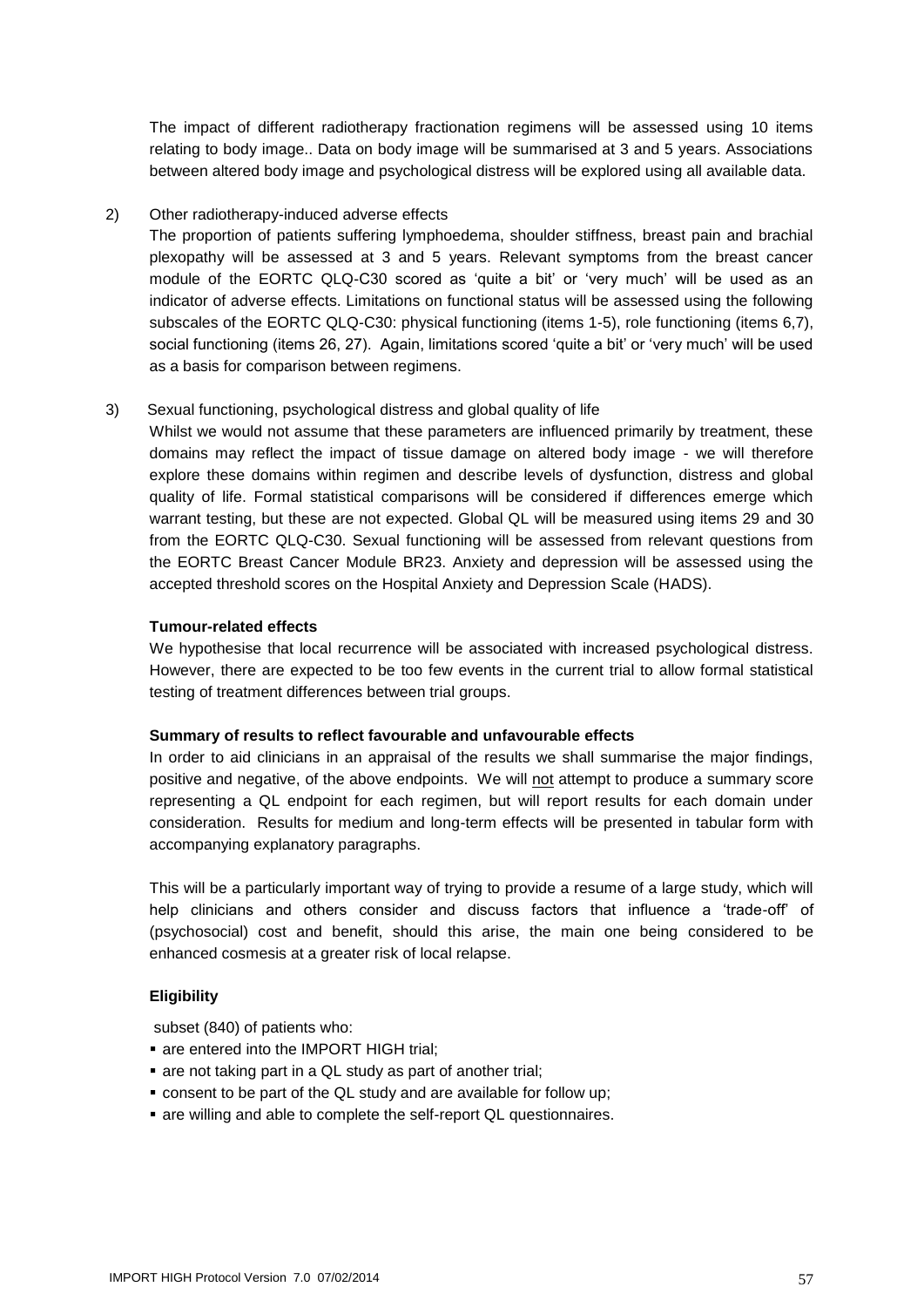#### **Sample Size**

Quality of Life evaluations will be carried out on 840 patients in the main trial. 280 patients per group will provide at least 80% power to detect differences of  $\geq$  15% in the prevalence of specific normal tissue effects (e.g. lymphoedema, shoulder stiffness, breast pain) and anxiety and depression. Sample size estimate assumes a 2-sided significance level of  $= 0.01$  (to allow for multiple testing) and allowing for 10% attrition due to illness or death (based on experience from the START trial).

The significance level chosen allows, to some degree, for the multiple testing involved in analysing individual sub-scales of the QL questionnaires. The numbers identified above also allow for some degree of attrition due to illness or death (10% non-completion). Experience from the START trial has shown compliance to be high. Particular care will be taken when approaching patients in the trial known to have relapsed, as although it is vital to collect these data, it may be requested at a sensitive point.

Patients will be stratified by centre and due representation geographically will be considered. The IDMC may recommend extending recruitment in the QL study in all or a specific subgroup of patients (e.g. those receiving axillary irradiation). Such extension will take into account the attrition rate observed during follow-up in the study to date.

#### **Timing of Assessments**

The emphasis is on the long-term assessment of different treatment policies so that the number of questionnaire administrations is limited in the first year.

#### *Baseline*

A designated member of staff, trained in QL administration, will hand out questionnaires in the clinical centre. Patients will be asked to complete the forms after a full explanation of the study and after giving informed consent but **before** the randomisation is known, to avoid the possibility of bias.

Subsequent assessments will be mailed directly to the patient from the IMPORT HIGH Trials Office at the following times after randomisation: 6 months, 1 year, 3 years, 5 years.

Due care will be taken to check the physical status of all patients prior to questionnaire mailing. This will be done through telephone contact with the hospital department and/or GP as appropriate. The follow-up questionnaires will be sent out by the IMPORT HIGH Trials Office requesting completion within the week. If the forms have not been returned 2 weeks after having been sent out, there will be a telephone call to advise the patient that the forms have been sent, to check that they have been received and to prompt their completion and return. Such a mechanism also provides the opportunity to clarify any missing data with the patient on the forms which have been returned with incomplete responses. The annual follow-up assessments will be sent out shortly after the patient attends the hospital for routine annual follow-up, thereby ensuring that information on the patient's health status is up to date.

#### **Missing data**

All reasonable efforts will be made to ensure correct completion of the QL assessments. Full explanation of the QL study will be given by the responsible research nurse/member of breast care team prior to administration of the baseline questionnaires. On collection, the questionnaires will be briefly checked for completeness. The follow-up questionnaires will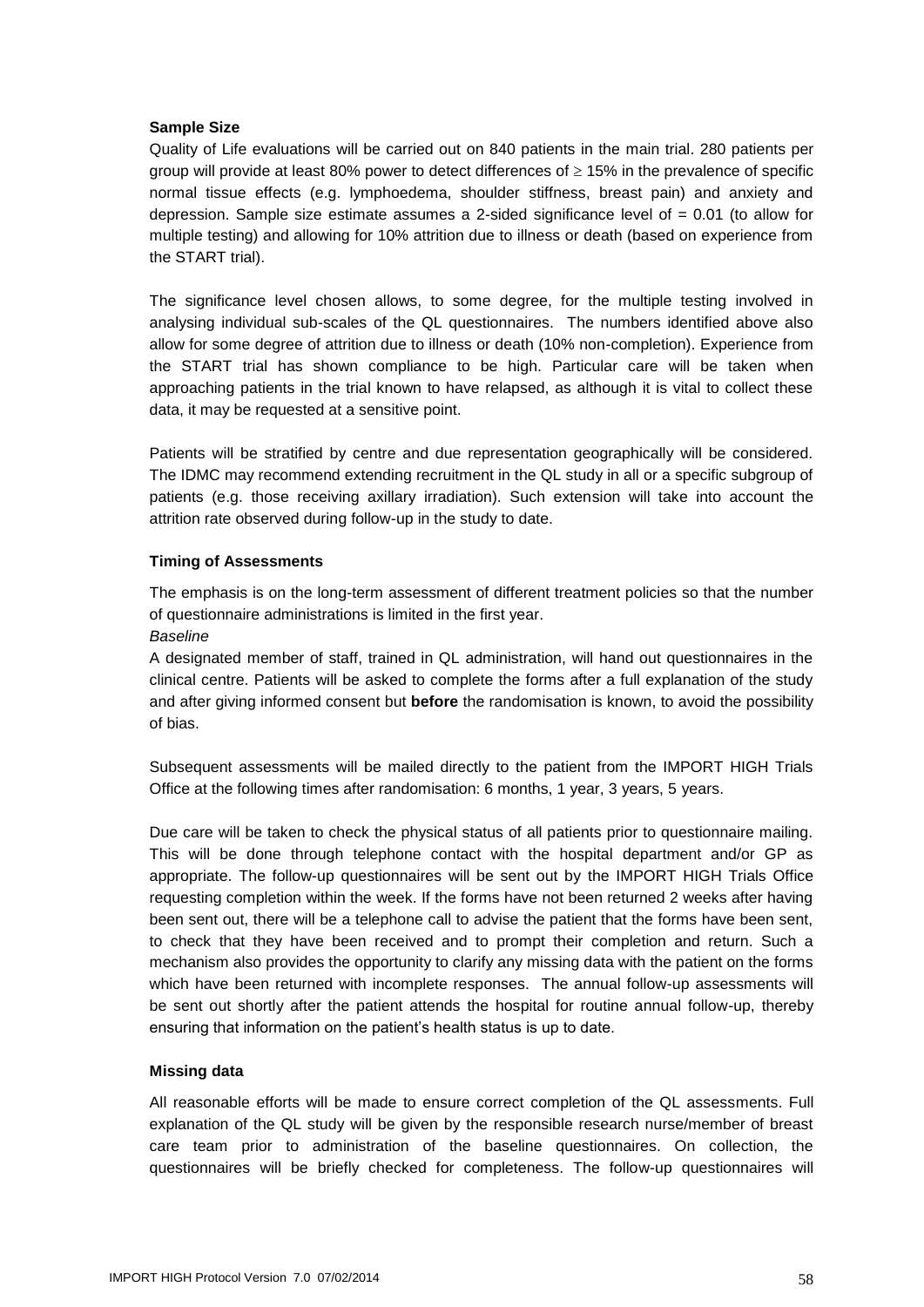include instructions for completion. When individual items are missing, procedures, which have been used in similar studies, will be adopted:

- where the missing item is a single item measure this is simply recorded as a missing value;
- where the missing item forms part of a sub-scale a prorating procedure will be used depending on the total number of items on the scale and the number appropriately completed:
- where fewer than 50% of the items of the sub-scale have been completed correctly then this constitutes a missing case for that sub-scale;
- where at least 50% of the items of the sub-scale have been completed then the mean score obtained for the completed items can be inserted.

#### **QL study management**

#### *Trials Office*

The Study Co-ordinator, based in the IMPORT HIGH Trials Office, will be responsible for overall co-ordination of the study. The Co-ordinator will liaise closely with those responsible for the QL study in each participating centre and with the expert psycho-oncologist and clinicians involved in the project. The Coordinator will verify the status of the patient and send out the follow-up questionnaires. Any queries regarding the patient or the patient's management will be referred to the responsible person in the centre.

#### *Centre*

It is necessary for each participating centre to identify a person responsible for the conduct of the QL protocol. This person will explain the study to the patient, ensure that the patient understands how to complete the QL questionnaire, and forward the first set of completed forms to the Study Co-ordinator. He or she will maintain close liaison with the Study Co-ordinator in the IMPORT HIGH Trials Office and be responsible for organising cover in times of holiday or other planned absence.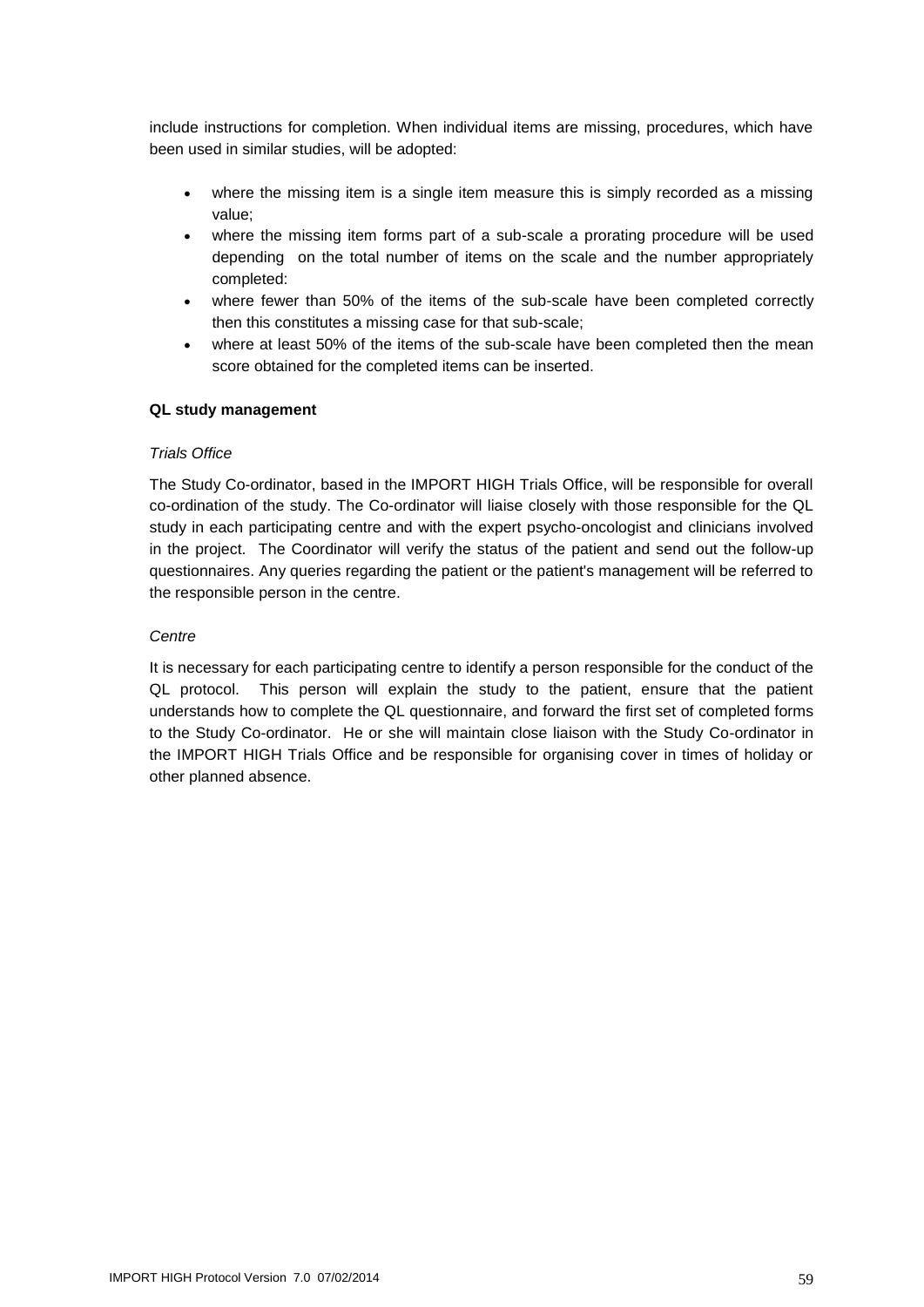#### **QL Data Management**

The Study Co-ordinator will be responsible for checking the data for consistency and completeness, for providing reminders for overdue forms to the responsible persons in the centres and for entering the data onto the central database for the trial.

#### *Statistical Analysis Plan*

The algorithms developed for use with the QL forms will be used to measure the parameters of interest. Groups of patients will be compared at agreed time points and overall for differences in these parameters (95). The treatment groups will be compared at the individual time points with appropriate adjustments being made for multiple comparisons. Because of the longitudinal nature of the data, an analysis which takes into account the repeated measures is also needed. A generalised linear modelling approach will be adopted (39, 96-97). This will allow the appropriate error distribution to be used and will enable the analysis to take account of important factors such as age, stage of disease, treatment received and other sociodemographic and clinical characteristics.

#### **Informed Consent and Ethical Issues**

Details for the main trial are outlined in the Clinical Protocol. Principal Investigators participating in the QL Study will obtain local Ethics Committee approval for the study. The principal investigator or his/her delegated representative is responsible for obtaining each patient's signed informed consent prior to the administration of the baseline QL assessment.

Patients obtaining clinically significant scores on the HADS should be further assessed clinically. This will be explained in the Patient Information Sheet and patients will be specifically asked to consent to information about high HADS anxiety/depression scores being passed on to their doctor. The cut-off HADS score for the subscales combined used for identifying probable cases is 19, 75% of people with a score of this magnitude are found on interview to have clinically significant anxiety and/or depression which could be relieved for the majority of them by psychotherapeutic and/or pharmacological intervention. If a patient scores 19 or above on the HADS scale the IMPORT HIGH QL Co-ordinator will contact her clinical oncologist.

#### **Endpoints and measures**

#### *Measures to be used*

EORTC QLQ-C30 (Academic Users Agreement obtained.) EORTC BR-23 Breast Cancer Module (Academic Users Agreement obtained). Body Image Scale (BIS) (Published). The Hospital Anxiety & Depression Scale (HADS) (Published).

#### *Quality of Life, The EORTC QLQ-C30 and Breast Cancer Module (BR23)*

The QLQ-C30 is a 30-item questionnaire comprising 5 functional scales (physical, role, cognitive, emotional and social), a global QL scale, and 3 symptom scales (fatigue, pain, nausea & vomiting) and a number of single item measures.

The breast cancer specific module consists of 23 items of specific relevance to patients with breast cancer, namely side effects of breast surgery, chemotherapy, endocrine therapy and radiotherapy, body image, sexuality and future perspective.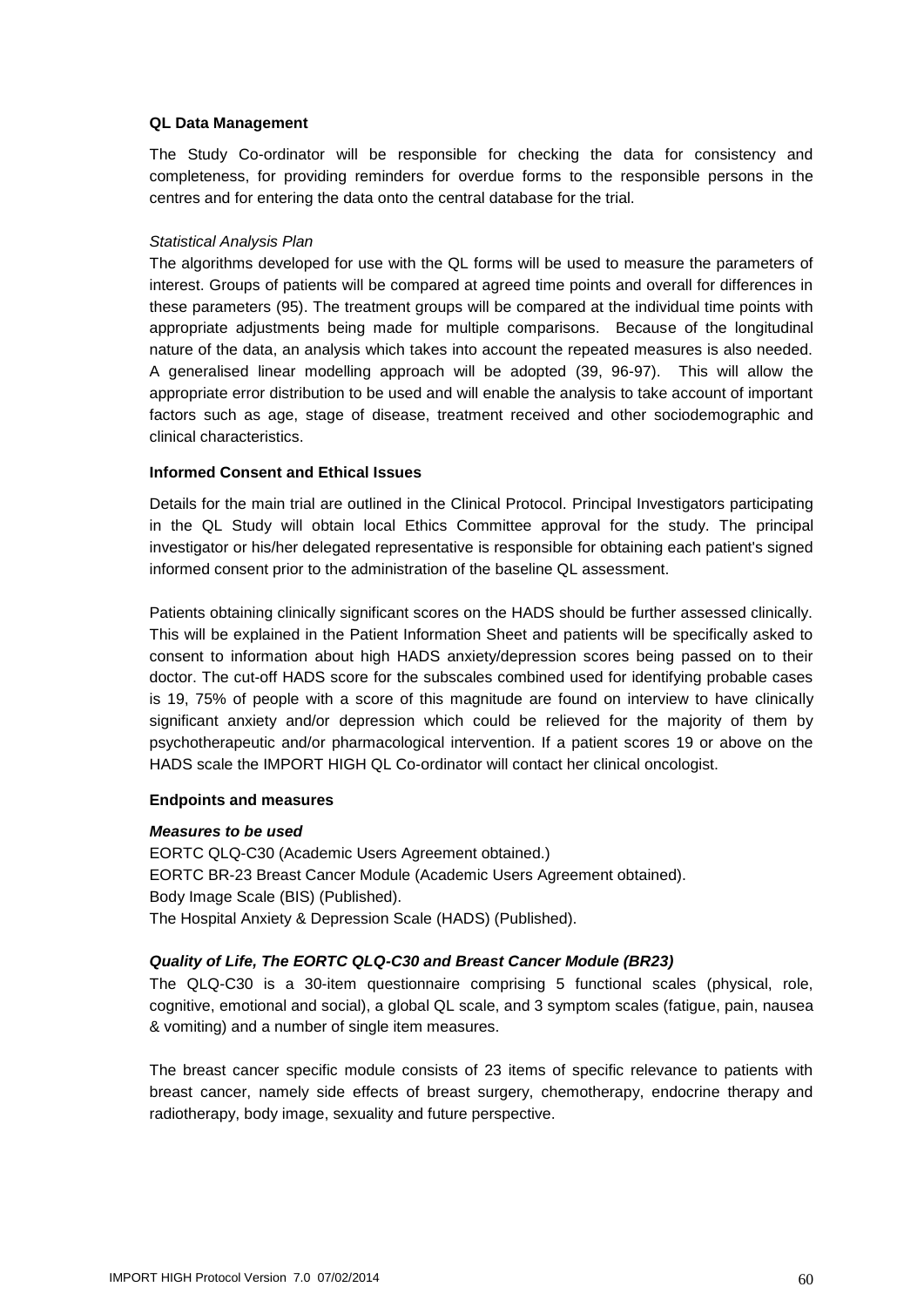#### *Body Image*

External (photographic) and subjective (patient self-report) assessments will be carried out prospectively.

#### 1) Photographic Assessments

Digital photographic assessments will be undertaken post-surgery and at 3 and 5 years posttreatment, using two views, with hands on hips and hands raised as far as possible over the head. Change of breast appearance compared with the post-surgical baseline will be scored on a three-point scale by 'blinded' investigators, to define clinically relevant groups, namely no/minimal change; marked/gross change and an in-between group.

#### 2) Patient Self-Assessment

The 10-item Body Image Scale is sensitive to change over time and discriminates between patients treated with mastectomy and conservative surgery. Four items are already incorporated in the BR23 and will be summed with the 6 additional items to form the full scale. Three protocol specific items not covered by the EORTC breast cancer module or Body Image Scale will also be included to complete the evaluation of cosmesis and radiation effects.

#### *The Hospital Anxiety & Depression Scale - HADS*

This is a 14-item scale (7 items anxiety, 7 items depression) designed to measure psychological distress in cancer patients. Threshold scores have been derived that enable the prevalence of clinically significant levels of anxiety and depression to be evaluated. A comparison of 3 screening measures suggested that the HADS was the best scale when compared against a diagnostic psychiatric interview, in patients who were disease-free or stable, and hence is the preferred measure for this trial (98).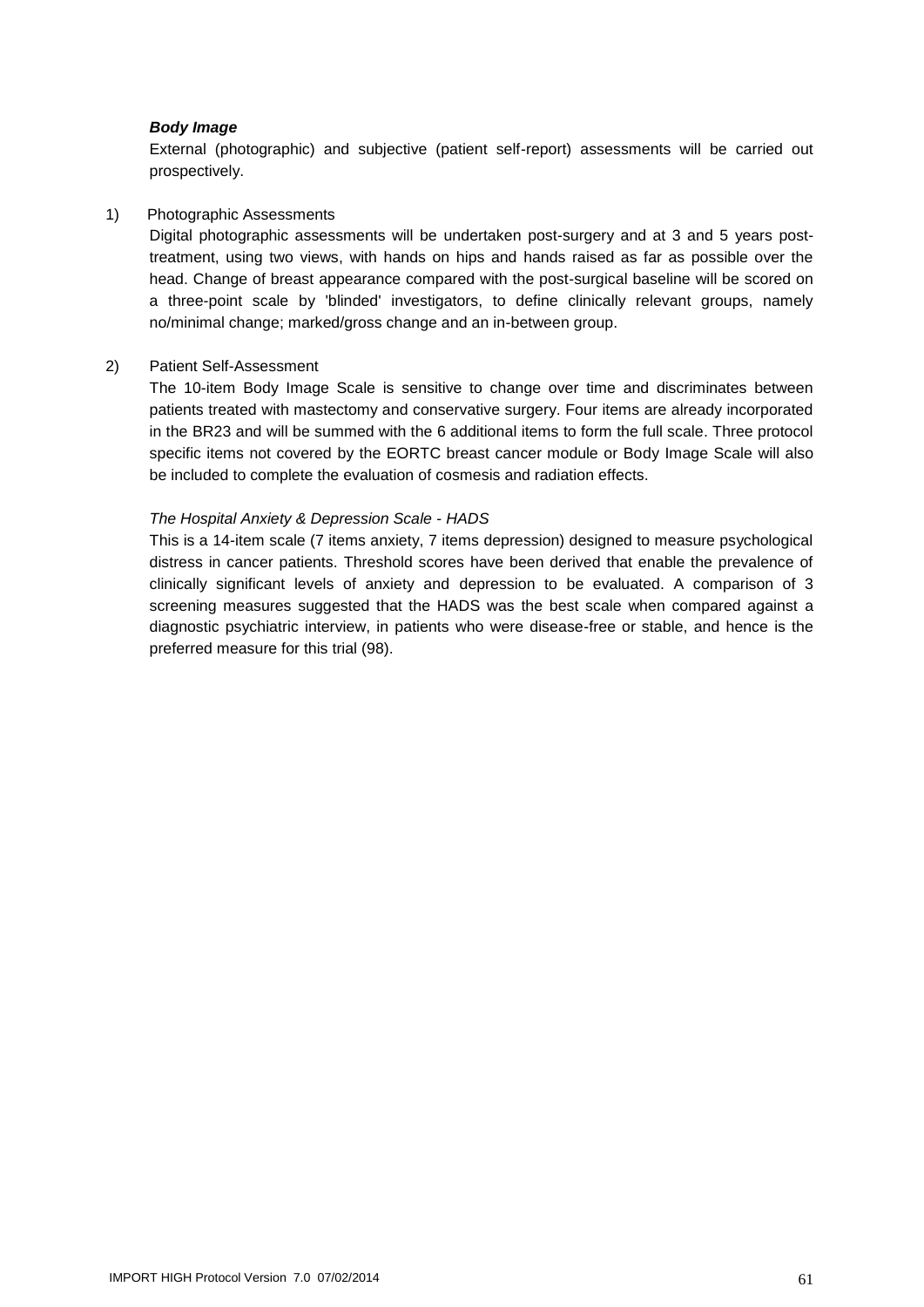#### <span id="page-61-0"></span>**APPENDIX 8 : Recommendations for Recurrence Mapping**

The primary endpoint of IMPORT HIGH is local recurrence and an important secondary endpoint related to this is the position of any recurrence in relation to the treatment volumes. The highest quality data will be obtained by relating the 3-dimensional (3D) position of tumour recurrences/new primaries to the original radiotherapy plan.

The management of recurrences/new primaries varies from centre to centre. Also, it is important that the mapping techniques are practical to enable the maximum value from the information gathered. For this reason some suggested recurrence mapping recommendations have been devised with a variety of complexity This takes into account that technology would be rapidly improving over the lifetime of the trial.

The patient information sheets and case report forms, plus a leaflet explaining how to contact the local radiotherapy centre, if a lump is detected, will be used to alert the patient and health care professionals of the IMPORT HIGH trial if a recurrence/new primary occurs.

#### **Patients who proceed to Surgery without the involvement of the local Radiotherapy Centre**

The surgeon indicates on a form with a simple schema the quadrant of the breast in which the recurrence/new primary occurs. The data are used to estimate where the recurrence/new primary is located with respect to the radiotherapy fields which may be visualised using a surface rendered image from the radiotherapy treatment planning system.

#### **Patients who proceed to Surgery with the involvement of the local Radiotherapy Centre**

It is expected that all patients would have a mammogram and ultrasound as part of standard diagnosis of a recurrence/new primary.

The recommendations are for optical, ultrasound and CT systems. Magnetic Resonance (MR) imaging is an alternative, with the advantage of being an accurate method of demonstrating tumour recurrence without additional radiation. The use of MRI, or other methods, for the recurrence mapping should be discussed with the imaging working party and QA team prior to use.

#### **Simple mapping method using ultrasound and optical systems**

- Patient is set-up in the radiotherapy simulator/treatment room in the original radiotherapy position.
- The light fields will be set-up to show position of the whole breast and partial breast radiotherapy fields.
- 2D ultrasound will record the centre, diameter and depth of the tumour and the position will be marked on the skin.
- If possible, the centre of gravity of the original tumour bed will be recorded from imaging the clips/seeds.
- It will be recorded whether the recurrence/new primary is inside the original tumour bed field, outside the tumour bed field but inside the partial breast field,, outside the partial breast field, or in a borderline region (within 1 cm of the partial breast field edge).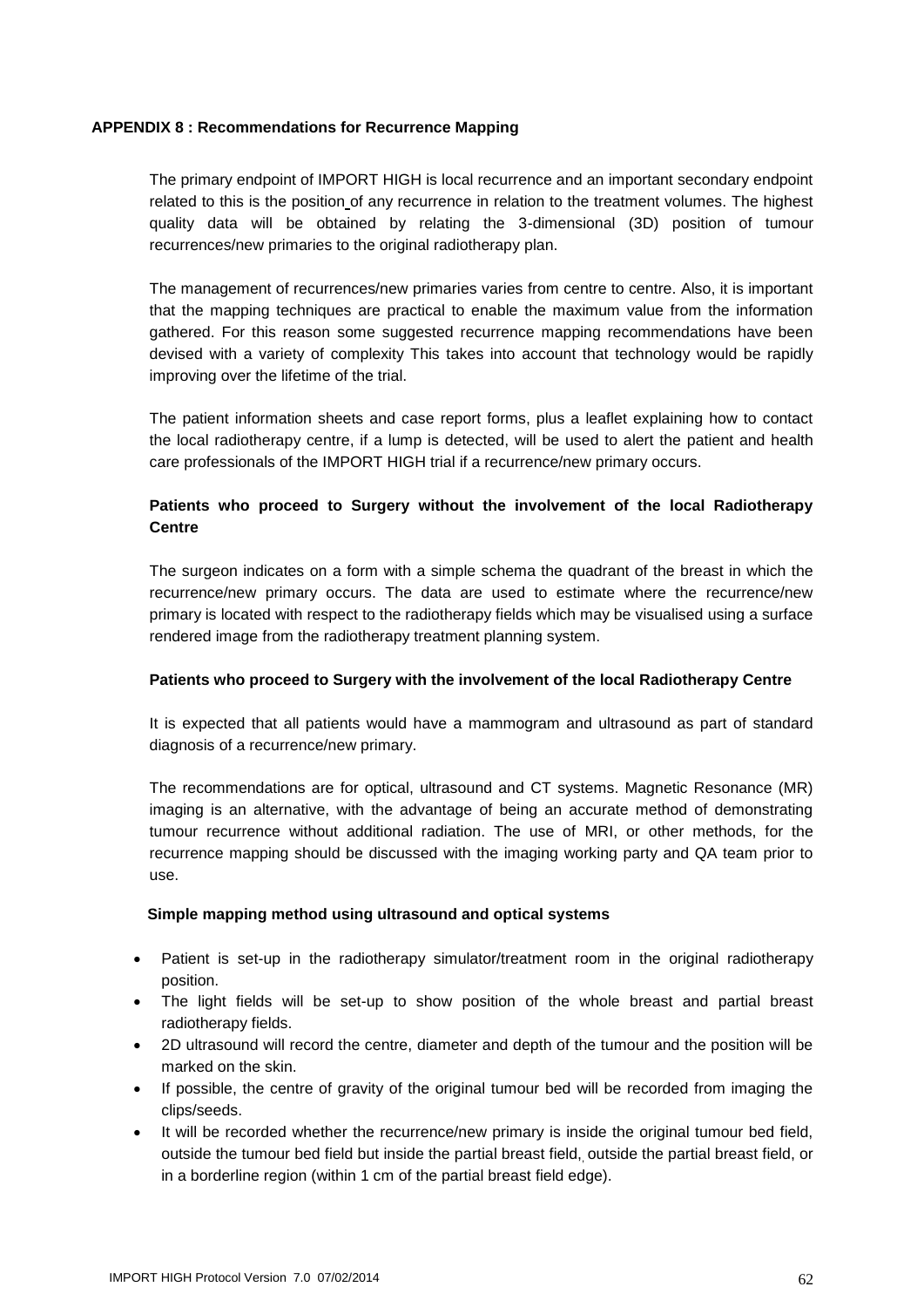An estimate of the distance of the recurrence/new primary from the original tumour bed will be made if possible.

N.B. pre- and post-radiotherapy photographs of the patient's breast (including a linear scale) will give a score for the degree of breast shrinkage, and thus the level of accuracy of the above method.

#### **Mapping using Computed Tomography**

- Recurrences should be marked by means of a CT-visible coil or clip marker either at biopsy or once diagnosis has been confirmed. This should be discussed and arranged in co-operation with the breast imaging team.
- Patient will be set-up in the CT-simulator in the original radiotherapy position and CT-scanned.
- This CT scan will be co-registered with the original CT planning scan.
- The centre of gravity co-ordinates of the tumour recurrence (coil) and original tumour bed (clips/seeds) will be recorded.
- It will be recorded whether the recurrence/new primary is inside the original tumour bed field, outside the tumour bed field but inside the partial breast field,, outside the partial breast field, or in a borderline region (within 1 cm of the partial breast field edge).
- The distance of the tumour recurrence from the original tumour bed will be recorded.

N.B. pre- and post-radiotherapy photographs of the patient's breast, and change in CT breast contour, will indicate the degree of breast shrinkage, and thus the level of accuracy of the above method.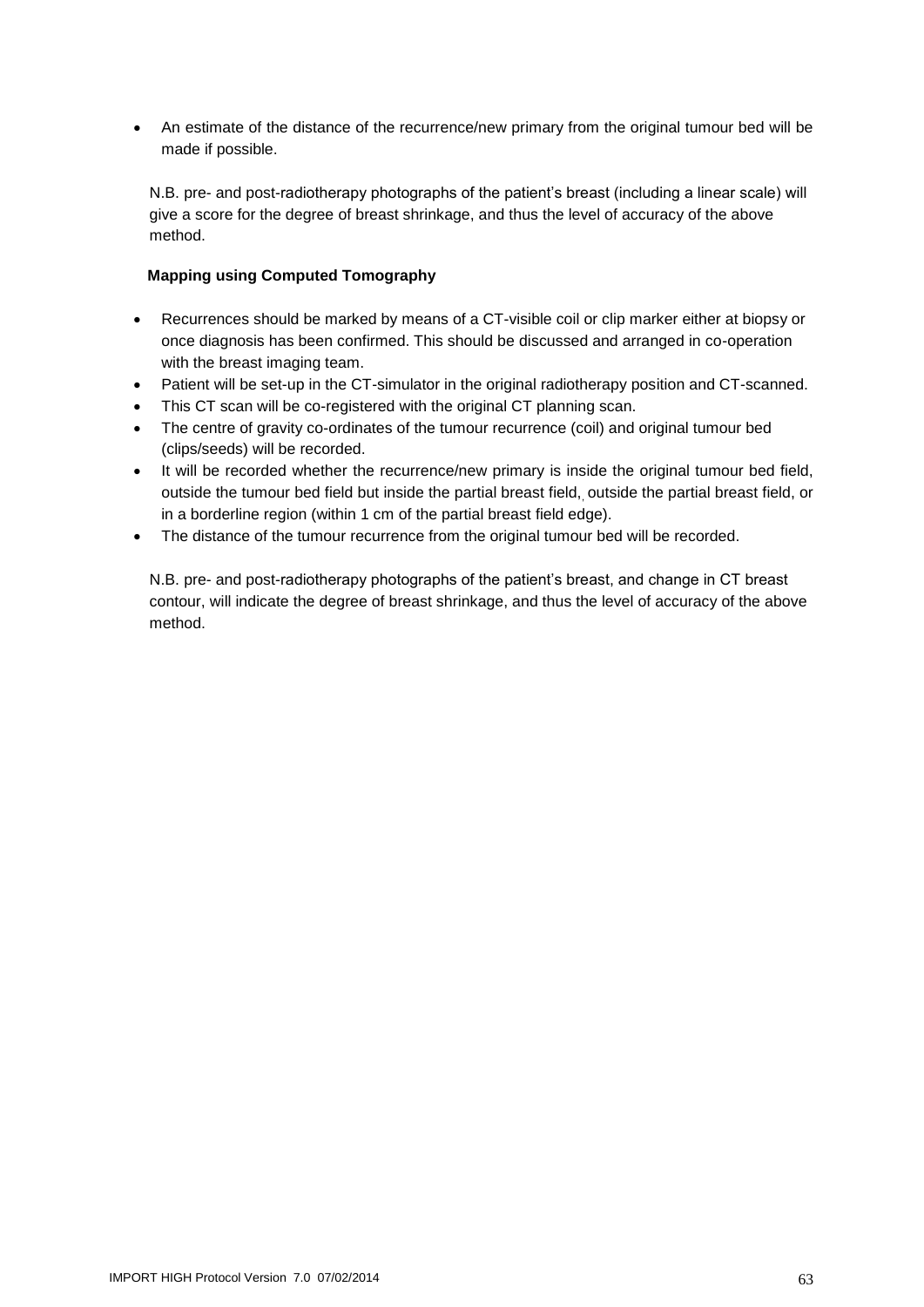#### <span id="page-63-0"></span>**APPENDIX 9 : Serious Adverse Event reporting**

#### **Definitions:**

**Adverse Event (AE):** Any untoward medical occurrence in a patient or clinical trial subject administered a research procedure; events do not necessarily have a causal relationship with the procedure.

**Related Adverse Event:** An adverse event assessed by the Principal Investigator or Chief Investigator or nominated representative as reasonably likely to be related to the administration of a research procedure.

**Serious Adverse Event (SAE):** an untoward occurrence that:

- 1. results in death
- 2. is life-threatening
- 3. requires hospitalisation or prolongation of existing hospitalisation
- 4. results in persistent or significant disability or incapacity
- 5. consists of a congenital anomaly or birth defect; or
- 6. is otherwise considered medically significant by the principal investigator

**Related Unexpexted Serious Adverse Events:** An adverse event that meets the definition of serious and is assessed by the Chief Investigator or nominated representative as:

"Related" – that is, it resulted from administration of the research procedure, and "Unexpected" – that is, the type of event is not listed as an expected occurrence as detailed in section 14.3

#### **Reporting procedure**

- 1. All SAEs must be reported within 24hrs of the Investigator or member of their team becoming aware of the event using the specific SAE form. This must be completed, signed and dated by the Principal Investigator or delegate named on the delegation form.
- 2. The SAE form must be faxed to the IMPORT trials office at the ICR-CTSU on:

#### **020 8722 4368**

- 3. The IMPORT Trials office will send a fax to acknowledge receipt of the SAE.
- 4. The Chief Investigator or nominated representative will review all SAEs to assess the "expectedness" and "relatedness" of the event
- 5. If an SAE is defined as related and unexpected by the Chief Investigator or nominated representative, the ICR-CTSU will report the SAE to the main REC within 15 days from the date the ICR-CTSU became aware of the event. Any subsequent reporting will be carried out as appropriate.
- 6. Follow-up information should be completed on the relevant part of the original SAE form within 15 days of the initial report and faxed to the ICR-CTSU.